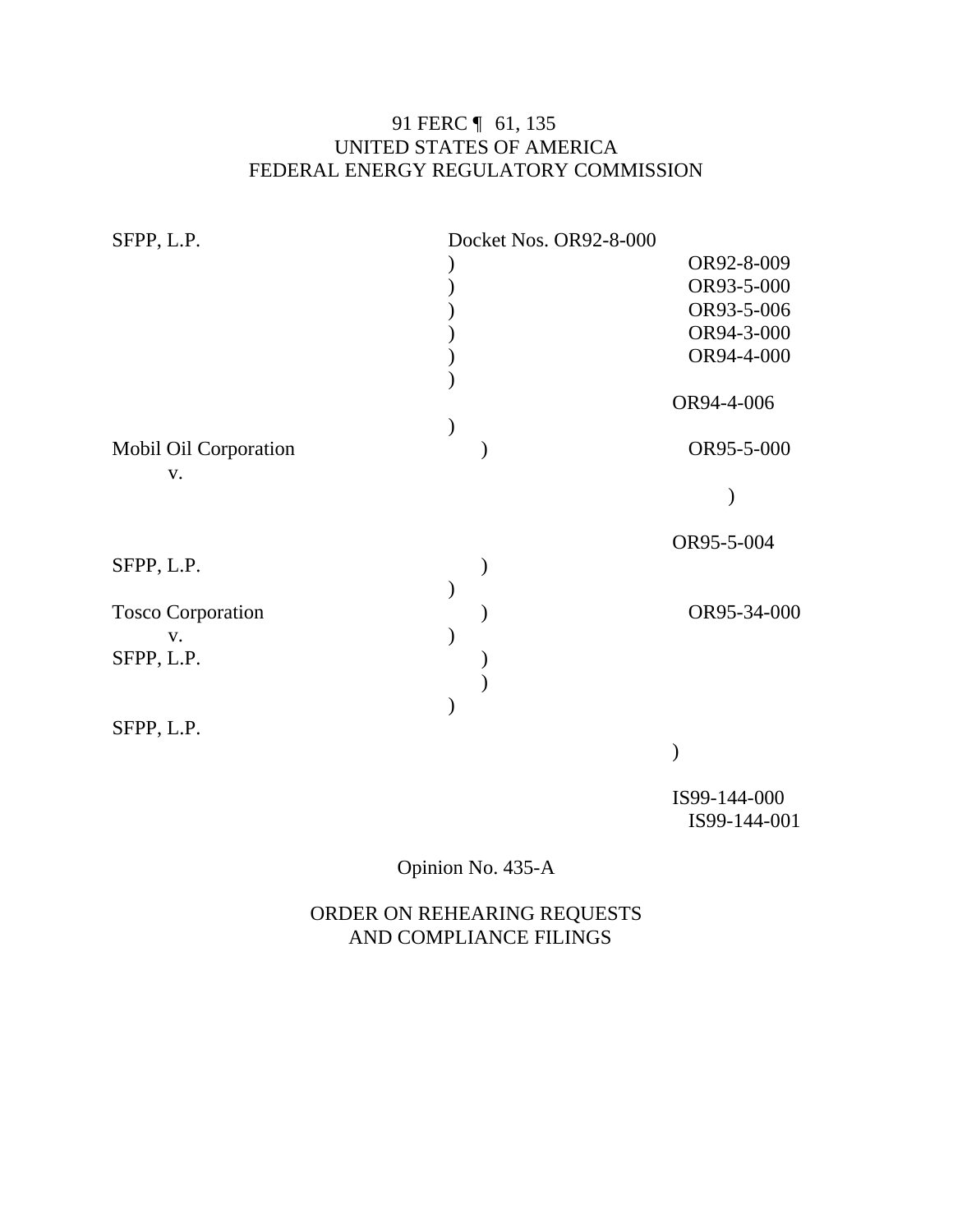Issued: May 17, 2000

# UNITED STATES OF AMERICA FEDERAL ENERGY REGULATORY COMMISSION

| SFPP, L.P.               | Docket Nos. OR92-8-000 |
|--------------------------|------------------------|
|                          | OR92-8-009             |
|                          | OR93-5-000             |
|                          | OR93-5-006             |
|                          | OR94-3-000             |
|                          | OR94-4-000             |
|                          | OR94-4-006             |
|                          |                        |
| Mobil Oil Corporation    | OR95-5-000             |
| V.                       | OR95-5-004             |
| SFPP, L.P.               |                        |
| <b>Tosco Corporation</b> | OR95-34-000            |
| V.                       |                        |
| SFPP, L.P.               |                        |
|                          |                        |
|                          |                        |
| SFPP, L.P.               |                        |
|                          | IS99-144-000           |
|                          | IS99-144-001           |

Opinion No. 435-A

## ORDER ON REHEARING REQUESTS AND COMPLIANCE FILINGS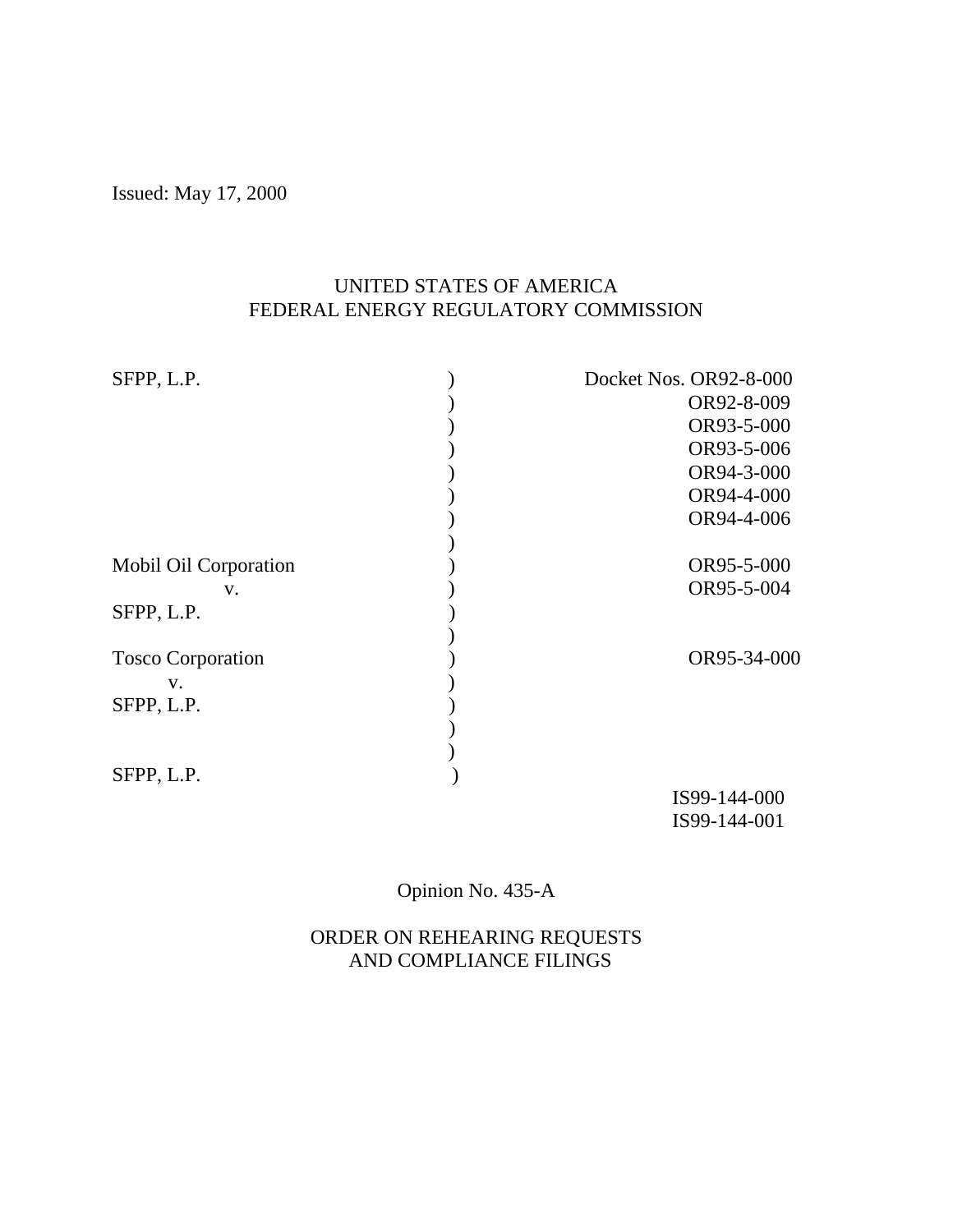## APPEARANCES

Stephen H. Brose, Timothy H. Walsh, Amy W. Lustig, R. Gregory Cunningham, J. Patrick Kennedy, Steven G. T. Reed and Kelly C. Maynard for SFPP, L.P.

Thomas B. Magee, Michael Lobue and John B. Merritt for Arco Products Company

R. Gordon Gooch, Mark R. Haskell, Glenn S. Benson and Jonya Walker for Arco Products Company, Texaco Refining and Marketing, Inc., Mobil Oil Corporation and Tosco Corporation

J. Wade Linsday and Joel L. Greene for Arizona Public Service Company, Salt River Project and Phelps Dodge Corporation

D. Jane Drennan, Andrew S. Katz, David L. Hunt and Ruth A. Bosek for Chevron USA Products Company

Patrick J. Keeley and Franklin R. Bay for El Paso Refinery, L.P.

Stephen L. Teichler, Charles M. Darling and Jennifer S. Leete for Navajo Refining Corporation

Jeron L. Stevens, Charles M. Butler, III, Michael Hamric and David Stevens for Refinery Holding Company

Robert L. Woods, Arnold H. Meltz, Warren C. Wood, Dennis H. Melvin and John P. Roddy for the Staff of the Federal Energy Regulatory Commission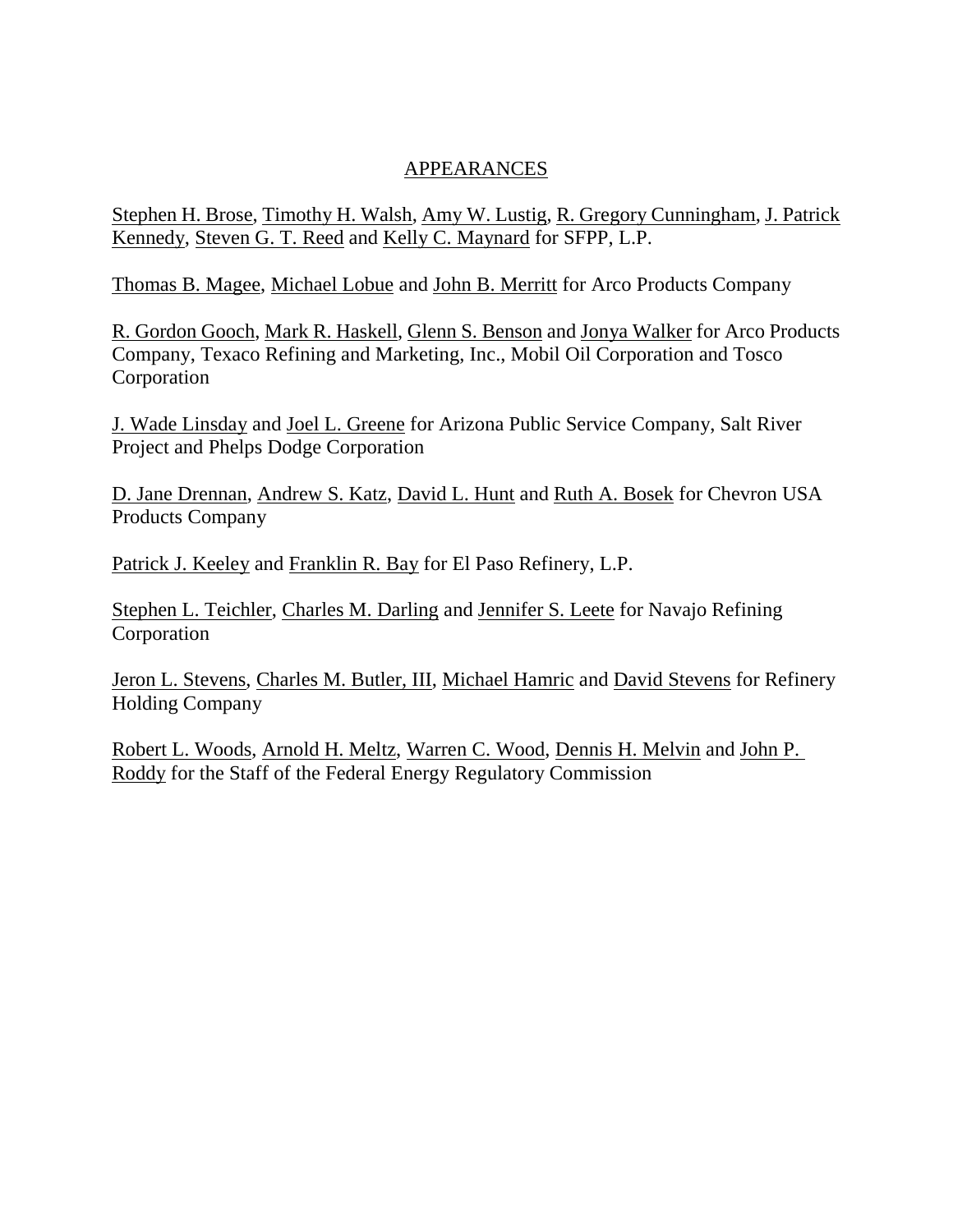# UNITED STATES OF AMERICA

# FEDERAL ENERGY REGULATORY COMMISSION

| <b>Before Commissioners:</b> | James J. Hoecker, Chairman;         |
|------------------------------|-------------------------------------|
|                              | William L. Massey, Linda Breathitt, |
|                              | and Curt Hébert, Jr.                |

| SFPP, L.P.               | Docket Nos. OR92-8-000 |
|--------------------------|------------------------|
|                          | OR92-8-009             |
|                          | OR93-5-000             |
|                          | OR93-5-006             |
|                          | OR94-3-000             |
|                          | OR94-4-000             |
|                          | OR94-4-006             |
|                          |                        |
| Mobil Oil Corporation    | OR95-5-000             |
| $V_{\star}$              | OR95-5-004             |
| SFPP, L.P.               |                        |
|                          |                        |
| <b>Tosco Corporation</b> | OR95-34-000            |
| V.                       |                        |
| SFPP, L.P.               |                        |
|                          |                        |
|                          |                        |
| SFPP, L.P.               |                        |
|                          | IS99-144-000           |
|                          | IS99-144-001           |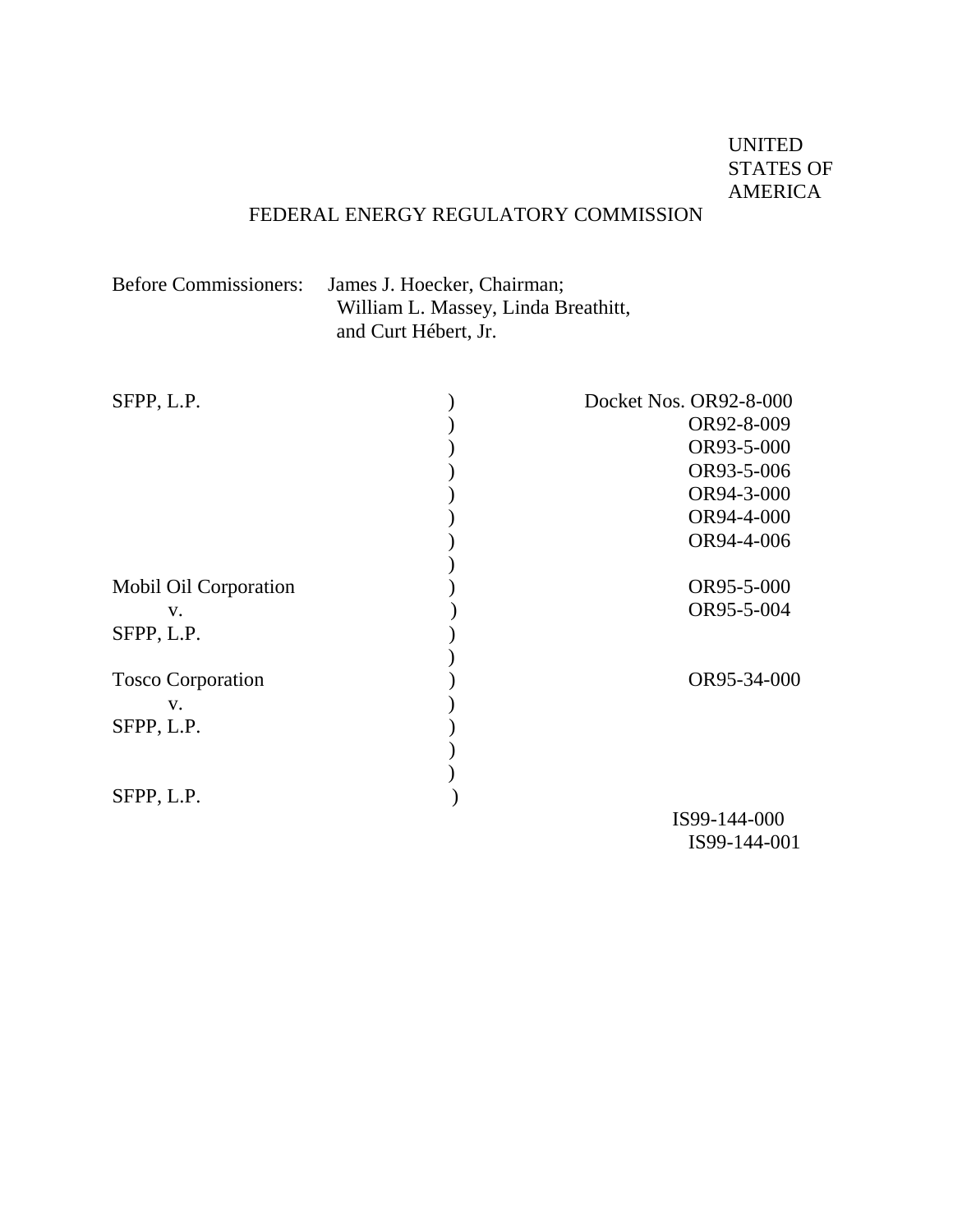### Opinion No. 435-A

### ORDER ON REHEARING REQUESTS AND COMPLIANCE FILINGS

(Issued May 17, 2000)

On January 13, 1999, the Commission issued an order addressing the reasonableness of SFPP, L.P.'s (SFPP) rates on its east and west lines serving Arizona and New Mexico.<sup>[1](#page-4-0)</sup> SFPP filed two compliance filings on March 15, 1999, one in the main docket **[2](#page-4-1)** and one in Docket No. IS99-144-000. SFPP filed a request for rehearing in both dockets and two other parties filed requests for rehearing in the main docket. The Commission grants rehearing in part and denies it in part. Having previously accepted and suspended the compliance filing in Docket No. IS99-144-000, the Commission will accept the compliance filing in the main docket subject to certain modifications required by its rulings on the rehearing requests and an opportunity for further comment on certain of the cost figures that will be included in the revised filing.

### I. Background

<span id="page-4-0"></span> $\overline{a}$ 

The factual background of this proceeding is discussed in detail in the January 1, 1999 order and that detail will not be repeated here. As explained there, SFPP owns a pipeline system that transports refined petroleum products in six Western and Southwestern states: Texas, New Mexico, Arizona, California, Nevada, and Oregon. **[3](#page-4-2)** This proceeding involves SFPP's interstate rates, practices, and terms and conditions of service on its "South System," which consists of pipe and other facilities used to transport refined petroleum products into Arizona from El Paso, Texas (the "East Line") and from the Los Angeles, California area (the "West Line"). **[4](#page-4-3)**

**1** SFPP, Inc., 86 FERC § 61,022 (1999) (Opinion No. 435).

<span id="page-4-3"></span><span id="page-4-2"></span><span id="page-4-1"></span><sup>2</sup>In this order the main docket encompasses Docket No. OR92-8-000 and all the other dockets listed in the caption except Docket No. IS99-144-000.

**3** Exh. 142 at p. 9.

**4** Exh. 144 at p. 3.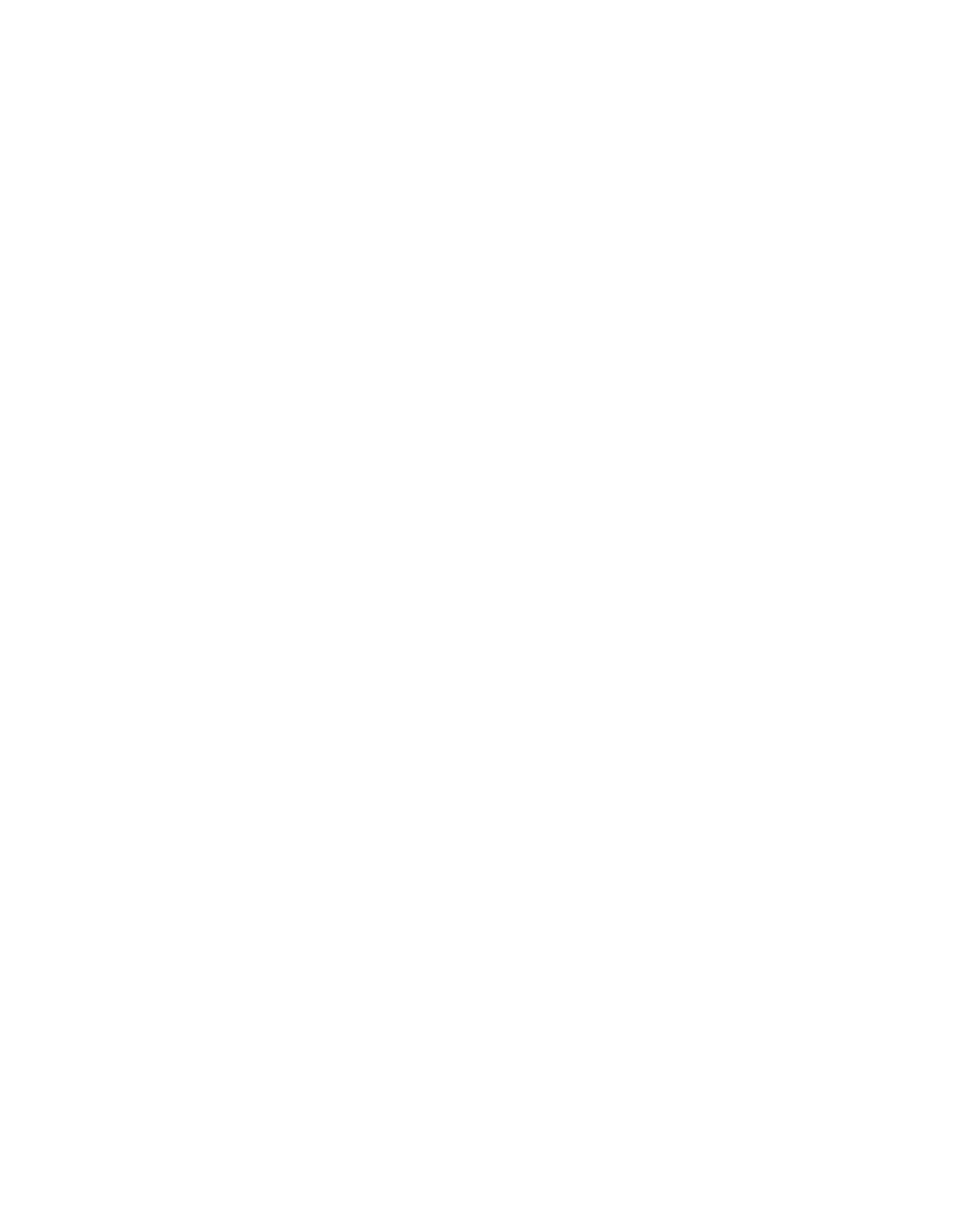Docket No. OR92-8-000, et al.  $-3 -$ 

The rates for the East and West Lines have been in litigation since 1992. Pursuant to the provisions of the Energy Policy Act of 1992 (EPAct), **[5](#page-6-0)** the Commission found that the West Line rates were, with one exception, grandfathered rates. **[6](#page-6-1)** The Commission therefore examined the concept of substantially changed circumstances under the EPAct as the basis for challenging the grandfathering of the West Line rates, **[7](#page-6-2)** and concluded that the parties complaining against the West Line rates had not established that there were substantially changed circumstances to the economic basis of those rates. **[8](#page-6-3)** The Commission therefore dismissed the complaints pending against the West Line rates for the period November 1992 through August 7, 1995. The Commission did permit certain complaints, which were filed against the West Line rates after that date, to be amended in light of the conclusions in Opinion No. 435. **[9](#page-6-4)** Several amended complaints against the East and West Lines, as well as new complaints against the rest of SFPP's system, were filed on January 10, 2000, and are addressed in a contemporaneous order.

The East Line rates had been determined not to be grandfathered. **[10](#page-6-5)** Therefore the Commission addressed the reasonableness of the East Line rates on the merits. The Commission clarified several issues related to the Opinion No. 154-B methodology for establishing oil pipeline maximum rates.<sup>[11](#page-6-6)</sup> These included the starting rate base, its capital structure, its amortization, the calculation of the deferred equity component, the accumulated deferred income taxes, allowance for funds used during construction, and the accumulated depreciation. The Commission also made findings on such conventional cost of service issues as projected volumes, SFPP's cost of capital, income tax allowances, litigation expenses, power costs, reconditioning expenses, environmental costs, and

**6** 86 FERC at 61,061-62.

<sup>7</sup>Id. at 61,064-67.

<span id="page-6-2"></span><span id="page-6-1"></span><span id="page-6-0"></span> $\overline{a}$ 

<span id="page-6-3"></span>**8** Id. at 61,067-78.

<sup>9</sup><sup>I</sup><u>d</u>. at 61,061.

**<sup>10</sup>**Id. at 61,059-60.

<span id="page-6-6"></span><span id="page-6-5"></span><span id="page-6-4"></span><sup>11</sup>Williams Pipe Line Company, Opinion No. 154-B, 31 FERC  $\parallel$  61,377 at 61,834-35 (1985).

<sup>&</sup>lt;sup>5</sup> Section 1803(b) of the EPAct, Pub. L. No. 102-486, 106 Stat. 2772 (1992).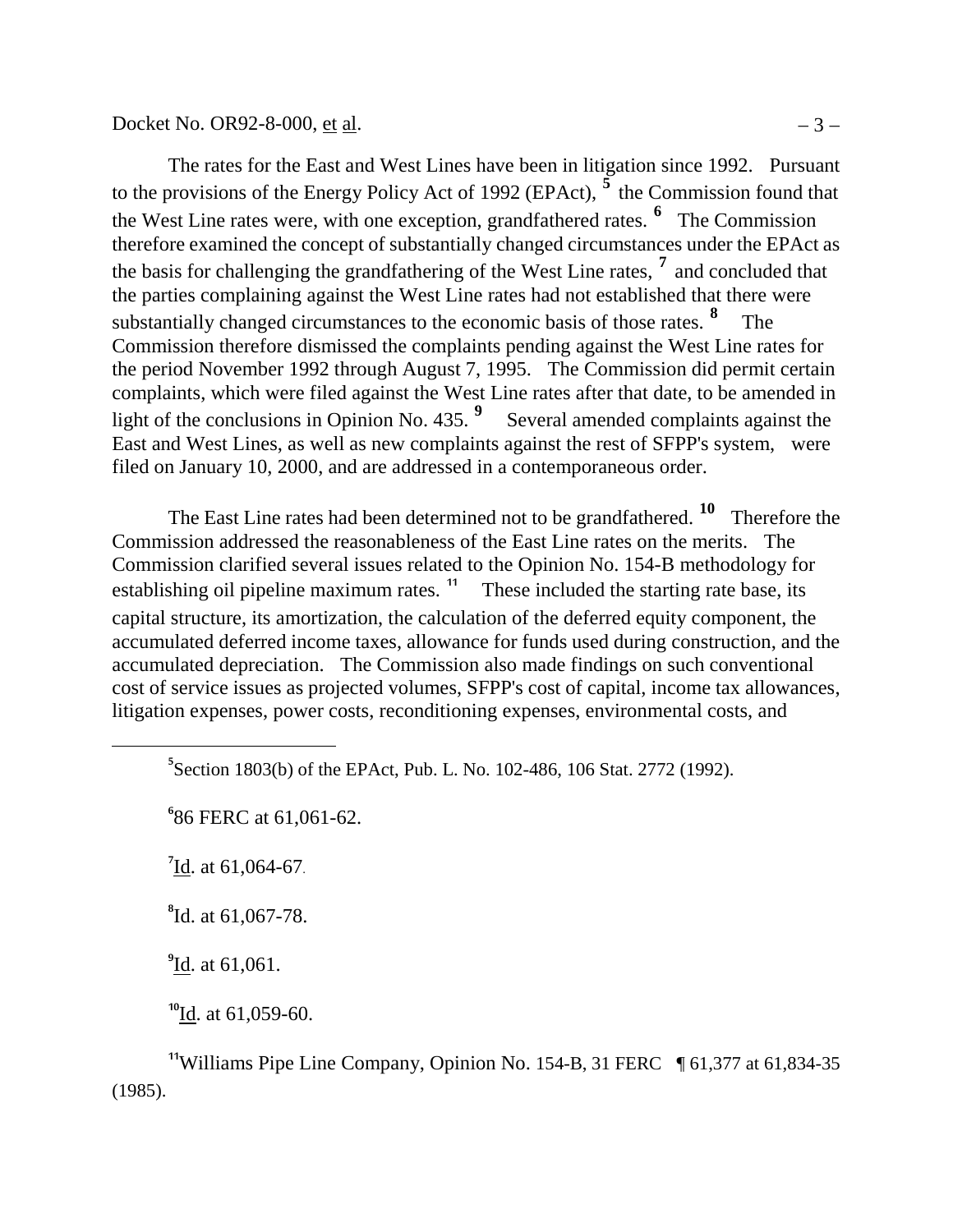Docket No. OR92-8-000, <u>et al</u>.  $-4 -$ 

post-retirement benefits other than pensions (PBOPs). The third major topic was the method for calculating the reparations to be paid to any eligible East Line shippers. The Commission also concluded that SFPP did not have to publish the detailed provisions of its pro-rationing policies in its tariff as long as those details were readily available from the carrier. The Commission required SFPP to make compliance filings consistent with its findings. The specifics of each finding relevant to the filings are reviewed below.

II. The Requests for Rehearing.

Requests for rehearing were filed by SFPP, Chevron Products Company (Chevron), and Navajo Refining Company (Navajo). ARCO Products Company and its related parties who challenged SFPP's West Line rates did not file requests for rehearing, but filed appeals in the U.S. Court of Appeals for the D.C. Circuit. **[12](#page-7-0)**

### A. Changed Circumstances

The prior order contains an extensive discussion of rates that are grandfathered under the EPAct and the burden placed on complainants whose rates are grandfathered to demonstrate that such circumstances have occurred. Section 1803(b) of the EPAct requires such a complainant to demonstrate a substantial change in the economic circumstances that were the basis for the rate. The change must have occurred after the enactment of the Act, October 24, 1992, and before the date that the complainant filed its complaint. Applying this test, the prior order held that the parties challenging SFPP's West Line rates had not demonstrated changed circumstances. First, the Commission held that the parties could not rely on facts accumulated or events occurring before the passage of the Act. **[13](#page-7-1)** Second, the prior order ruled that changed circumstances in the instant case must be measured against the economic assumptions underlying the challenged rates when they were adopted. **[14](#page-7-2)** In the instant case, the appropriate date for evaluating those circumstances was the settlement date establishing the rates, November, 1988, rather that the 12 month test period advanced by the complainants. **[15](#page-7-3)** Third, the Commission held that charges currently collected by SFPP for operation of the drain dry

**<sup>12</sup>**ARCO v. FERC, No. 99-1062

**<sup>13</sup>**86 FERC at 61,068.

**<sup>14</sup>**Id. at 61,067.

<span id="page-7-2"></span><span id="page-7-1"></span><span id="page-7-0"></span> $\overline{a}$ 

<span id="page-7-3"></span>**<sup>15</sup>**Id. at 61,068.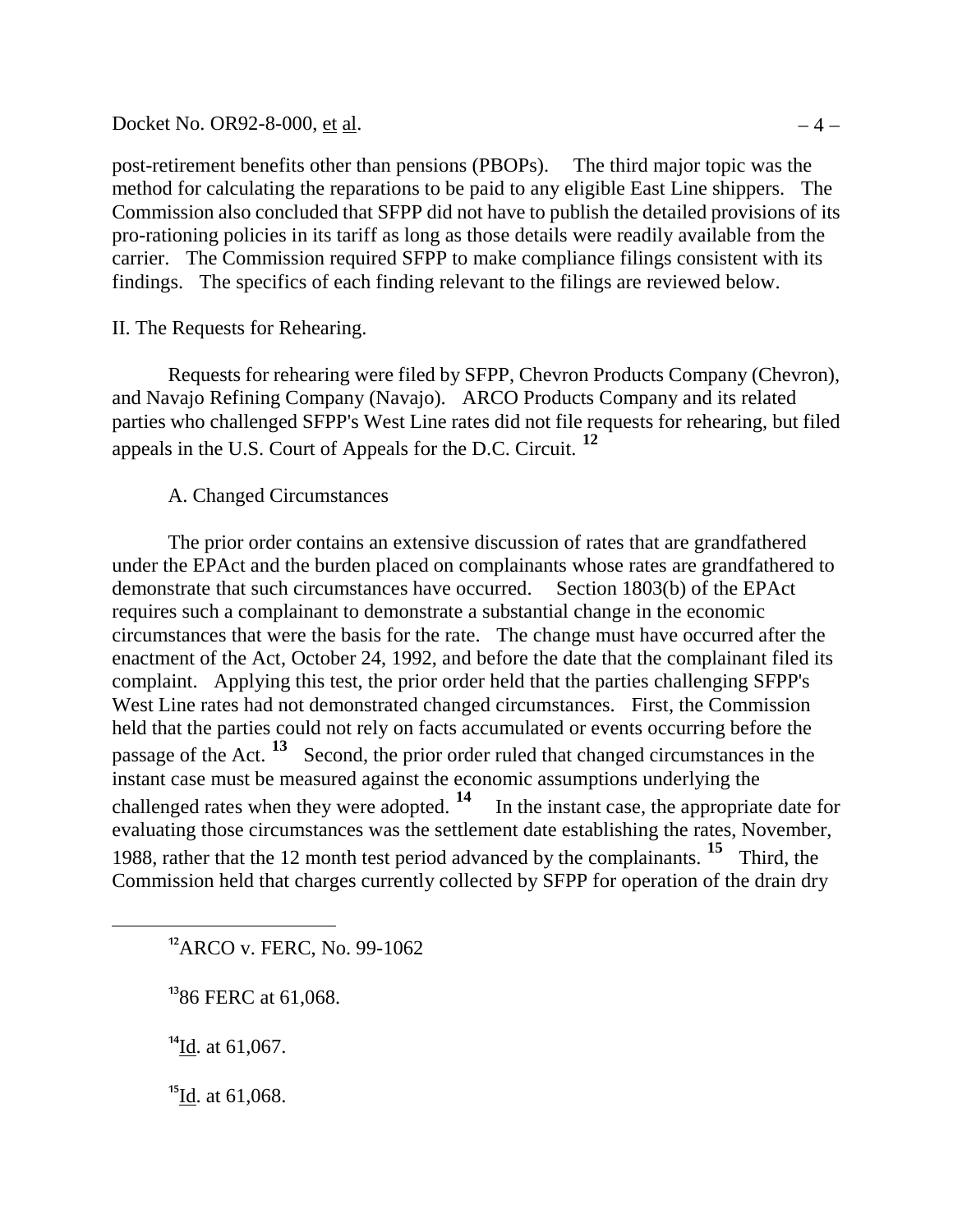Docket No. OR92-8-000, <u>et al</u>.  $-5 -$ 

facilities at Watson Station were subject to the requirements of Section 1803(b) if those charges were the subject of a valid contract at the time that the complaint was filed. Chevron requests rehearing of these determinations.

## 1. The West Line Rates

In addressing changed circumstances for the West Line rates, Chevron presented evidence purporting to show that there was as much as a 30 to 40 percent increase in volumes on the West line between the end of October 1992 and November 1993. This evidence was designed to demonstrate change measured against a twelve-month test period ending October 1992. The change in volumes occurred after the enactment of the EPAct, and in this regard complied with the statute. On rehearing, Chevron argues that increases of this extent greatly exceed the less than 10 percent annual increases rejected by the Commission in another proceeding, Santee Distributing Company Co. v. Dixie Pipeline Company, **[16](#page-8-0)** and therefore the changed circumstances test was satisfied. Chevron further argues that 1988 cannot be used as a base year for measuring changed circumstances because it is based on a "black box" settlement for which there are no details, and that while an otherwise legal rate, it was not a just and reasonable lawful rate under the NGA. As such, Chevron claims that the 1988 Settlement is not binding on Chevron, who was not a party to it. In addition, Chevron states that it advanced changes in SFPP's tax status and additional volumes generated by a new commodity as evidence of changed circumstances.

The Commission denies rehearing. As was discussed in detail in the prior order, the basic failing in Chevron's proof was the base period against which the changes were measured. The change must be measured against the economic circumstances that were the basis for the rate. This cannot be a test period because the purported economic basis for the rate would shift depending on what test period was selected. Test periods do not measure the basis for the rate, which consists of the underlying factors that were used to construct the rate at the time it was established. Test periods only measure how the rate is actually performing based on the revenue generated during the test year in relationship to the costs incurred in the test period. As such, a test period demonstrates whether the rate is likely to be just and reasonable under conventional rate making standards in that year. It does not measure how the rate has performed against the circumstances that surrounded its creation or the expectations of the parties that were involved in constructing it. This is true whether the rate is constructed using the traditional components of volume, cost recovery, and return, or is a negotiated amount.

<span id="page-8-0"></span>**<sup>16</sup>**71 FERC ¶ 61,205 at 61,755 (1996) (Santee).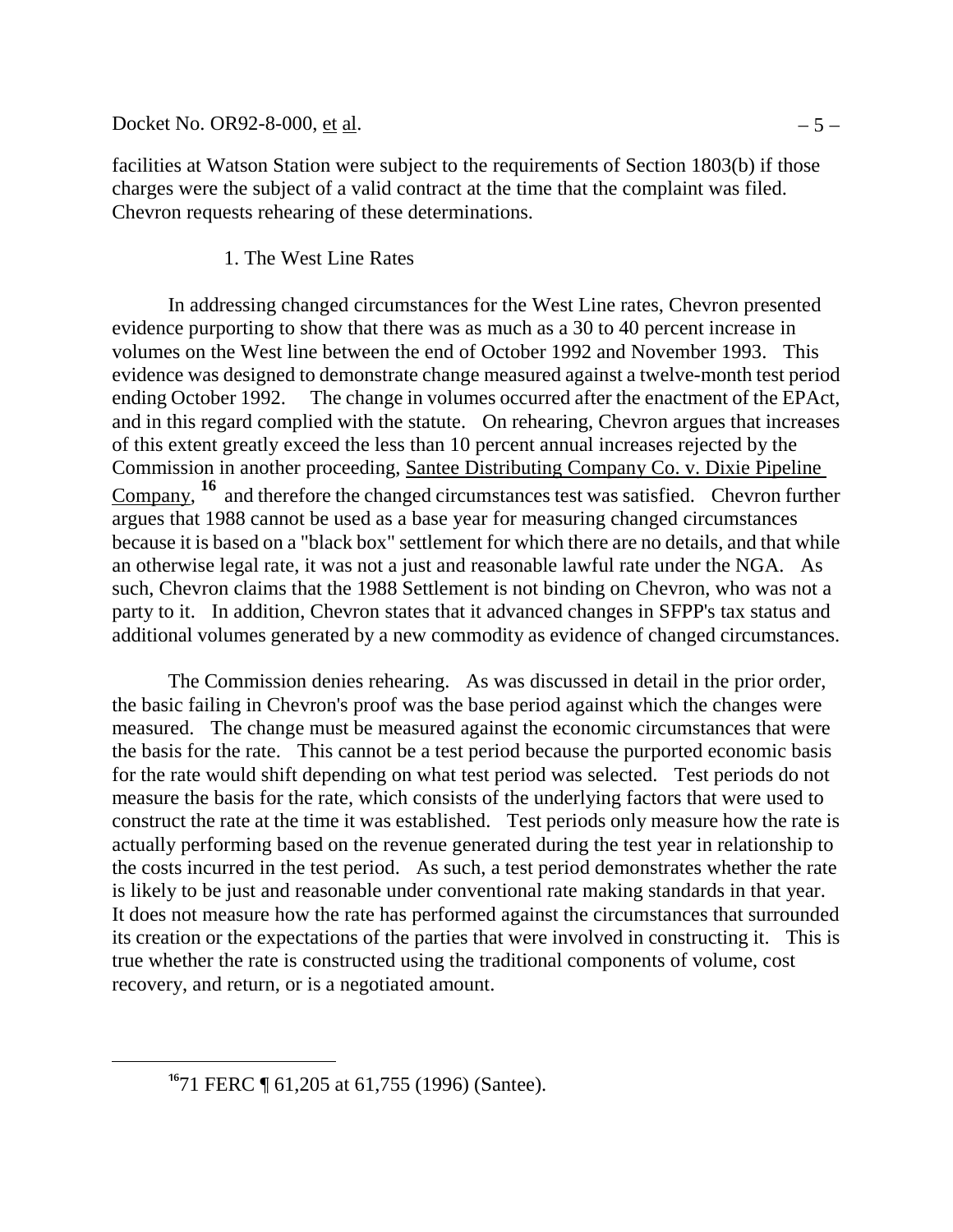Docket No. OR92-8-000, <u>et al</u>.  $-6 -$ 

The fact that Chevron was not a party to the 1988 settlement is irrelevant. Section 1803 addresses rates that were on file at the time that the EPAct of 1992 was enacted. Any number of the oil rates then on file with the Commission were either the product of settlements or rate determinations, or had been filed and were uncontested. No oil rate filed before those established by this proceeding is a lawful (as opposed to legal) rate **[17](#page-9-0)** because the Commission has never heretofore made a determination of the just and reasonableness of an oil rate. **[18](#page-9-1)** All oil pipeline rates on file were either uncontested rates at the time they were filed or were the product of settlements. The sole test as to whether those rates would be grandfathered is whether any of those legal rates were unchallenged before the enactment of the EPAct. As has been discussed in the earlier orders, neither Chevron nor any other party filed a complaint before the passage of the EPAct. As a result, the legal settlement rates became just and reasonable lawful rates upon enactment of the EPA, binding on Chevron and all other shippers.

# 2. The Watson Enhancement Facilities

The Commission also held in the prior order that charges for the enhancement facilities at Watson Station are subject to the changed circumstances doctrine. **[19](#page-9-2)** The Commission also held that these facilities are subject to the Commission's jurisdiction. These facilities were completed in April 1992, and enhance the pressure at which products are injected into SFPP's line at Watson Station. The increased pressures were required by a tariff SFPP filed on November 1, 1989. SFPP gave its shippers the choice of building their own facilities to increase the pressure or contracting with SFPP to provide the

<span id="page-9-2"></span><span id="page-9-1"></span><sup>18</sup>The Commission did make a determination that an oil pipeline's rates had not been shown to be just and reasonable in Williams Oil Pipe Line, 84 FERC  $\P$  61,022 (1998). However, the case was settled and Williams' currently filed rates are now settlement rates. See Williams Pipe Line Company, 89 FERC [ 61,025 (1999).

**<sup>19</sup>**86 FERC at 61,075-76.

<span id="page-9-0"></span><sup>&</sup>lt;sup>17</sup>A lawful rate is one for which the Commission has made a determination that the rate is just and reasonable. A legal rate is one that is on file with the Commission but for which the Commission has made no determination that the rate is just and reasonable. See Arizona Grocery v. Atchison Ry., 284 U.S. 370 (1932). As is explained below, contract rates are legally binding as between the parties whether or not such a rate has been filed with the Commission since the contract provides the required notice under the filed rate doctrine. As such, contract rates are legal rates.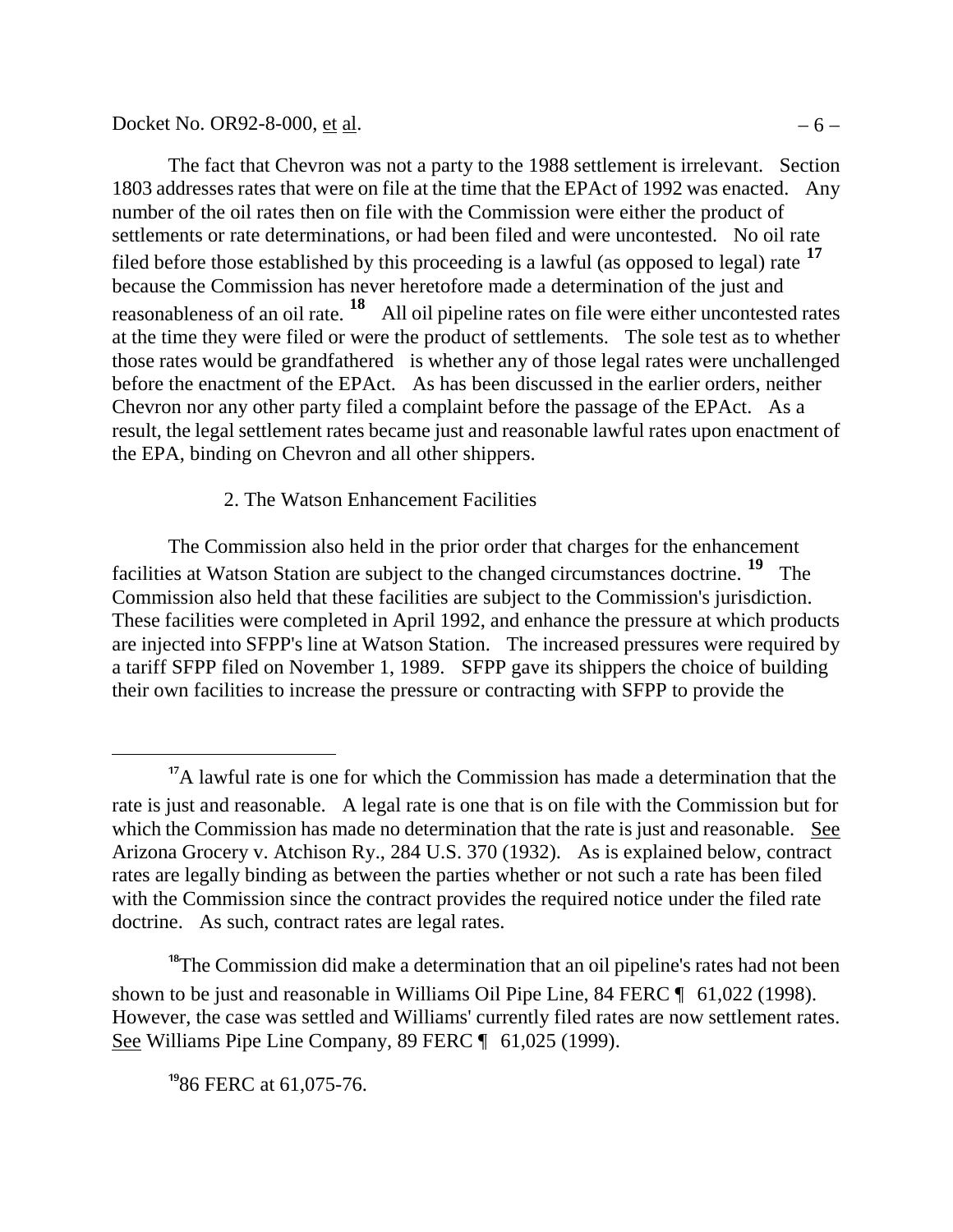Docket No. OR92-8-000, <u>et al</u>.  $-7 -$ 

necessary facilities. **[20](#page-10-0)** According to Chevron, some 31 shippers entered into a uniform contract with SFPP by late 1991 to fund the enhancement facilities rather than constructing their own. **[21](#page-10-1)** The Commission held that shippers have the option of litigation or negotiation to obtain a legal rate, and that a lawful contract rate in effect on October 22, 1992, is deemed to be rate on file with the Commission on that date.

<span id="page-10-0"></span>**<sup>20</sup>**Id. at 61,073-75.

<span id="page-10-1"></span><sup>&</sup>lt;sup>21</sup>Chevron's request for rehearing dated March 16, 1999, at 27.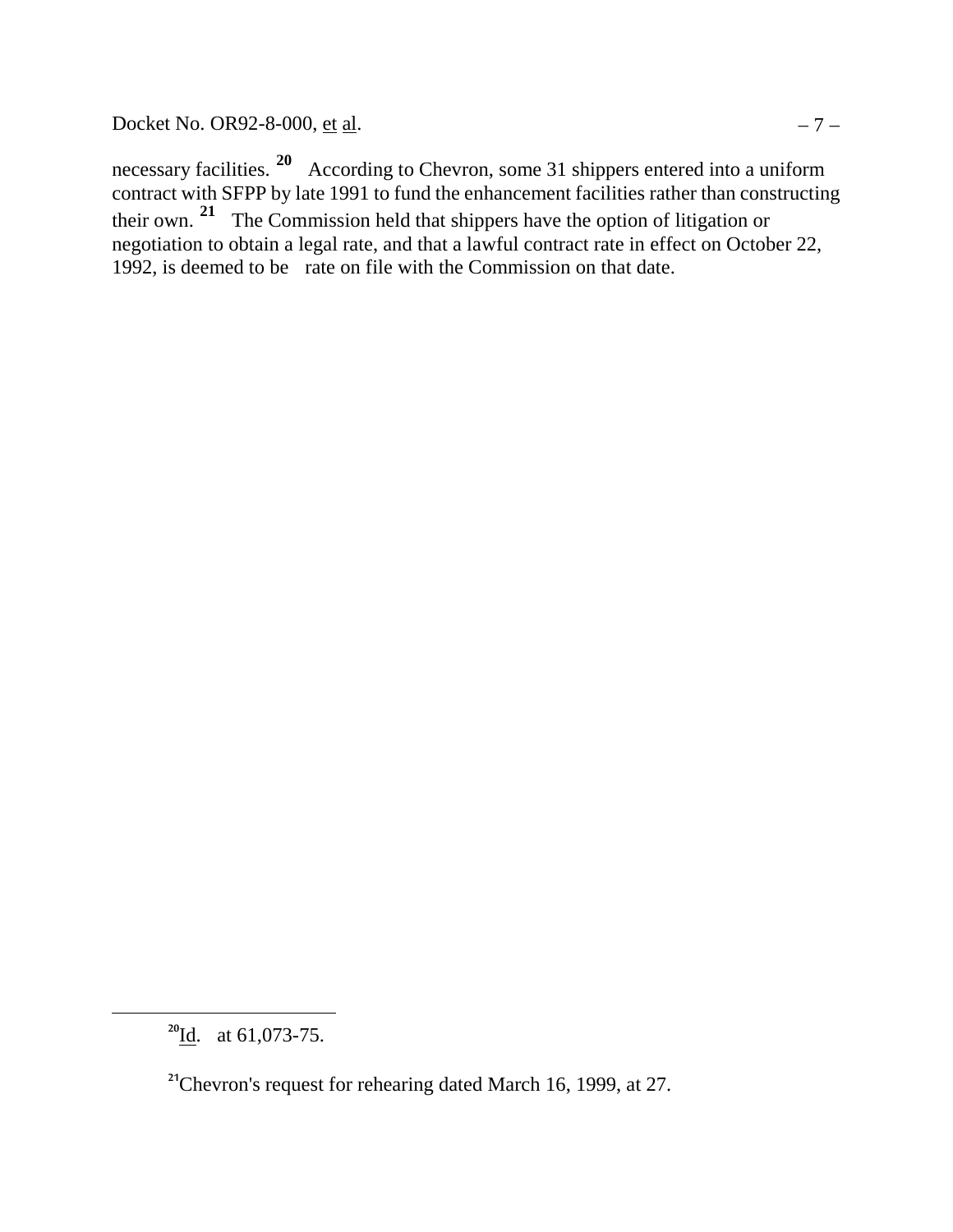#### Docket No. OR92-8-000, <u>et al</u>.  $-8 -$

 $\overline{a}$ 

Chevron first asserts that Section 1803 of the EPAct only addresses rates actually on file with the Commission. It argues that since the Watson Station enhancement charges were not on file with the Commission on October 22, 1992, those charges are not subject to the grandfathering provisions of the statute. Chevron also asserts on rehearing that Chevron's managers were not sophisticated shippers who were familiar with the Interstate Commerce Act (ICA) and that the Watson Station contracts were contracts of adhesion that most shippers had little choice but to execute. Chevron also argues that SFPP had consistently asserted that the facilities were non-jurisdictional and that this was a deterrent to a legal challenge of that issue.

The Commission denies rehearing. It is true that Section 1803 only addresses rates that were on file with the Commission as of October 22, 1992. As such, the statute does not address the matter of contract charges that were in effect on that date and were not on file with the Commission. This does not mean that the prior ruling is incorrect. The overall purpose of the EPAct of 1992 is to move toward lighter, less complex regulation of oil pipeline markets. To this end, Congress presumed as just and reasonable all rates on file with the Commission unless those rates were challenged in the 12 months proceeding the enactment of the statute. As has been discussed, these were legal rates regardless of how they came to be filed with the Commission. Oil pipeline negotiated or contract rates are also legal rates, and may or may not be filed with the Commission.

In this case, the charges were not filed because of a disagreement about their jurisdictional status; however, if they had been filed as either tariff or contract rates, it is clear that they would have been grandfathered because there was no challenge to them during the 12 months proceeding the enactment of the Act . The instant ruling involves a close analogy to the general obligations to file tariffs with the Commission for any jurisdictional service before the revenues are collected. If this is not done, then the revenues cannot be collected. One exception is if the charges are contained in a valid contract. Then notice is deemed to have been provided as between the parties and the notice period thus waived for purposes of the filed rate doctrine and the revenue, if obtained from a just and reasonable level, may be retained. By analogy, the charges for use of the Watson Station facility would be legal as between the parties whether or not they are filed with the Commission. **[22](#page-11-0)**

<span id="page-11-0"></span><sup>&</sup>lt;sup>22</sup> A retrospective determination that the charges should have been filed with the Commission does not in and of itself mean that the charges were unjust and unreasonable. See Koch Gateway Pipeline Company, et al., 72 FERC  $\P$  61, 154, at 61, 778. See also City of Piqua v. FERC, 610 F.2d 950 (D.C. Cir. 1979), upholding a Commission decision to waive the 30 day notice requirement of the statute to allow a rate increase to take effect prior to the date it was filed with the Commission, on the basis that the contracting parties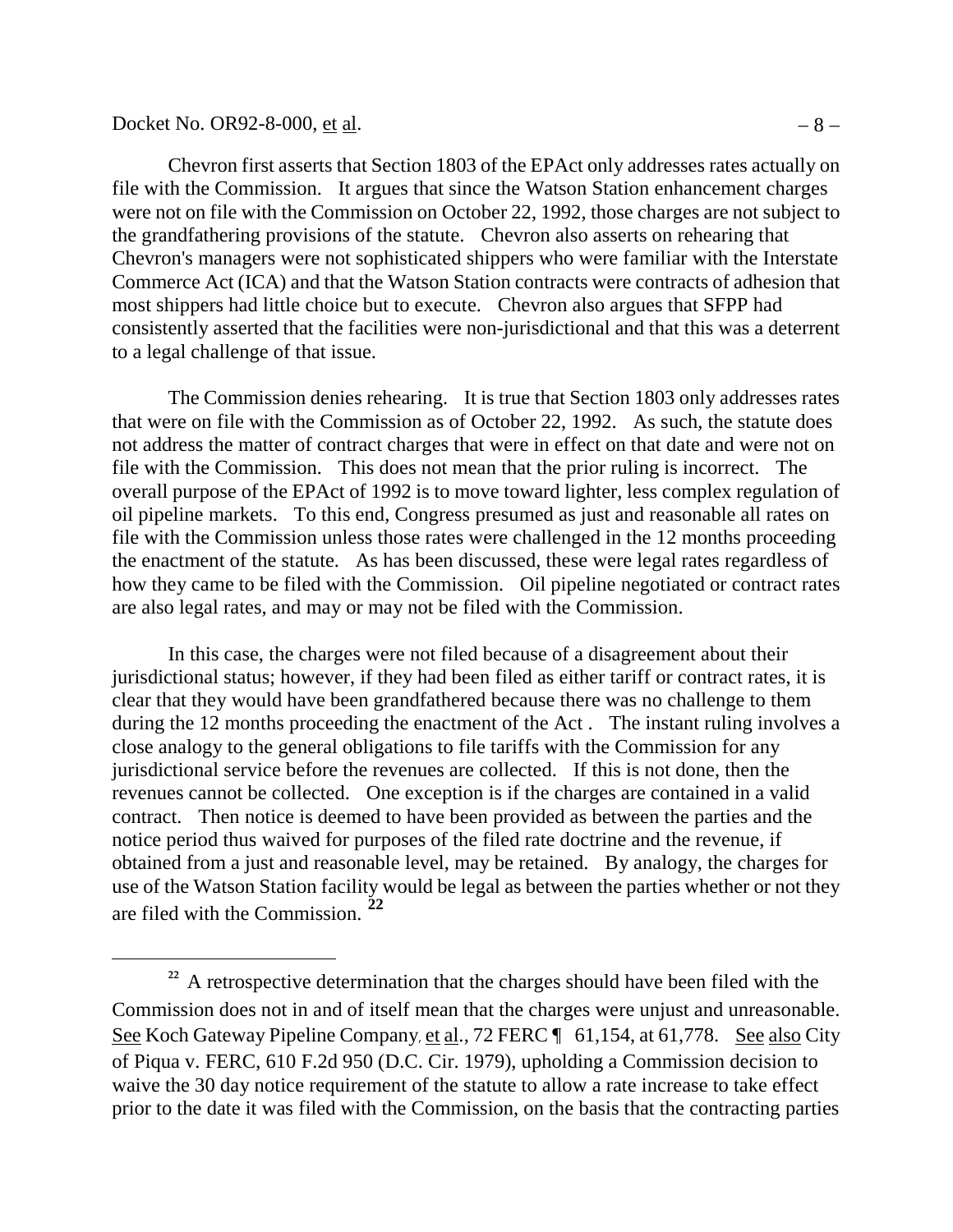Docket No. OR92-8-000, <u>et al</u>.  $-9 -$ 

had contractually agreed to its effective date.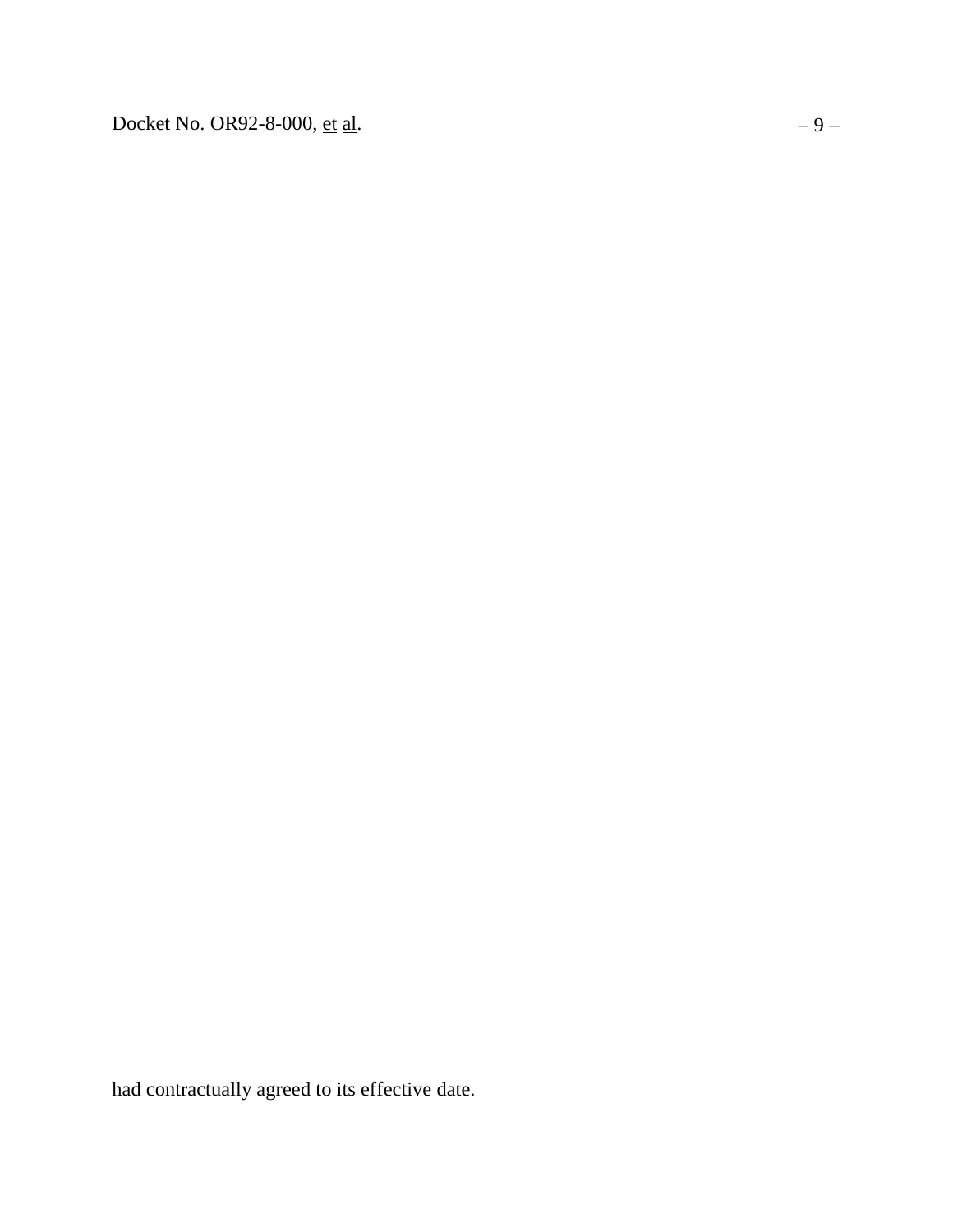Docket No. OR92-8-000, <u>et al</u>.  $-10 -$ 

within the scope of section 1803(b).

The Commission concludes that it would be anomalous, that having successfully argued that the charges at issue here should have been filed when the contracts were executed, that Chevron and Navajo now argue that those charges binding as between them and SFPP, should not be subject to the provisions of the EPAct even though they clearly would have been if they had been on file with the Commission. Whether SFPP elected to file the charges at the time they were created, or is now directed by the Commission to do so, the underlying economic basis for the charges would be the same. In light of the clear purpose of the Act to insulate legal rates in effect at the time the EPAct became effective,

The ruling here thus accomplishes what the complainants have in fact urged the Commission to do: place them in the position they would have been in if SFPP had met its regulatory obligations. The charges for the enhancement facilities at Watson Station are negotiated charges. While SFPP may have had the advantage because it could provide the service at a lower unit cost due to higher volumes (or at least at lower threshold cost than the shippers), the shippers had several choices at the time the charges were proposed: contract with SFPP and be satisfied with the terms proffered, build their own facilities, or protest the enhanced pressures SFPP required, or the contracts they were required to sign, at the Commission. The required pipeline pressure was part of SFPP's tariff and was filed with the Commission at the time the requirement was imposed, and was not contested. Whatever claims Chevron may make here that oil producers are not experts in the intricacies of ICA law and procedure, it is reasonable for this Commission to assume that shippers make informed choices, that expert advise is available, and that prudent business persons will seek it when making multi-million dollars investment and operating decisions. Contracts ultimately represent choice, and a delayed appeal to a regulatory agency in the context of a much broader range of issues is the opposite of the more flexible, market-reliant regulation contemplated by the EPAct.

the most consistent way to achieve this purpose is to include unchallenged contract charges

Two clarifications are required to eliminate a minor inconsistency in the prior order. The prior order stated that the changed circumstances requirement would stand as long as a shipper's contract was in effect and the charges were being collected before October 22, 1992. The assumption of the prior order was that the contracts in effect before the effective date of the EPAct would remain in effect until such time as all the costs of the enhancement facilities were recovered or the shipper elected to provide its own. Upon reflection, it is possible that the initial contracts might expire and be periodically renewed, or that new shippers might elect to use SFPP's facilities and be required to sign a contract at that time. If the analogy to the statute is to be correctly pursued, the changed circumstances apply to contract charges, which were established and unchallenged as of October 22, 1992, until such time as the charge was modified. If the same charge and service terms are applied to all shippers after October 22, 1992, then the changed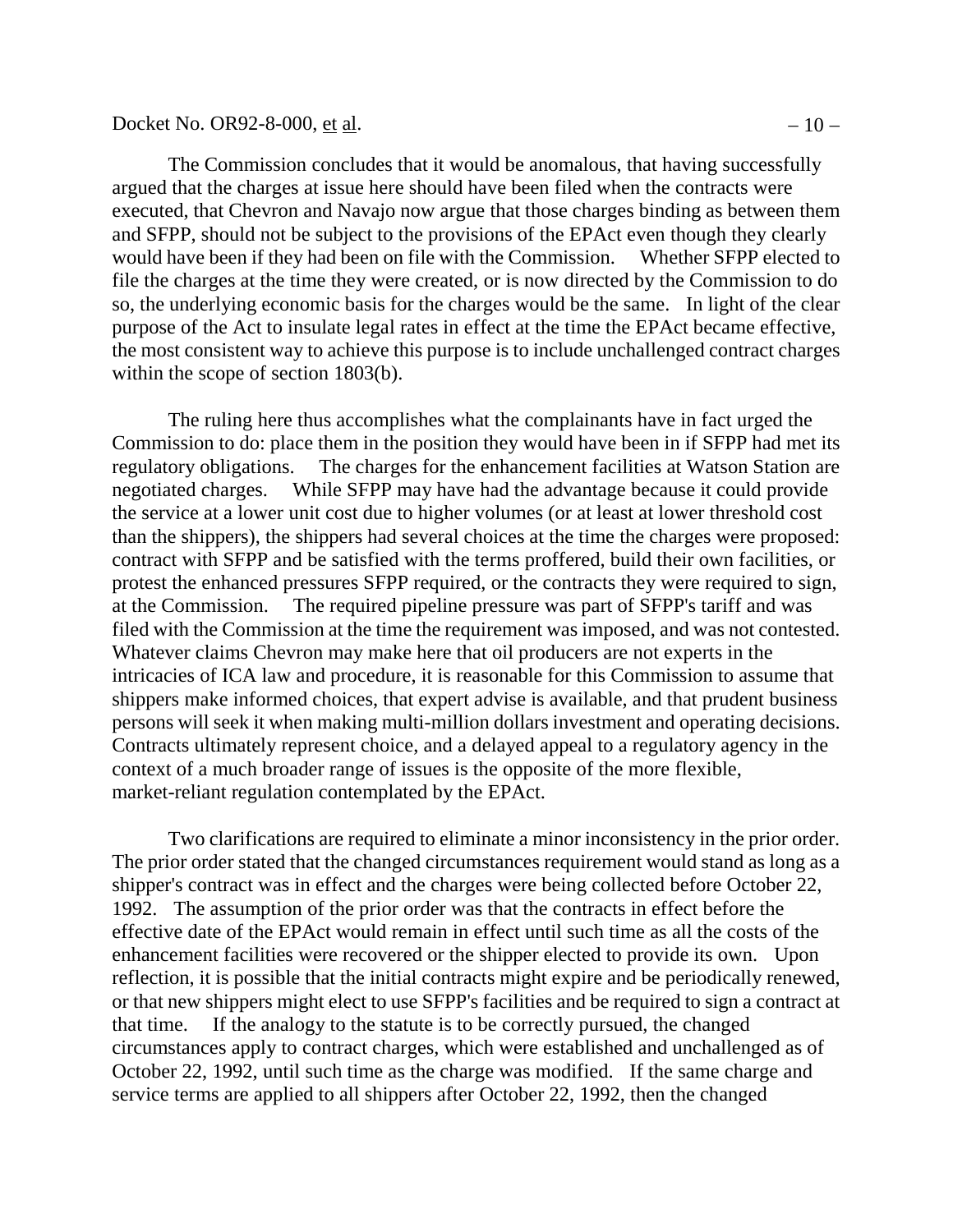Docket No. OR92-8-000, et al.  $-11 -$ 

circumstances doctrine applies to new shippers as well, just as if a tariff were on file with the Commission. Since a legal charge existed on October 22, 1992, then the changed circumstances requirement applies to all challenges until such time as SFPP changes the nature and the conditions of the charges.

One possible example of changed circumstances could be that SFPP has fully recovered the capital costs of the Watson Station enhancement facilities. Since the prior order involved a matter of statutory interpretation regarding the Watson Station enhancement facilities, the Commission further clarifies that parties filing amended complaints may include in those amendments complaints against the Watson Station charges filed after August 7, 1995. **[23](#page-14-0)**

B. Rate Base Issues

 $\overline{a}$ 

Rate base issues are among the most complicated elements of oil pipeline ratemaking. This is because of adjustments to the starting rate base required by the Opinion No. 154-B methodology, the deferral of the inflation component of the equity return, and the compounding and amortization schedules that result. **[24](#page-14-1)** All three factors are included in the parties' rehearing requests of the rate base finding in the prior order.

1. The Capital Structure

The prior order adopted two different capital structures to be used in addressing rate base issues, one for the period June 25, 1985 through December 19, 1988, the period before SFPP's predecessor company was converted to a publically held partnership, and one for the period thereafter. The rulings determined the size of SFPP's starting rate base as of December 31, 1983, and the calculation of the deferred equity component thereafter.

<span id="page-14-0"></span><sup>&</sup>lt;sup>23</sup> Ultramar filed its initial complaint against SFPP regarding the Watson Station enhancement facilities on August 30, 1996. Complaints were filed by Texaco Refining and Marketing Company (Texaco) on December 1, 1995, by ARCO Products Company (Arco) on January 16, 1996, by both Arco and Texaco on October 22, 1997, and by ARCO, Texaco, and Mobil Oil Corporation on July 27, 1998.

<span id="page-14-1"></span><sup>&</sup>lt;sup>24</sup>The mechanics of the rate base calculation under the Opinion No. 154-B methodology are discussed at 86 FERC at 61,085-86.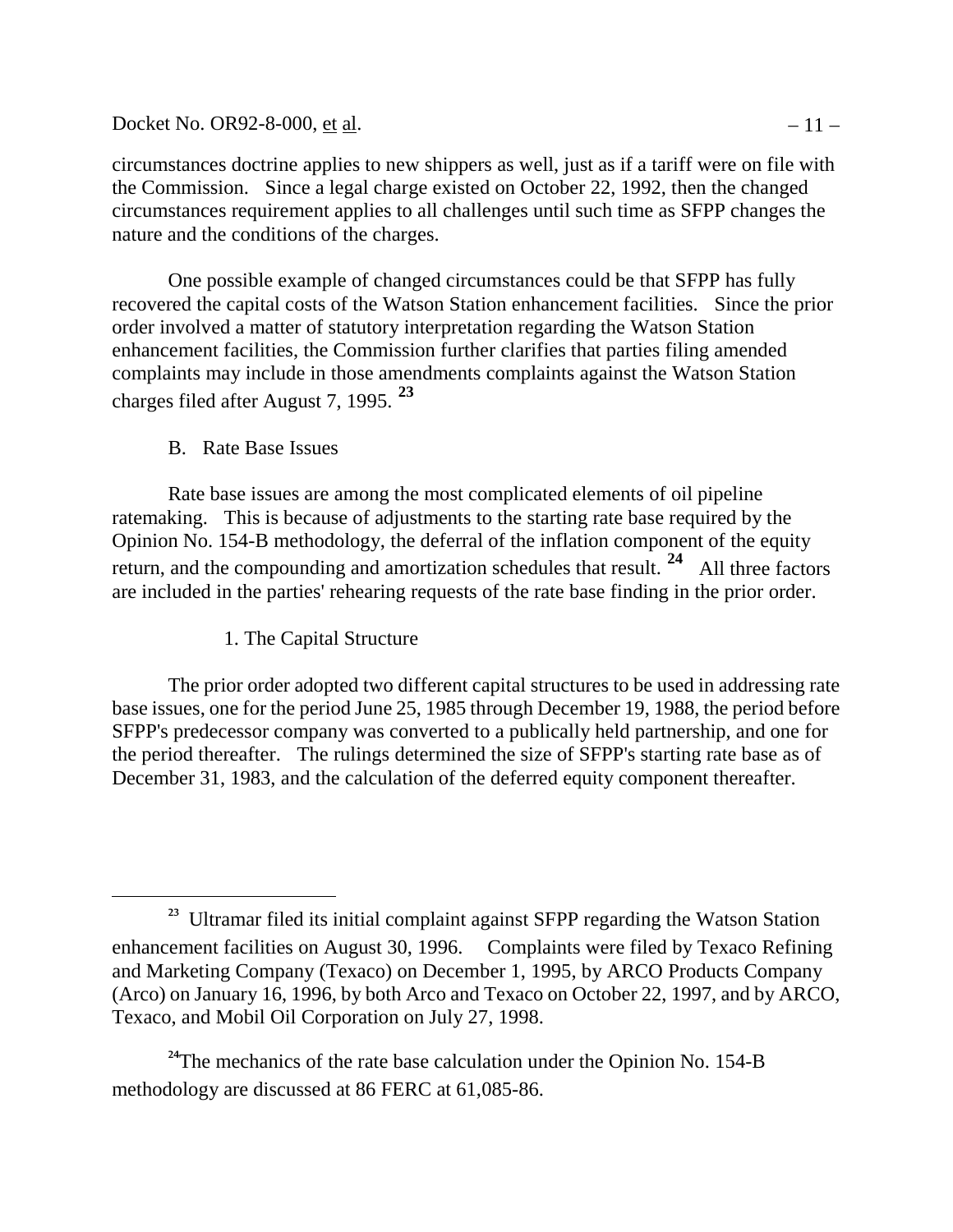### a. Before December 19, 1988.

In the prior order the Commission concluded that SFPP should use its parent company's capital structure as June 25, 1985, as its own for the period December 31, 1983, through December 19, 1988. **[25](#page-15-0)** The Commission concluded that the Opinion No. 154-B methodology includes a strong presumption in favor of using the parent company's capital structure in situations where the pipeline does not have a capital structure determined by its independent participation in the capital markets. SFPP's predecessor company had no record of participating in capital markets before it was created as an independent partnership in December, 1988. Therefore, the Commission adopted the parent company's ( Santa Fe Pacific) capital structure of 78.29 percent equity and 21.71 percent debt for the period before December 19, 1988. The Commission also concluded that a settlement entered into between Southern Pacific Pipelines, Inc. (SPPL) (SFPP's predecessor company prior to December 19, 1988) and several of its large shippers in 1988 incorporated the capital structure of SFPP's parent company, that this resulted in rates and rate components that were just and reasonable, and that therefore the Commission would not be change retrospectively in a complaint proceeding. **[26](#page-15-1)**

On rehearing, Chevron and Navajo assert that the Commission erred in two ways in its prior determination regarding the capital structure to be used for the period before December 1998. They assert that the 1988 Settlement should not be construed as precluding a review of the capital structure to be used to develop SFPP's starting rate base. They state that the Commission order approving the 1988 settlement provides:

The Commission's approval of this Settlement does not constitute approval of, or precedent regarding, any principle or issue in this proceeding. **[27](#page-15-2)**

They argue that all the 1988 Settlement provided for was a reduction of rates that had been filed by SPPL in 1984, and that it only bound the Airline Parties who were signatory to the settlement not to file additional complaints for 5 years. They further assert that the Section 5.3 of the 1988 settlement itself limits its scope:

**<sup>26</sup>**Id. at 61,089-90.

<span id="page-15-2"></span><span id="page-15-1"></span><span id="page-15-0"></span> $\overline{a}$ 

<sup>27</sup>45 FERC **[61,242 at 61,176 (1988).** 

**<sup>25</sup>**86 FERC at 61,088.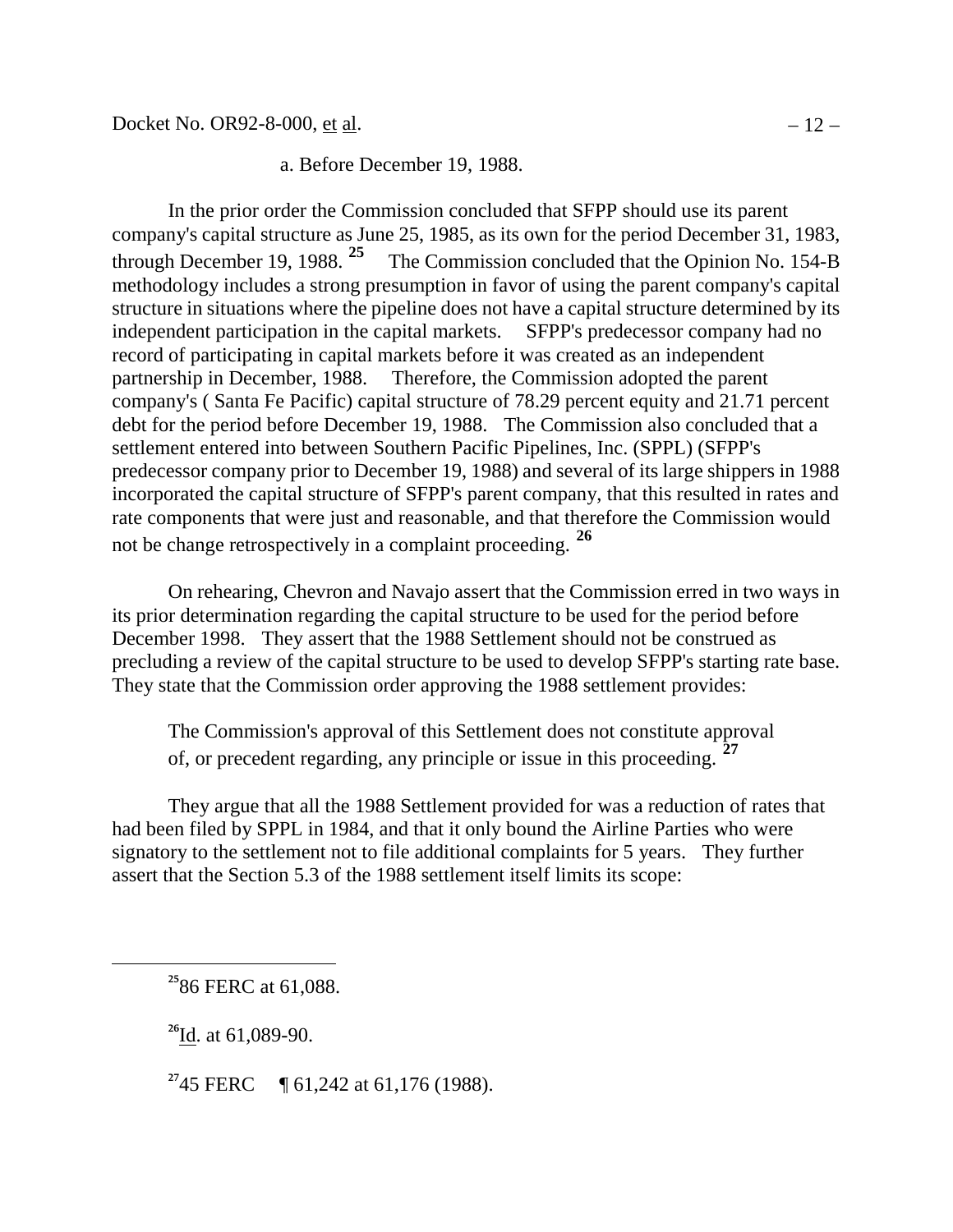Docket No. OR92-8-000, <u>et al</u>.  $-13 -$ 

 $\overline{a}$ 

SPPL and Airline Intervenors further expressly understand and agree that the provisions of this Stipulation and Agreement relate only to the matters specifically referred to in this Stipulation and Agreement, and that no party waives any claim or right which it otherwise may have with respect to any matters not expressly provided for in this Stipulation and Agreement. **[28](#page-16-0)**

They therefore conclude that the cited paragraphs belie any conclusion that the 1988 Settlement incorporated SPPL's pre-existing capital structure and argue that the issue of the capital structure should be revisited.

On rehearing, the Commission concludes that the cited language clearly establishes that SPPL's capital structure of 1988 should not be deemed to determine that capital structure to be applied in an Opinion No. 154-B rate proceeding once the 1988 settlement expired. The parties expressly provided that any issue not specifically addressed by the 1988 Settlement would not be binding in the context of future litigation. Since the parties did not expressly address the issue of SPPL's capital structure in the black box 1988 Settlement, and the Commission also did not address the issue in approving the Settlement, the Commission will address that issue on the merits here.

Chevron and Navajo argue that the Commission should not adopt the capital structure of SFPP's parent company as of June 25, 1985 to establish SFPP's starting rate base as of December 31, 1983.<sup>[29](#page-16-1)</sup> They recognize that Opinion No. 154-B expresses a preference for the use of the parent capital structure when the pipeline has issued no long term debt of its own, but argue that the preference is not an absolute one, and that the contesting parties are free to urge alternative structures: **[30](#page-16-2)**

Of course the Commission is concerned about whether a capital structure is abnormal. But the correct yardstick is not whether the pipeline's capital

<span id="page-16-2"></span><span id="page-16-1"></span><sup>29</sup>This order refers to SFPP's starting rate base as of December 31, 1983, although technically this is the rate based of its predecessor company. The Opinion No. 154-B methodology requires starting that methodology on December 31, 1983 for existing company, and therefore it is necessary to reach back to the earlier entity.

<sup>30</sup>Citing Arco Pipeline Company, Opinion No. 351, 52 FERC  $\parallel$  61,055 (1990)

<span id="page-16-0"></span>**<sup>28</sup>**1998 Settlement and Agreement Between SPPL and Airline Intervenors: Article V, Section 5.3.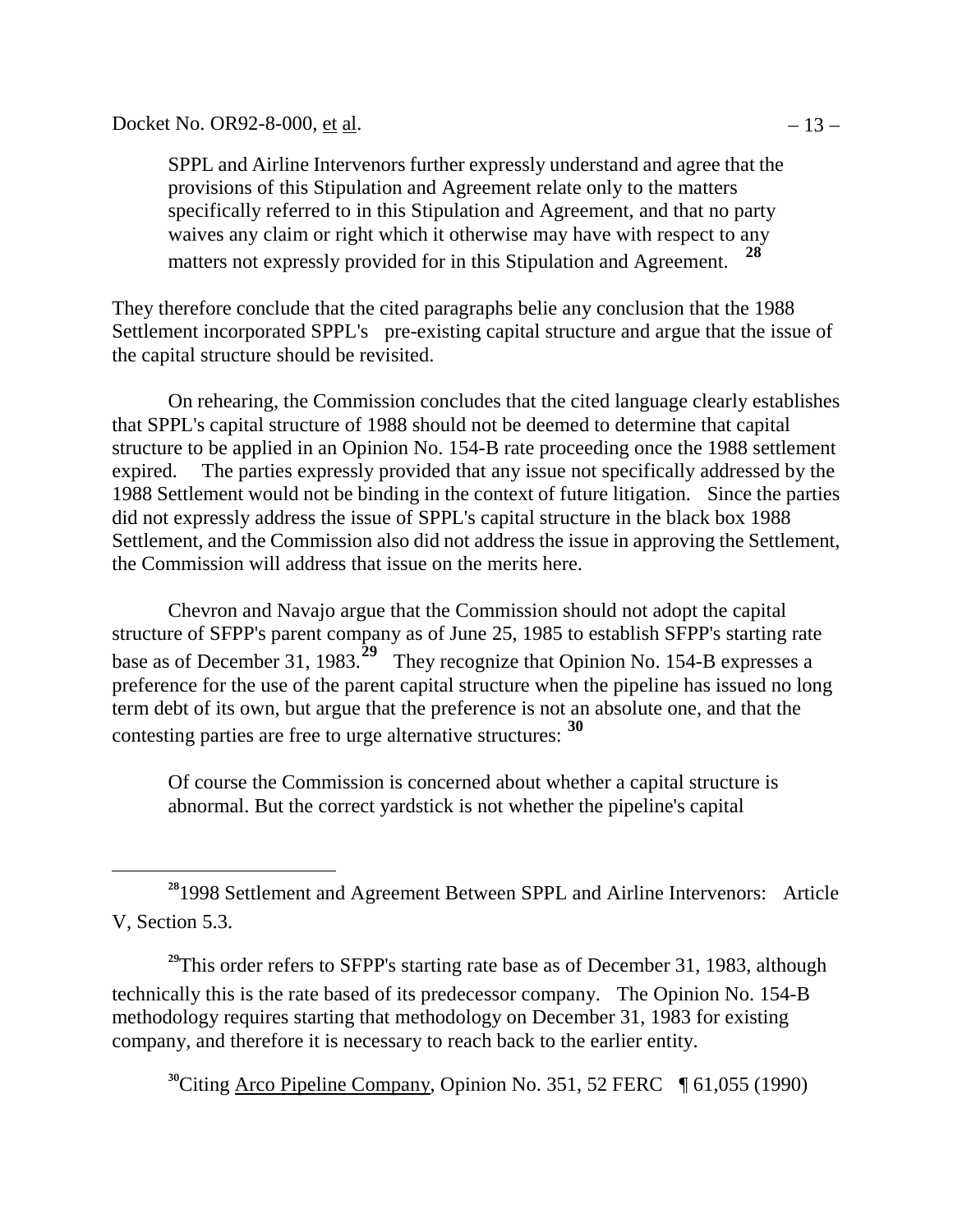Docket No. OR92-8-000, <u>et al</u>.  $-14 -$ 

<span id="page-17-0"></span>structure is in tune with historical capital structures. Rather, it is whether the capital structure is representative of the pipeline's risks. **[31](#page-17-0)**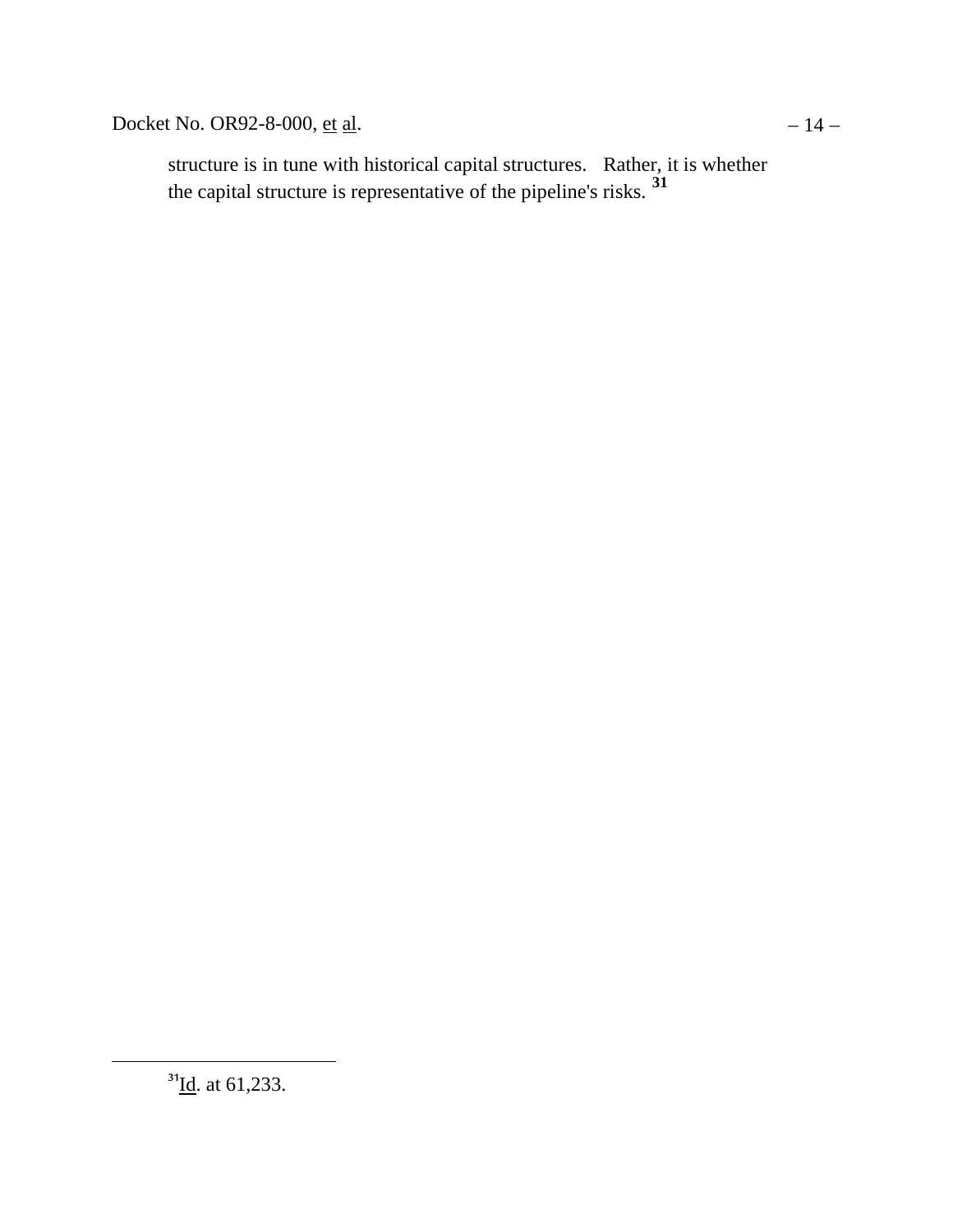Docket No. OR92-8-000, <u>et al</u>.  $-15 -$ 

Chevron and Navajo therefore urge the Commission to affirm the finding of the Administrative Law Judge. The ALJ concluded that SFPP was a monopoly with moderate risk, and on June 8, 1995, provided only 3 percent of its parent company's total revenues. He also concluded that the parent company was involved primarily in the trucking and rail industries, which were substantially deregulated and operating in competitive markets, and as such had considerably higher risk than its oil pipeline subsidiary. He therefore concluded that the market structure adopted by SFPP when it became a publically traded limited partnership on December 19, 1988 reflected a market evaluation of the pipeline's risks, and as such its appropriate capital structure. **[32](#page-18-0)** He agreed with a similar conclusion reached in an initial decision in SPPL's pending rate case in 1987. **[33](#page-18-1)**

<span id="page-18-0"></span>**<sup>32</sup>**SFPP, L.P., 80 FERC ¶ 63,104 at 65,128 (1997).

<span id="page-18-1"></span>**<sup>33</sup>**Id., citing 39 FERC ¶ 65,081 (1987).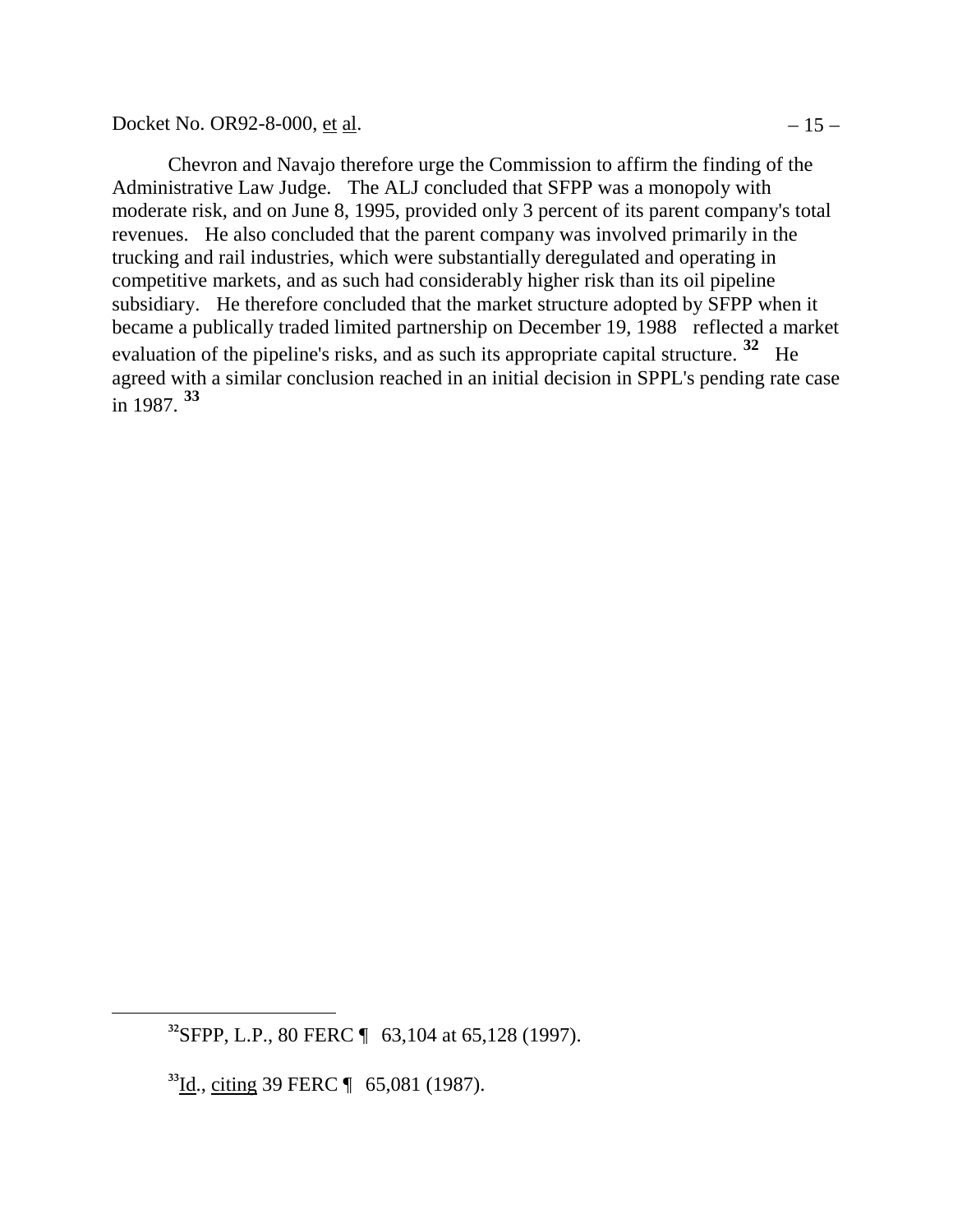Docket No. OR92-8-000, <u>et al</u>.  $-16 -$ 

On rehearing, the Commission concludes that the ALJ's analysis more accurately reflects the risks of SFPP's underlying operations. While the ALJ's decision and the result here impute SFPP's capital structure to its predecessor entity, this is appropriate in light of the significant difference in the nature of the pipeline's operations and those of its parent company on June 28, 1985. There is no reason to believe that SPPL's operations or risk were in anyway materially different from its successor entity when SFPP was created on December 19, 1988. This conclusion is consistent with the determination in the prior order that SFPP faces moderate business risk, primarily related to the business cycle and the underlying demand for petroleum products in its various geographic markets. **[34](#page-19-0)** Therefore the capital structure to be used by SFPP in calculating the starting rate base as of December 31, 1983, will be that adopted as a result of its initial public offering on December 19, 1988, or 60.74 percent debt and 39.26 percent equity. As pointed out by the ALJ, the 60.74 debt ratio is more consistent with that generally adopted by the oil pipeline industry (45 to 55 percent debt), **[35](#page-19-1)** a debt ratio that SFPP has gradually approached over time. <sup>[36](#page-19-2)</sup> In contrast, the 21.7 percent debt ratio of SPPL's parent company in 1988 was less than one half that of the lower bound of the same oil pipeline industry range. Given the Commission's earlier reservations about this ratio, rehearing is therefore granted. **[37](#page-19-3)**

b. After December 19, 1988.

The prior order concluded that SFPP in effect wrote-up certain elements of its rate base when SFPP was created as a publically held limited partnership on December 19, 1988. **[38](#page-19-4)** Concluding that this violated Commission policy, the prior order required SFPP to place back in its rate base the base accrued depreciation of some \$124.77 million that SFPP removed from its predecessor company's rate base when it was created. SFPP did so in its compliance filing, subject to its request for rehearing. Since adding back the accrued depreciation reduced the dollar value of the equity portion of SFPP's balance sheet, complying with the Commission's order had the practical effect of changing SFPP's capital structure to a 31.49 percent equity and 68.51 debt ratio.

**<sup>34</sup>**86 FERC at 61,101.

**<sup>35</sup>**Id., at 65,128.

<span id="page-19-2"></span><span id="page-19-1"></span><span id="page-19-0"></span> $\overline{a}$ 

**<sup>36</sup>**See Exh. No. 529 at Schedule 8, page 3 of 4, lines 1 and 2 (years 1989-94).

<span id="page-19-3"></span>**<sup>37</sup>**86 FERC at 61,089, n. 148.

<span id="page-19-4"></span>**<sup>38</sup>**Id. at 61,097.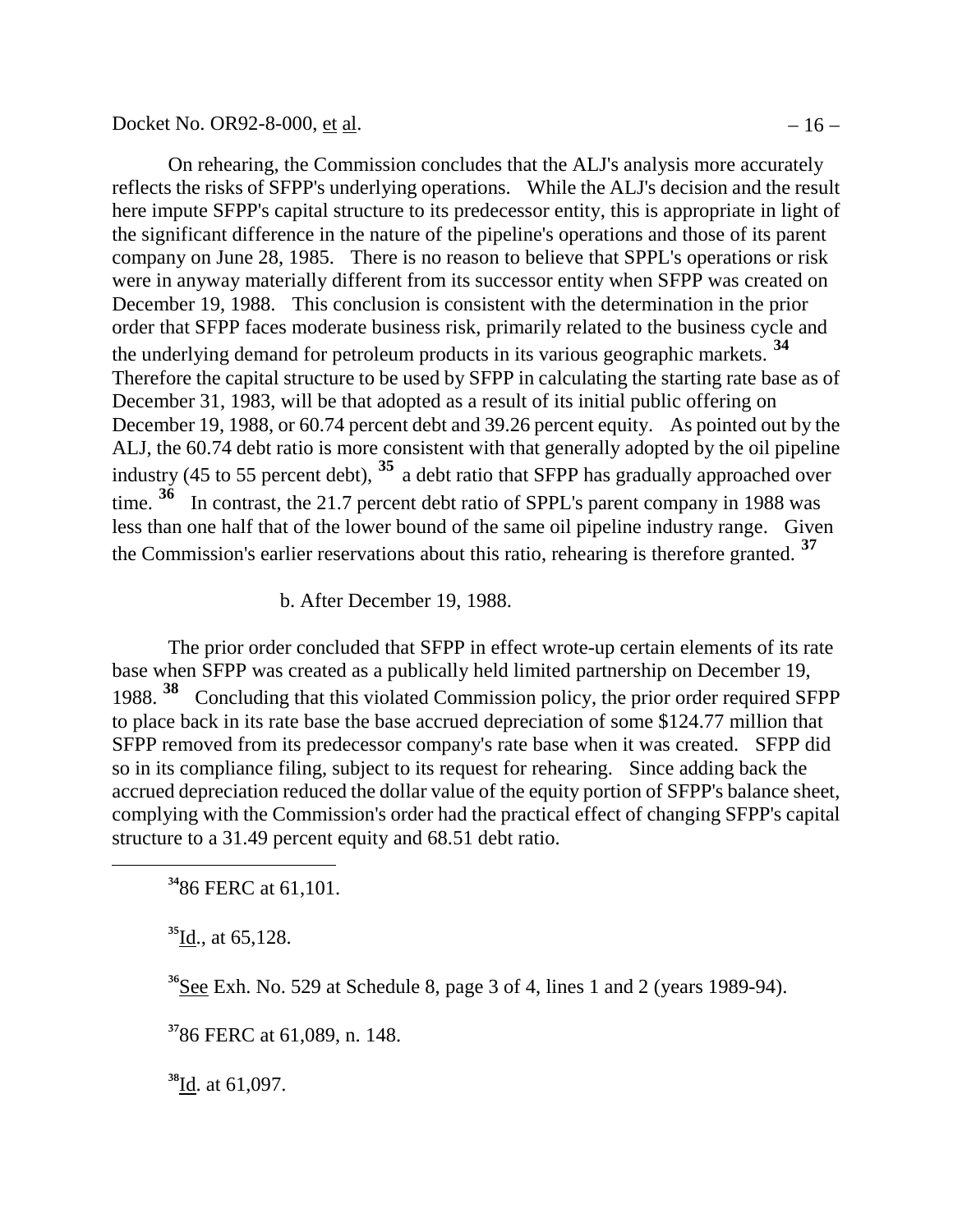On rehearing, SFPP argues that the record in this proceeding is inadequate to support the Commission's decision. It notes that the issue of the adjustments to its rate base was raised by complainants only in a brief cross-examination of the company's president, and that no detailed evidence was presented despite the fact that complainants had the relevant work papers for many months before their prepared testimony was due to be filed. It asserts that since this is a complaint case, the complainants have the burden of proof on the issue, and they failed to produce any probative evidence on the matter. SFPP concludes that the ALJ was correct in ruling that complainants had failed to prove that SFPP's capital structure should be modified from the one generally accepted by the parties in the earlier phases of the hearing.

SFPP further asserts that the process of establishing its initial balance sheet on December 19, 1988, involved the merger of former subsidiaries and adjustments to numerous accounts, some of which related to non-jurisdictional assets. It argues that these are far too complex to be modified without the use of expert testimony, and the danger in using a high level approach is reflected in the fact that the Commission itself had a range of some \$115 to \$222.5 million in estimating the size of the potential adjustment. It also argues that the adjustment required by the prior order results in a capital structure that does not conform to the general profile of the oil pipeline industry. SFPP asserts that, absent the adjustment, SFPP would have at this time a capital structure that was approximately 31.49 percent equity and 69.61 percent debt. It claims this is 12 equity percentage points below the lowest pipeline equity in the comparable pipeline group, and that if it had been in place at the time the pipeline was formed, would have reduced the rating on its bonds to junk bond status. It points out the proposed capital structure of 1994 of 55.21 percent debt and 44.79 equity in 1994 was not protested by any party.

The Commission will grant rehearing. Any complainant has the burden of (1) establishing on the record an alleged write-up of rate base assets during an acquisition in violation of Commission policy, and (2) the correct amount that should be adopted in light of the alleged write-up. While the record in this proceeding could be read to imply that SFPP may have adjusted its capital structure to write up the assets of its predecessor company when SFPP was created, the Commission now concludes that the record is too thin in this proceeding to require a rate base adjustment here. In fact, most of the Commission's analysis in its prior order was based on SFPP's Form 6 for the year 1988, and SFPP was not given an opportunity to evaluate on the record the basis for the Commission's prior conclusions. Given the complexity of the adjustments involved, the Commission concludes that SFPP has the better argument in this regard. Thus, for the period December 19, 1988, through the date of rates established by this proceeding, SFPP shall use its December 19, 1988 capital structure, as adjusted under the Opinion No. 154-B methodology. Nothing here precludes complainants from pursuing the same issue in the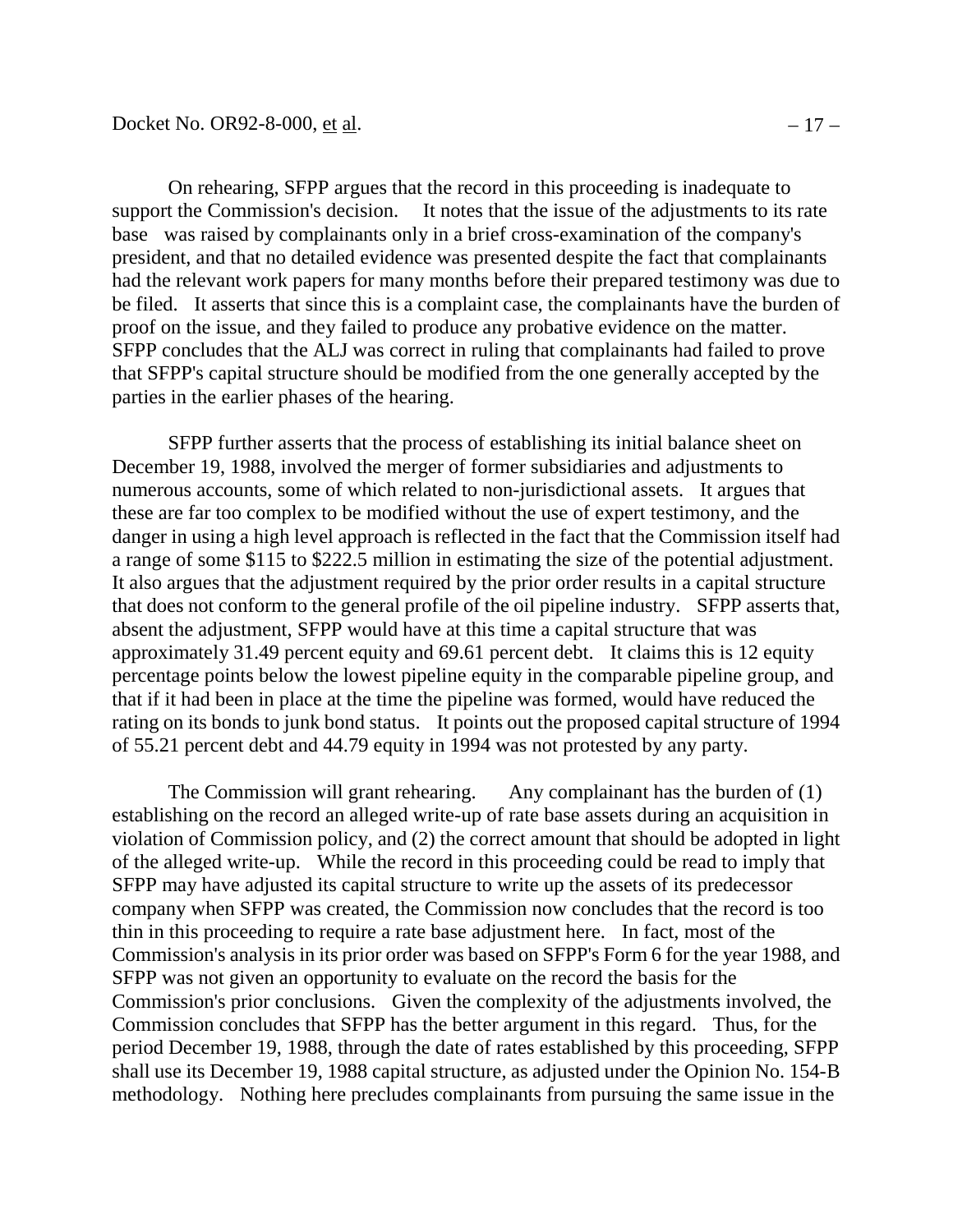Docket No. OR92-8-000, <u>et al</u>.  $-18 -$ 

litigation of complaints amended or filed after August 7, 1995, provided that rate impact of any change to the rate base that may result will not apply prior to the date of the new East Line rates established here.

2. Calculation of the Return on the Starting Rate Base

Navajo raises a narrow issue bearing on how SFPP's rate of return is to be calculated on the starting rate base once the starting rate base has been determined. The prior order determined that once the amount of the starting rate base is determined, the amount of the starting rate base is not modified to reflect changes in the pipeline's capital structure that occur thereafter. **[39](#page-21-0)** The prior order therefore rejected SFPP's argument that the amount of the starting rate base should be modified to reflect any changes in the capital structure over time. SFPP's position would have had the effect of increasing the original amount of the starting rate base to reflect any increase in the equity component of the pipeline's capital structure, and slowing its amortization rate.

<span id="page-21-0"></span>**<sup>39</sup>**Id. at 61,090.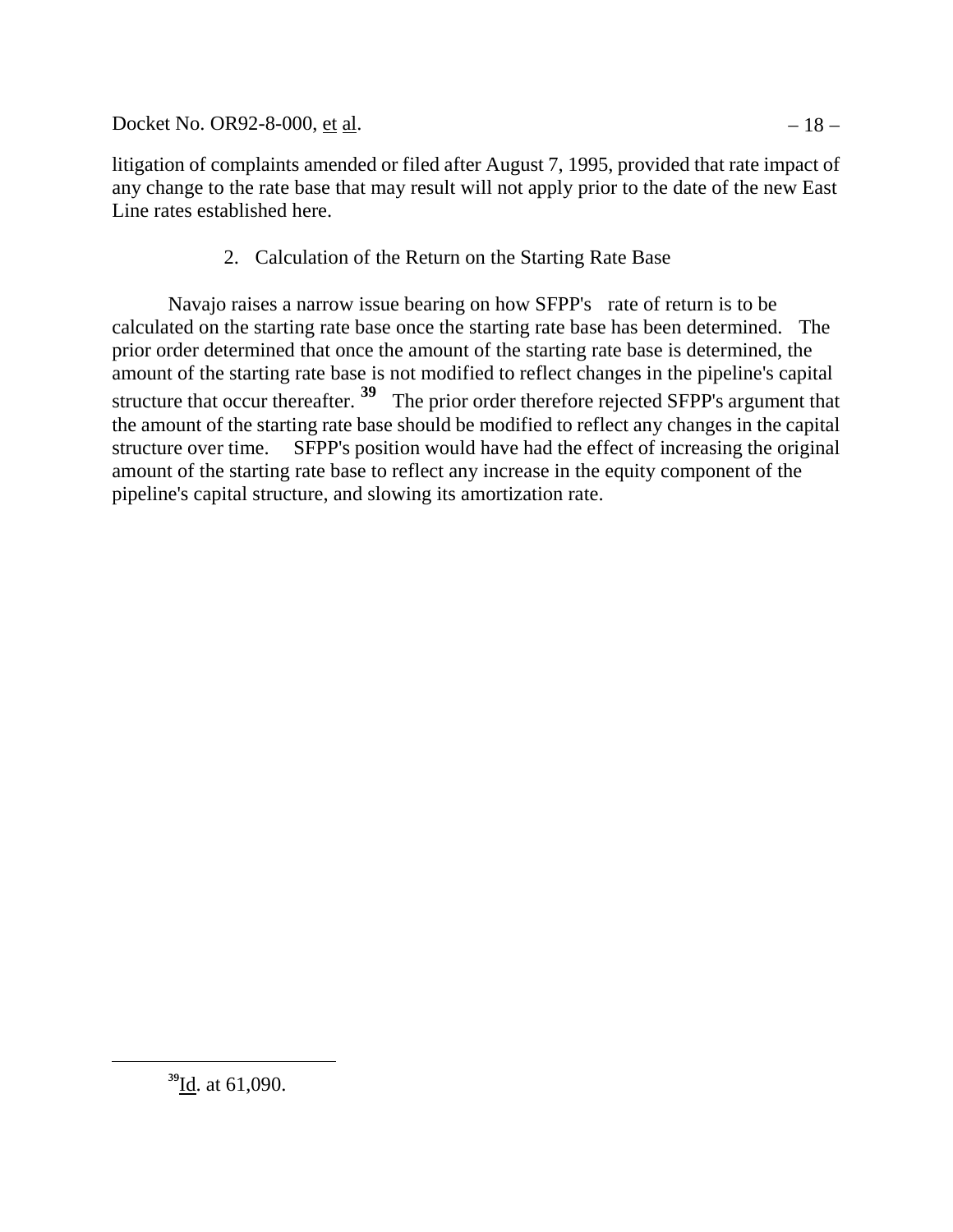Docket No. OR92-8-000, <u>et al</u>.  $-19 -$ 

Navajo asserts that the prior order should not be read as preventing a change in the rate of return on the amount of the starting rate base in a manner that tracks any changes in the pipeline's capital structure. It argues that all rate of return on all rate base items changes over time, and that return reflects the pipeline's capital structure at the time the rate of return is determined. It claims that this implies that, under the Opinion No. 154-B methodology, once the separate cost of the debt and equity components is determined, the weighted cost that is applied to the rate base each year under the Opinion No. 154-B methodology will vary depending on what the capital structure is for that year.

As Navajo argues, this variation in return applies to the net amount of the starting rate base write up in a given year. Thus, while the amount of the starting rate base should not be increased after the year it is created, the return imputed to the rate base varies depending on the capital structure of the pipeline in any given year. Clarification is granted.

# 3. Calculation of the Deferred Equity Component

Navajo also requests clarification of the Commission's prior ruling on the calculation of the deferred equity component. Consistent with the prior subject, the prior order held that once the deferred equity component is determined for a given year, the amount of the deferred equity remains fixed thereafter and is then amortized over the remaining useful life of the pipeline's assets. **[40](#page-22-0)** Navajo requests clarification that this is the intent of the Commission's prior order. The requested clarification is granted. The amount the deferred equity return is determined by the capital structure applicable to the year in which the deferred equity component is initially calculated. Navajo also requests clarification that, as with starting rate base, the return on the amount of the deferred equity component varies with the capital structure in effect for each year in which the pipeline's cost of service is actually calculated, even though the amount itself does not increase once it has been established. The requested clarification is granted.

# C. Cost of Service Issues.

The cost of service issues raised on rehearing include income tax allowance issues, two of which turn on the interpretation of the so-called Lakehead doctrine and one on the proper method for calculating the interest expense to be included in the income tax allowance. The other cost of service issues concern the recovery of litigation expenses.

<span id="page-22-0"></span>**<sup>40</sup>**Id. at 61,092.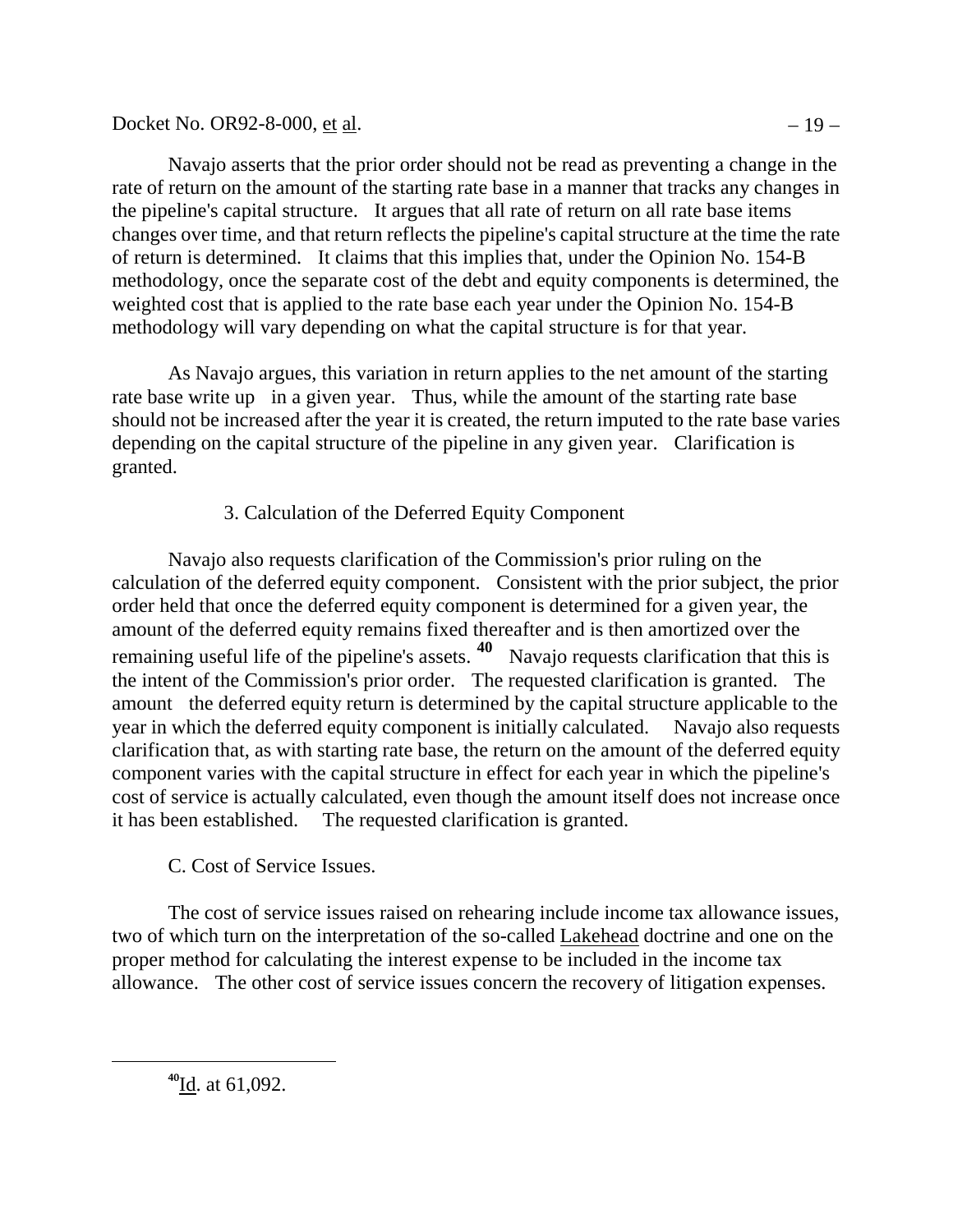### 1. Income Tax Allowance Issues

#### a. The Income Tax Allowance Under a Consolidated Return.

Opinion No. 435 concluded that SFPP was entitled to an income tax allowance attributed to the limited partnership interest of Santa Fe Pacific Pipelines Inc. (SFPP Inc.) in the publically traded company controlling the pipeline. SFPP Inc. owns a 1 percent general partnership interest in SFPP, the operating company. The balance of the operating company equity consists of 99 percent limited partnership interests, which are owned by a publically traded partnership, Santa Fe Pacific Pipeline Partners, L.P., of which SFPP Inc owns 41.7 percent, as well as the 1 percent general partnership interest in the publically traded company. Thus, overall, 42.7 percent of the publically traded company limited partnership interest is owned by SFPP Inc.

SFPP Inc. is in turn owned by SFP Pipeline Holdings, Inc., which functions as an intermediate owner between SFPP Inc. and the Santa Fe Pacific Corporation (SFPC). SFP Pipeline Holdings Inc. has issued \$219 million in debentures that bear an interest rate with a minimum rate of 8 percent and a maximum rate of 16 percent. The minimum is an absolute liability and any sums earned in excess of the maximum may be retained by the partnership. Thus, the interest rate actually paid may vary but is generally equal to the actual limited partnership income received from SFPP, Inc. Since the interest on the debentures is taken as a tax deduction within the consolidated return of the entire corporate family, the tax on the income generated by the limited partnership interests held by SFPP Inc. is offset by the interest paid on the debentures.

On rehearing, Chevron and Navajo again assert that since SFPP Inc. serves to wash out the taxes on partnership interest, no income tax liability is ever incurred on those interests by SFPP, and therefore no income tax allowance should be permitted. They cite Lakehead Pipe Line Co.<sup>[41](#page-23-0)</sup> for the proposition that a regulated entity cannot collect taxes for an amount greater than its actual income tax liability, **[42](#page-23-1)** and argue the Commission's longstanding policy is to adjust tax allowances to representative levels of taxes actually incurred. They then argue that there is no rational basis for distinguishing between a situation where taxes are not paid because of the nature of the ownership, in which case the

<span id="page-23-1"></span><span id="page-23-0"></span>**<sup>41</sup>**Lakehead Pipe Line Co., Opinion No. 397, 71 FERC ¶ 61,338 (1995); Lakehead Pipe Line Co., Opinion No. 397-A, 75 FERC 61,181 (1996).

**<sup>42</sup>**71 FERC at 62,314, n. 53.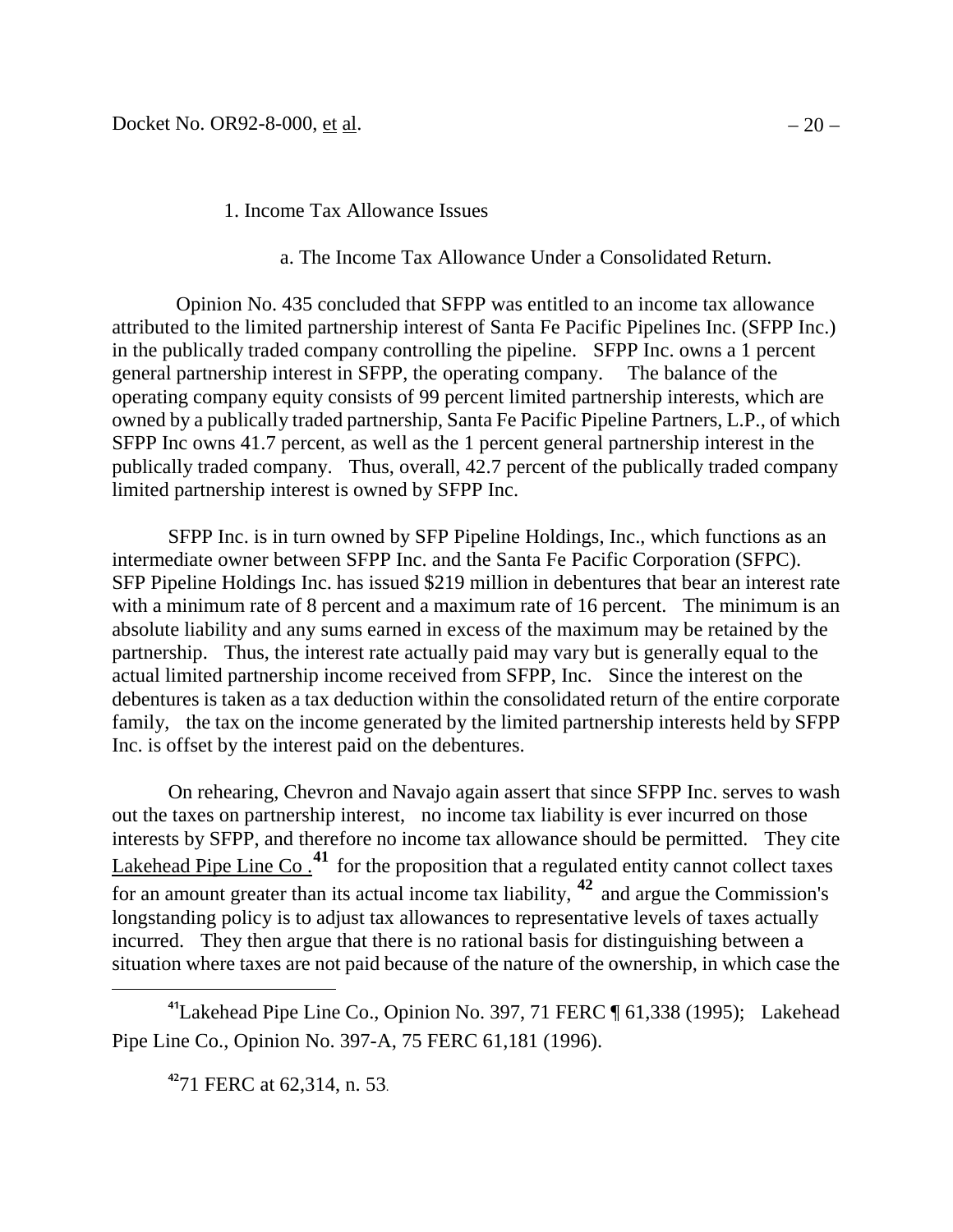Docket No. OR92-8-000, et al.  $-21 -$ 

allowance may be denied under Lakehead, and the impact of a corporate structure which also has the practical result of eliminating a parent company's income tax liability.

The Commission will deny rehearing. The prior order concluded that the Commission's stand-alone policy applies to the instant case, and therefore including an income tax allowance in SFPP's cost of service is appropriate. This is necessary to provide SFPP's investors with the opportunity to earn the Commission-approved after-tax return on their investment. Because SFPP's regulated earnings generate corporate income tax liabilities, SFPP is entitled to recover such corporate income tax liabilities from its shippers. SFPP's parent company's ability to avoid paying tax by offsetting SFPP's income with interest deductions generated by its non-utility operations is not relevant in determining SFPP's regulated cost of providing utility service, since, as was previously held, it is not appropriate to subsidize regulated operations with tax reductions generated by non-regulated operations.

Also, contrary to the assertions here, this result is entirely consistent with the results of application of the Lakehead policy. As with stand-alone, under Lakehead the Commission provides an income tax allowance only if the operations of the regulated company generate a corporate income tax liability on the part of a corporation owning an equity interest in the regulated company. The Lakehead doctrine looks to whether the regulated company's income is subject to a corporate income tax; if it is, a tax allowance is provided to allow corporate shareholders the opportunity to earn the same specified, after-tax return as non-corporate investors in SFPP.

b. Tax Status of the Owning Interests.

While Opinion No. 435 did not apply the Lakehead doctrine to the debentures owned by SFP, Opinion No. 435 did apply that doctrine to the tax status of parties owning the Santa Fe Pacific Pipelines Inc. partnership interests. The Commission permitted the tax allowance on the interests that were owned by corporate entities, but concluded that SFPP had not adequately demonstrated on this record what other interests were, or were not, subject to a potential double taxation. The Commission also applied the Lakehead doctrine retroactively to the date of the complaints against the East Line rates and required that any adjustment of those rates reflect the Commission's rulings.**[43](#page-24-0)**

<span id="page-24-0"></span>**<sup>43</sup>**86 FERC at 61,103.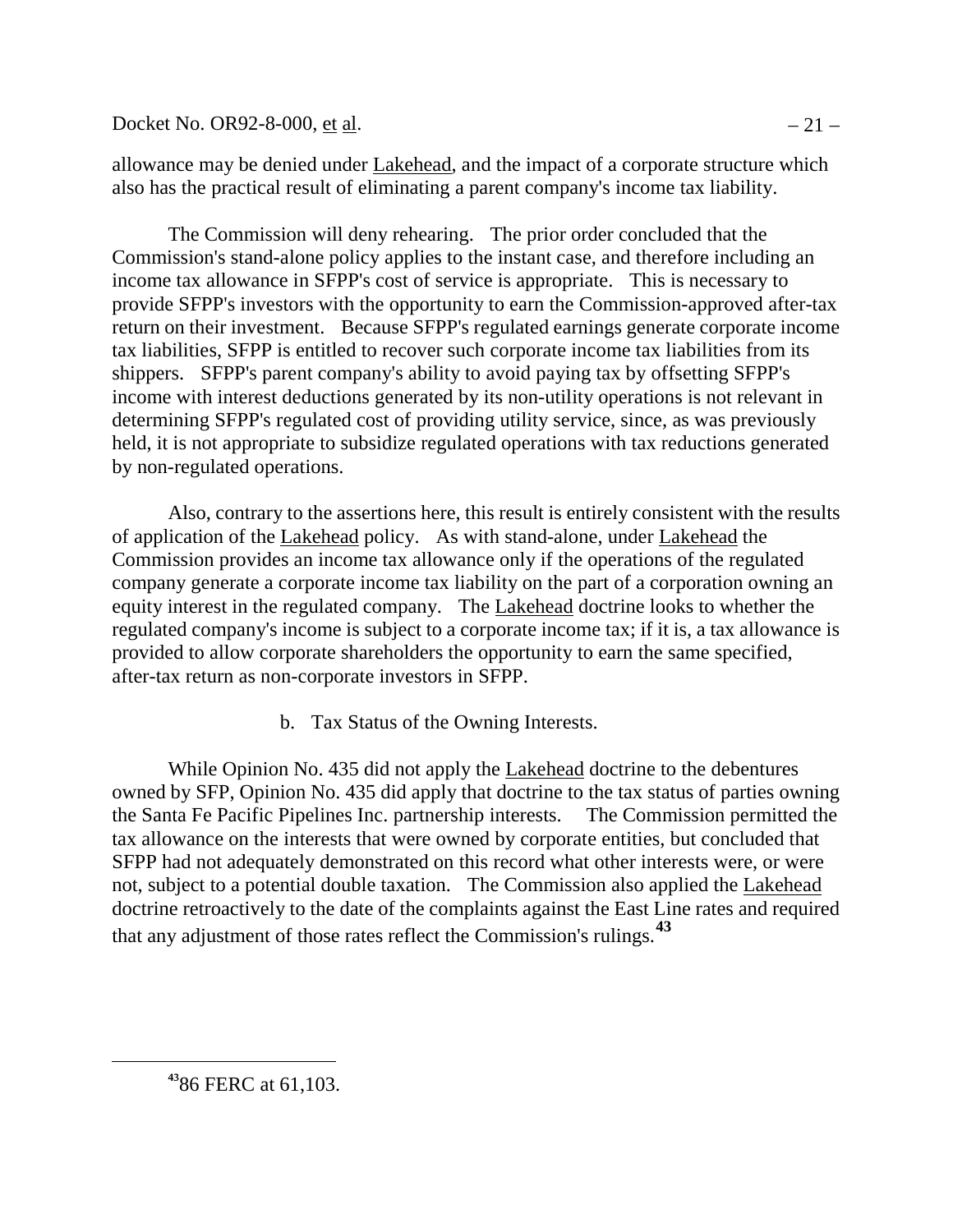Docket No. OR92-8-000, et al.  $-22 -$ 

On rehearing, SFPP asserts that it adequately explained which partnership interests were subject to taxation. It asserts that it provided ample expert testimony on the type of interests in its ownership structure that have a potential multi-tier tax liability in addition to Subchapter C corporations. The list provided by SFPP's witness Miller included pension plans, profit sharing plans, business and certain other trusts, certain partnerships, limited liability companies, and tax exempt organizations.<sup>[44](#page-25-0)</sup> The rehearing request asserts that even organizations that are normally considered to be tax exempt are subject to taxation depending on the nature of the activity and the source of the income. One example given is of a tax exempt organization that receives income from SFPP that does not have the same income character as SFPP (i.e.,the organization is not involved in the oil pipeline industry), then the income is not related to organization's mission and becomes taxable as unrelated business income. SFPP also asserts that most mutual funds are subject to double taxation unless they distribute at least 90 percent of annual income. Finally, it asserts that simply

because some owning interests might have their taxes deferred is not grounds for denying the tax allowance since multi-tier tax liability can be avoided by holding income in retained earnings rather than distributing it.

The Commission will deny rehearing. On the record here SFPP has failed to substantiate its claim that the income earned by its non-corporate equity owners actually results in double taxation. Although certain non-corporate owners may face a potential double tax on income generated by SFPP under certain conditions, SFPP has not shown, on this record, that such conditions existed during the test period. Therefore, SFPP must modify the cost of service contained in any revised compliance filing to eliminate any tax allowance related to non-corporate owners.

With regards to these passthrough entities, SFPP is in essence arguing that they should not be subject to the Lakehead doctrine because on occasion they may not conform to the basic legal and investment purpose for which they are created. This turns the Lakehead doctrine, and the purpose for which the entities are created, on their heads. Savings devices such as IRA or Keogh accounts are expressly designed to permit income and capital gains to accrue until withdrawn from the account once the beneficiary reaches an age that the withdrawals are possible without penalty. To argue that this is likely to occur otherwise in the normal course of events is contrary to common experience and undercuts the rest of SFPP's assertions regarding this issue.

<span id="page-25-0"></span>c. The Interest Expense Component of the Tax Allowance.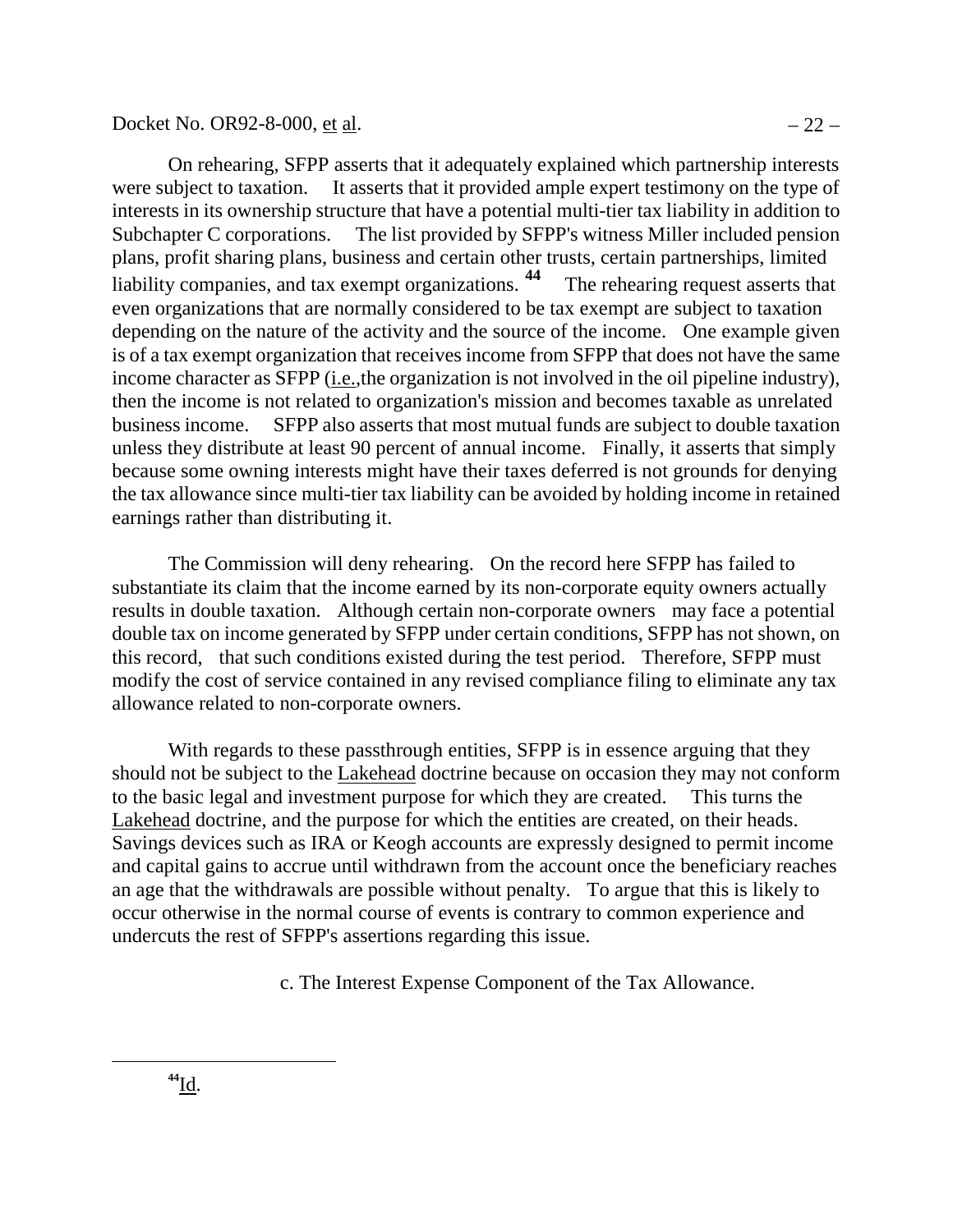Docket No. OR92-8-000, <u>et al</u>.  $-23 -$ 

On rehearing, Navajo asserts that the Commission's treatment of the computation of interest expense for tax allowance purposes does not follow its previous indications that the allowance for interest expense for tax purposes be the same as that for debt return. In Opinion No. 154-C the Commission stated:

Both ARCO and Justice argue that the interest expense deduction for determining the tax allowance should be the same as the interest produced by the capital structure adopted for rate of return purposes. The Commission agrees that, as a general rule, tax and return interest should be the same. The problem here, as stated in Opinion No. 154-B as recognized by ARCO, is that the TOC methodology adopted in Opinion No. 154-B includes an equity write-up. Hence, the usual method of multiplying the company's weighted cost of debt times its rate base will not produce a proper interest expense deduction. The Commission's solution to this problem was to require the use of a pipeline's actual interest expense. The Commission is now persuaded that the better solution is to use the same actual capital structure for both the interest expense deduction and the allowed interest return. . . . We see no reason why this should not also be the case for oil pipelines, if the equity write-up can be eliminated. At this time, therefore, subject to re-examination on a case-by-case basis, it appears appropriate for an oil pipeline to determine its interest expense deduction by multiplying its weighted cost of debt times its net depreciated original cost rate base. **[45](#page-26-0)**

The Commission concludes that the result of the prior order was an unintended difference between the interest expense for tax purposes and that used for debt return. Thus, as Navajo asserts, as a general rule, tax and return interest should be the same." Matching of the interest expense for tax purposes and for debt return should be the result here. To correct this oversight, the full 154-B rate base (depreciated original cost plus the deferred equity account plus the starting rate base write-up) should be multiplied by the adjusted, weighted cost of debt (adjusted for the deferred equity treated as 100 percent equity in the rate base). Using this method of computation will yield a calculated interest expense which should be identical to the debt return while maintaining the desired use of the same capital structure for both the calculations of interest expense and debt return. Rehearing is therefore granted on this issue and the conclusions reflected in SFPP's revised cost of service.

2. Litigation Expenses

<span id="page-26-0"></span>**<sup>45</sup>**33 FERC ¶ 61,327 (1985) at 61,639.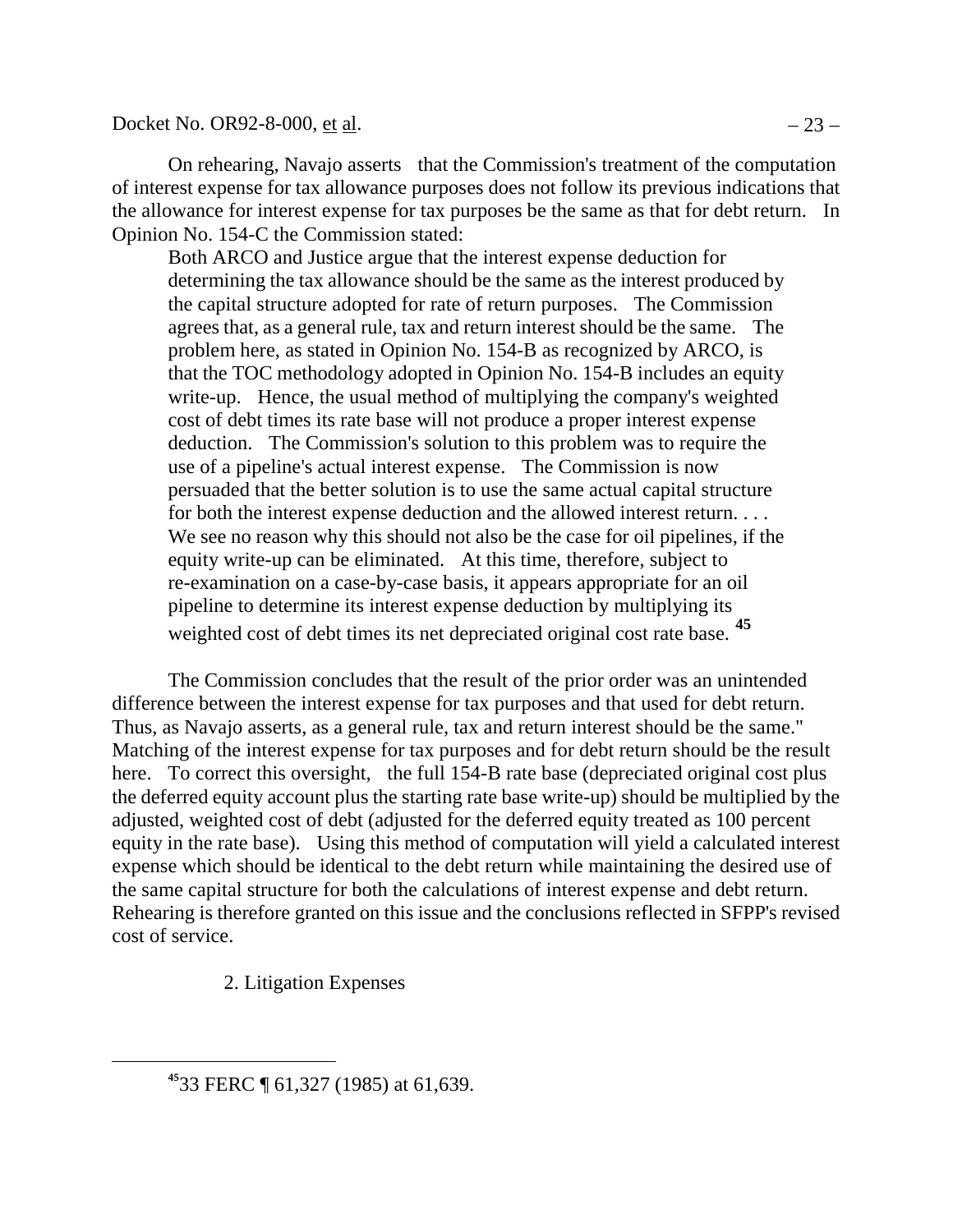Docket No. OR92-8-000, <u>et al</u>.  $-24 -$ 

The prior order permitted SFPP to recover the litigation expenses it incurred in the 1994 test year. Those expenses included all expenses incurred in conducting litigation in that year, but did not include settlement payments to Navajo and the El Paso Refining Company that terminated certain commercial litigation between SFPP and those parties. The Commission concluded that such settlement payments were extraordinary costs that could not be recovered. The expenses that were permitted were to be amortized over five years, exclusive of any settlement payments. Those costs were to be allocated between the East and West Lines based on their relative throughput in the 1994 test year. **[46](#page-27-0)**

The Commission also held that litigation expenses beyond 1994 were not known and measurable within the test period, and as such could not be included within the SFPP's 1994 test period cost of service. The Commission therefore rejected SFPP's efforts to create a litigation expense reserve to cover the costs that might be incurred in later years. The Commission did not preclude SFPP from making a separate filing to recover costs in the calender years 1995-98, and stated that SFPP would be permitted to offset litigation expenses incurred in those years against reparations that might be due. **[47](#page-27-1)**

On rehearing the parties raise several issues related to litigation expenses. These include whether SFPP should be permitted to recover its litigation expenses, the allocation of litigation expenses between the East and the West Lines, and the methods that would allow SFPP recover litigation expenses incurred after the 1994 test period. To the extent these relate to the calculation of reparations, they are discussed below.

a. The recovery of litigation expenses

On rehearing, Navajo asserts that SFPP should not be permitted to recover any litigation expenses incurred in connection with this proceeding, nor should it be permitted to recover any litigation expenses related to the commercial litigation between SFPP on the one hand, and Navajo and El Paso Refining on the other. Navajo asserts that expenditures for litigation in the instant rate proceeding do not benefit the rate payers and represented a futile attempt to maintain rates that were unjust and unreasonable. It asserts that rate payers should not be required to underwrite SFPP's unsuccessful defense of these rates, and by SFPP's including litigation expenses in rates or as an offset to reparations. It asserts that this eliminates any incentives for settlement and is unfair when SFPP's rates are unreasonable by a substantial margin.

<span id="page-27-1"></span><span id="page-27-0"></span>**<sup>46</sup>**86 FERC at 61,097.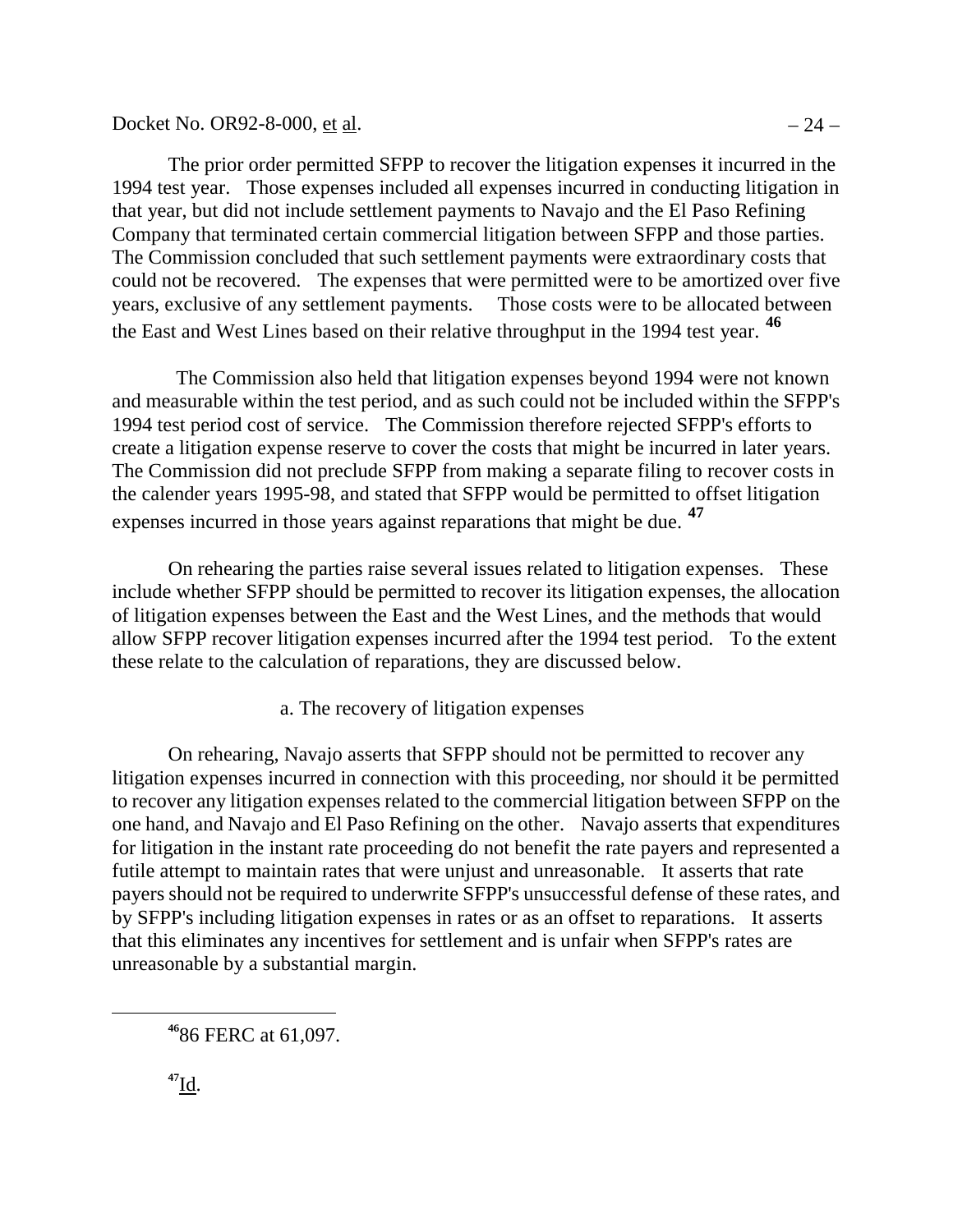Docket No. OR92-8-000, et al.  $-25 -$ 

Navajo also asserts that the Commission erred in permitting SFPP to recover the litigation expenses incurred in defending certain civil litigation involving Navajo and El Paso Refinery Company regarding alleged breaches of agreements to make capacity available to those shippers on its East Line between El Paso and points in Arizona and New Mexico. It asserts, that contrary to the Commission's finding in Order No. 435, these were not part of normal, and ongoing, disputes between SFPP regarding the costs and capacity allocation of its South Lines. **[48](#page-28-0)** It again asserts that there was no benefit to the shippers, and argues that if the settlement payments are to be considered extraordinary, then the litigation expenses should have the same character.<sup>[49](#page-28-1)</sup> Navajo reiterates its prior position that none of the settlement costs related to the civil litigation should be included in SFPP's 1994 cost of service or as an offset to reparations.

The Commission will deny rehearing in part and grant rehearing in part. The instant litigation examines whether SFPP's rate levels are just and reasonable, and whether charges for certain services and the pipeline's prorationing policies must be filed with the Commission. Litigation related to the pipeline's cost of service and the structure of its tariff are part of its normal, ongoing operations, and such costs are recoverable as part of the pipeline's cost of service. **[50](#page-28-2)** The instant case is a complaint proceeding under the ICA with the burden on the shippers to prove SFPP's rates are unjust and unreasonable, or that certain additional charges and conditions should be included in its tariff. SFPP is entitled to mount a defense of its tariff, and recent court decisions have tended to reject efforts to preclude the recovery of litigation costs that arise from Commission actions involving the pipeline's service obligations under its tariff and costs that may incurred in fulfilling that obligation. **[51](#page-28-3)** The Commission therefore affirms its prior conclusion that SFPP may include in its cost of service the litigation costs incurred in the instant proceeding in its 1994 cost of service, to be amortized over five years. The reason for the five year amortization is to mitigate the impact of the substantial costs that were incurred. The fact

**<sup>48</sup>**86 FERC at 61,106.

<span id="page-28-0"></span> $\overline{a}$ 

<span id="page-28-1"></span>**<sup>49</sup>**Citing Mountain States Tel. And Telegraph Co. 939 F2d. at 1043 (treating the cost of settlement and litigation the same).

<span id="page-28-3"></span><span id="page-28-2"></span>**<sup>50</sup>**Extraordinary costs are those that reflect infrequent occurrences are events or transaction are types that are not reasonably expected to recur in the forseeable future. This contrasts to costs that reflect ordinary, frequently, recurring event. See Amerada Hess Corporation, et al., 71 FERC ¶ 61,040 at 61,169-71 (Opinion No. 393) (1995).

**<sup>51</sup>**Iroquois Gas Transmission System v. FERC, 145 F.3d 398 (D.C. Cir. 1998).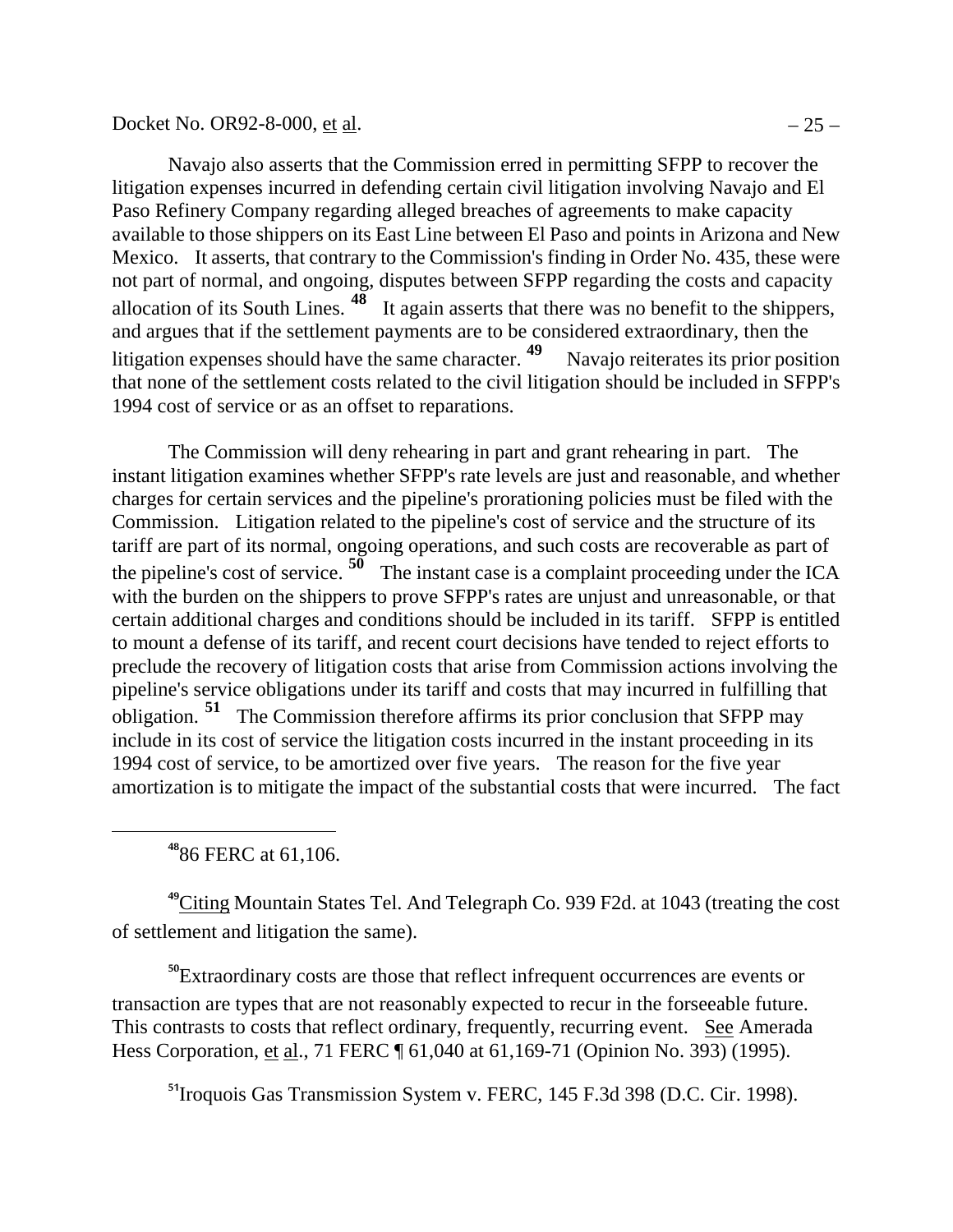Docket No. OR92-8-000, <u>et al</u>.  $-26 -$ 

that the costs were substantial does not necessarily preclude SFPP from recovering them given the custom that the litigation expenses related to economic regulation are regularly included in the pipeline's cost of service.

The prior order required SFPP to amortize its 1994 test year regulatory litigation expenses over a five year period. Since the five year period expired on December 31, 1998, those costs should not be included in the rates that SFPP is collecting prospectively from the effective date of its compliance filing. Rather, the costs to be amortized are additional factors to be included in determining the appropriate rate level for the years 1994-98, and thereafter determining the amount of any reparations that may be due. This should be done by showing the relevant costs as a surcharge in the relevant years, which is eliminated from the overall cost of service at the end of the five year period.

The Commission will grant rehearing regarding the recovery of the civil litigation expenses. This litigation involved assertions of anti-competitive behavior and breach of contract to make capacity available, including agreements regarding under what circumstances the capacity would be made available. Civil litigation of this type does not address what obligations SFPP may have under its common carrier tariff, not does it address legal costs and remedies that SFPP would normally incur in the conduct of its common carrier operations, such as tort liability for injuries or damage to property while conducting its pipeline operations, environmental obligations related to its jurisdictional operations, tax issues, and the like.

Having concluded that the settlement costs for the civil litigation between El Paso on the one hand, and Navajo and El Paso Refining on the other, are extraordinary expenses, the Commission concludes that the expenses and the litigation costs should be treated the same. This is consistent with the determination involving pipeline litigation and settlement costs involving the Exxon Valdez oil spill, which the Commission concluded were extraordinary in nature. <sup>[52](#page-29-0)</sup> Therefore the civil litigation expenses between SFPP and Navajo and El Paso Refining may not be included in SFPP's 1994 test year cost of service.

b. Allocation of Litigation Costs between the East and West Lines.

<span id="page-29-0"></span>El Paso requests rehearing of the Commission's determination that litigation costs should be allocated among the East and West Lines based on relative throughput .**[53](#page-29-1)** It asserts that West Line throughput is disproportionately high in relationship to overall cost

**<sup>52</sup>**Opinion No. 393 at 61,163 and 61,176.

<span id="page-29-1"></span>**<sup>53</sup>**86 FERC at 61,097.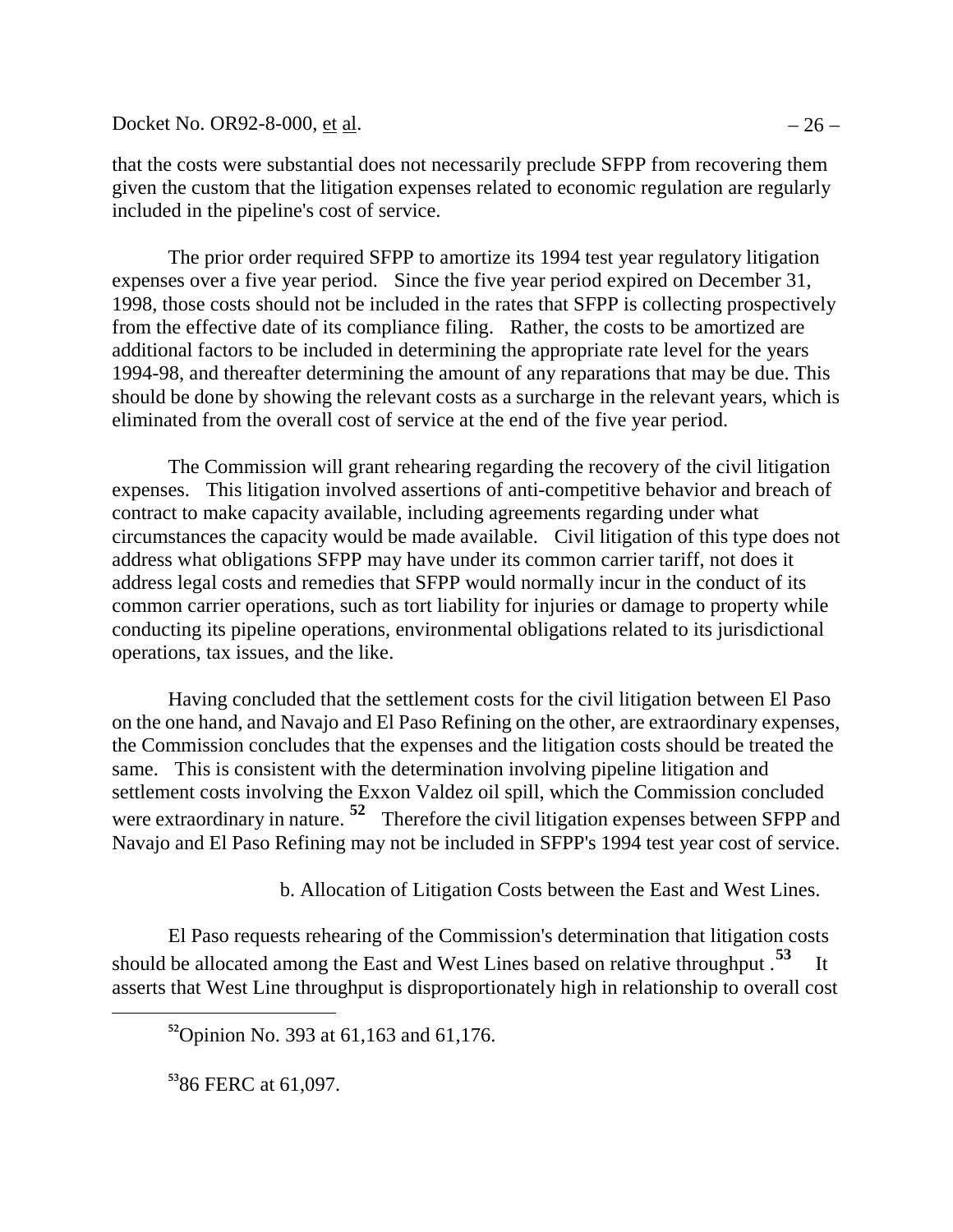Docket No. OR92-8-000, et al.  $-27 -$ 

of the litigation, and that many of these issues raised in the regulatory proceedings to date were engendered by the East Line shippers. It asserts that the only rational way to allocate the costs is to accept the 50-50 ratio adopted by the ALJ's initial decision.

The Commission will grant rehearing in this regard. Upon reflection, there appears to be no necessary connection between relative historical throughput and the relative volume of litigation generated by a particular group of shippers. It is quite possible that one group would have substantially less throughput, yet generate the greater portion of a given litigation based on the complexity of the issues and how aggressively the issues are pursued. As the ALJ was in a position to observe the complexity and the flow of the instant litigation, his 50 - 50 allocation is adopted on rehearing. The issue of whether SFPP should be permitted to offset its litigation expenses for the years 1995-1998 against any reparation obligation is discussed in the next section of this order.

# D. Reparations

The prior order did not make any final determinations regarding reparations, leaving such determinations to be made once the compliance filing was made and the scope of any reparations was clearer. However the Commission did provide certain guidelines. First, it held that Navajo's settlement barred any reparations for the period the settlement was in effect. The Commission also held that no reparations would be paid for the period before the complaints were filed. **[54](#page-30-0)** The Commission further concluded that SFPP could net out reparations over the years for which they might be due and established a procedure for determining what amounts might be due. Finally, the Commission stated it would allow SFPP to propose an offset of any reparations due

by unrecovered litigation, environmental, and pipeline recoating costs that might be due in the same period. Each of these determinations is challenged on rehearing.

1. What parties are eligible for reparations?

<span id="page-30-0"></span>**<sup>54</sup>**Id. at 61,111.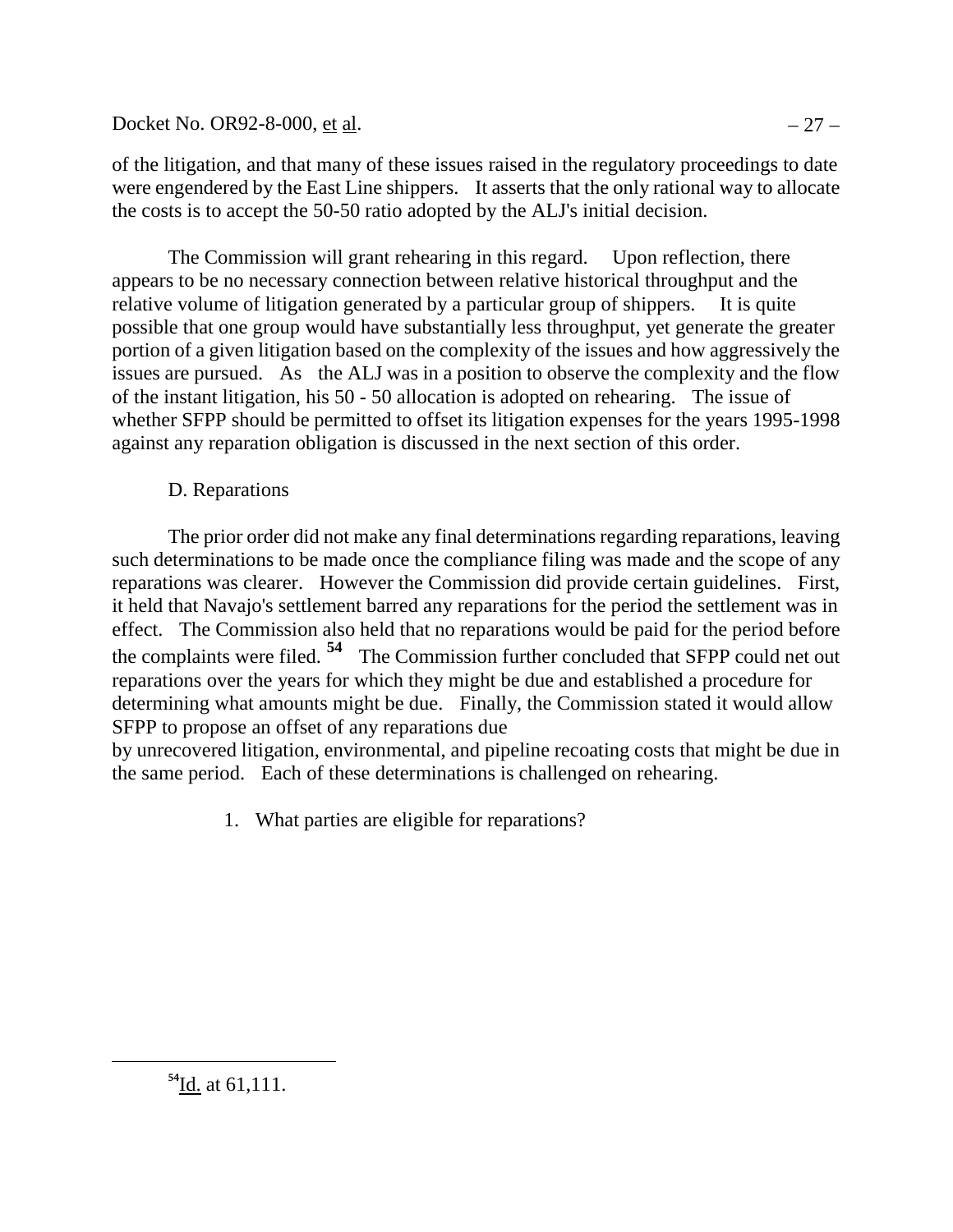Docket No. OR92-8-000, et al.  $-28 -$ 

The most fundamental issue here is what parties are eligible for reparations. The basic rule is that only parties that have filed a complaint are eligible for reparations if an existing rate is found to be unjust or unreasonable, and the burden is on the shipper to establish that the rates are unjust and unreasonable. This is in contrast to a suspension proceeding in which the rate is challenged at the time it is filed. If a suspended rate is reduced to be less than the rate originally filed, refunds are due to all shippers who paid the rate during the suspension period. While one of the West Line rates, that relating to turbine fuel, was suspended, the prior order concluded that there were no grounds for determining that rate was unjust and unreasonable. Since the complaints regarding the West Line rates were dismissed, neither refunds nor reparations lie against the West Line rates. Since none of the East Line rates were subjected to suspension, only reparations are due. Moreover, only Navajo filed a complaint against the East Line rates; all other complaints were against the West Line rates only. As such, only Navajo is eligible for reparations against the East Line rates .**[55](#page-31-0)**

2. Does Navajo's prior settlement with SFPP bars reparations?

The proceeding against the East Line rates began when Navajo filed a complaint against the East Line rates on December 23, 1993. Until that date Navajo was barred by a Stipulation and Agreement dated January 30, 1989 from bringing an action, for a five year period after November 23, 1989. Both the ALJ and the prior order concluded that Navajo was barred from obtaining reparations by the terms of the January 30, 1989 Settlement. **[56](#page-31-1)** On rehearing, Navajo renews its argument that while that Settlement bars reparations against the West Line rates "during any part of the five year period," it asserts that the absence of this language in the portion of the settlement dealing with the East Line rates permits reparations against the East Line Rates. It argues that reparations should be permitted against the East Line rates after the five year bar against filing a complaint has expired.

The Commission will deny rehearing. Section 2.3 of the 1989 Settlement states in part that " Navajo shall not challenge ... the East Line rates ...nor shall they seek reparations or other damages with respect to such rates." Yet reparations are just what Navajo seeks here in express violation of the limitation. To grant reparations is to permit a challenge to the reasonableness of the East Line rates for two years before the expiration

<span id="page-31-1"></span><span id="page-31-0"></span><sup>55</sup>Chevron complained against the reversal of one of SFPP's lines and its capacity allocation procedures, but did not complain against the East Line rates as such. See SFPP, L.P., 63 FERC ¶ 61,014 at 61,123 (1993).

**<sup>56</sup>**86 FERC at 61,111.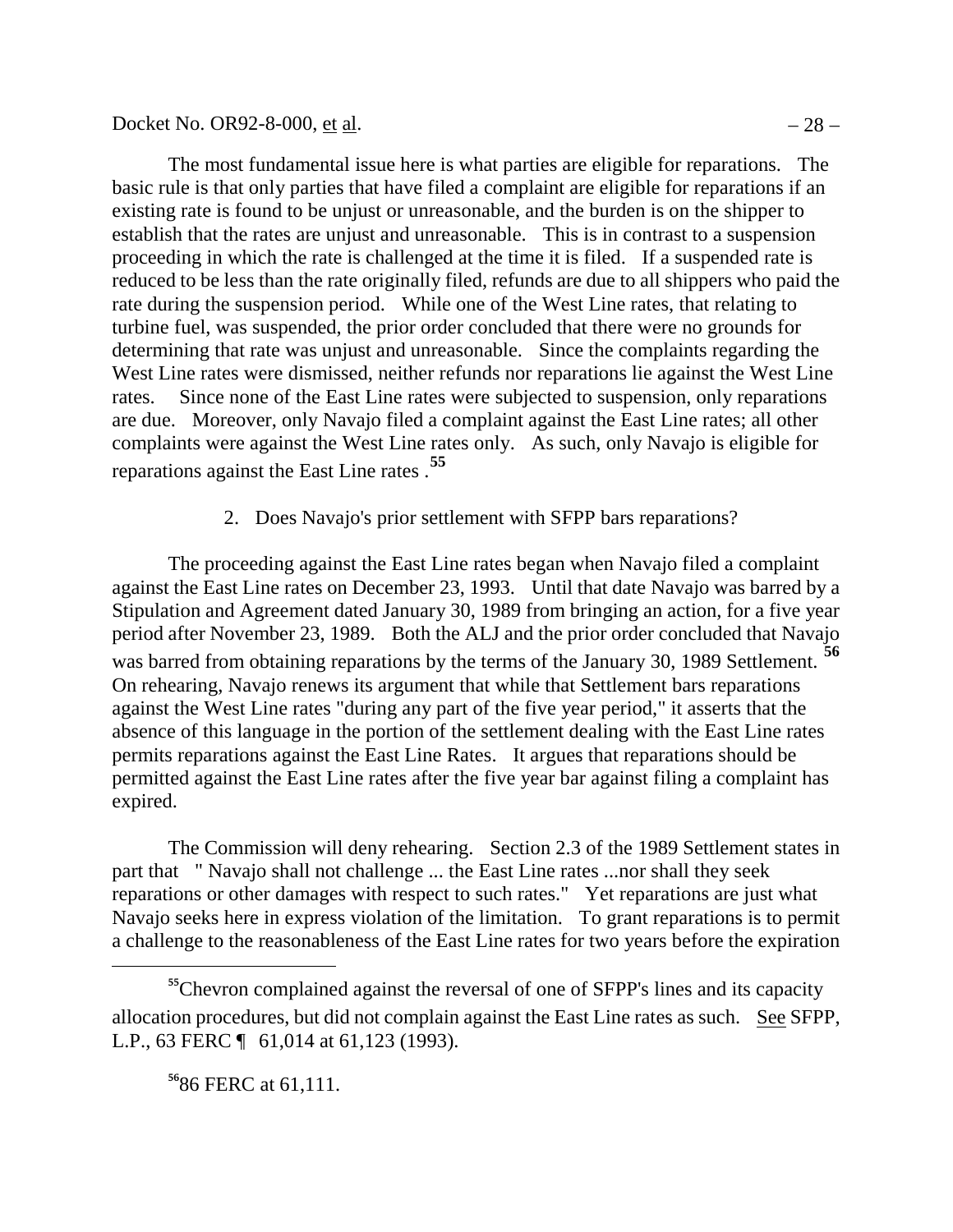#### Docket No. OR92-8-000, et al.  $-29 -$

of the 1989 Settlement because SFPP might be required to return some of the revenues it had collected during the settlement term. The purpose of such a provision is to preserve rate stability during the term of the settlement, which can be obtained only by prohibiting the granting of reparations during the Settlement term. While the drafting of the 1989 Settlement lacks precision, it is difficult to see why SFPP would agree to a settlement with a five year term that in fact would provide rate certainty only for three, as would be the case if Navajo's construction were adopted. While Navajo is not without grounds to assert that the reparations bar was waived with respect to the last two years of the East Line rates settlement, the Commission concludes that this is not the most reasonable interpretation of the 1989 Settlement

3. Are reparations available prior to the date of the complaint?

The prior order also held that because a settlement has been entered into, reparations would not be available for two years prior to the filing of a complaint. Navajo requests rehearing of this ruling, asserting that the ICA specifically contemplates that reparations are available two years prior to a complaint. Navajo asserts that while the Commission has some discretion in determining whether to award reparations, the presumption is that full reparations will be awarded unless there is a good reason for not doing so. In the instant case the Commission concluded that the settlement rates established by SFPP were based on the expectation that it would expand its lines, and that SFPP relied on the rates in doing so.

Navajo asserts that all carriers rely on settlement rates when they enter into a settlement and that this would effectively eliminate reparations in all cases involving settlement rates for the two year period prior to the filing of a complaint. It then argues that SFPP should have known that its rates were unjust and unreasonable well before the filing of the complaints in these proceedings and that this undercuts any argument SFPP may have that reparations are not equitable in this case. Finally, Navajo asserts that allowing reparations for two years prior to the filing of the complaint will provide the complainant shippers with some opportunity to recover their litigation costs.

The point at issue is a narrow one as regards Navajo since its complaint was filed on December 23, 1993, and it was barred from filing a complaint or seeking reparations through November 23, 1993. However, as Navajo asserts, the statements in the prior order are relatively broad and would have the effect, if applied in all cases, of barring reparations for a period two years before a complaint in all cases involving settlement rates. This would be the case regardless of how much the economic basis for the rates had changed, and the attendant unreasonableness of the rates in the two years proceeding the complaint. Upon rehearing, the Commission concludes that the prior ruling was overly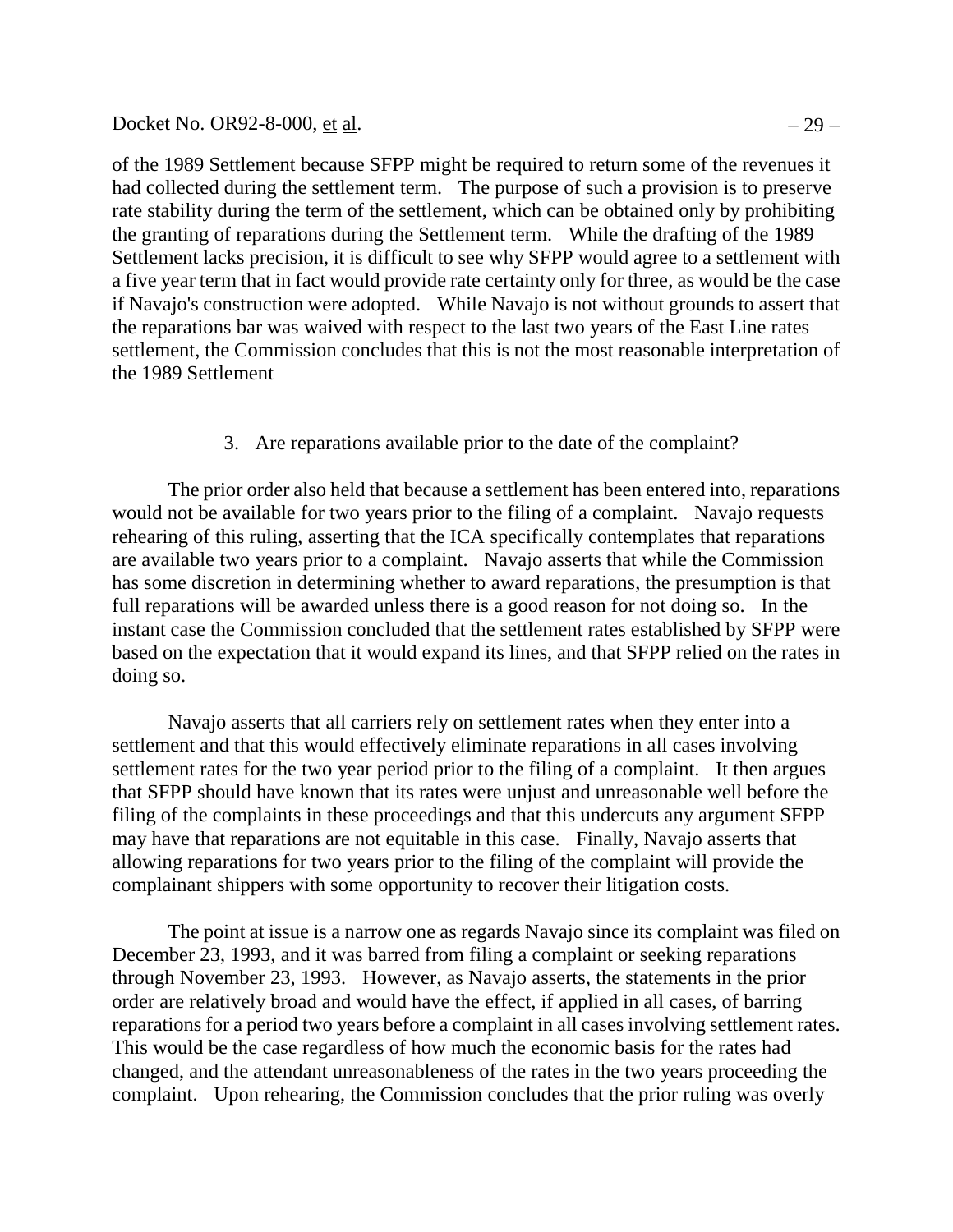Docket No. OR92-8-000, <u>et al</u>.  $-30 -$ 

broad given the general presumption that reparations will be awarded in full if a complaint succeeds. Therefore, while granting rehearing will have little practical effect in the instant proceeding, the Commission will do so. If settling parties wish to preclude reparations against a settlement rate, the appropriate method is to preclude the pursuit of reparations during the settlement term, as was done in the 1989 Settlement.

## 4. The reparations methodology.

The prior order adopted a reparation methodology based on the comparison of the indexed cost of service and the related revenues authorized to cover that cost of service with the revenues actually generated in each year. To the extent the actual revenues generated exceeded the revenue permitted in each year, refunds were due. In addition, if the permitted revenues were exceeded in some years, but not achieved in other years, then SFPP was permitted to net out the difference. The Commission also indicated that if SFPP had additional legal, environmental, or rehabilitation costs, these could be used to offset its reparation obligation. All three components are challenged on rehearing.

a. How the reparation levels are determined.

On rehearing Navajo questions the use of the Commission's indexing methodology to increase the level of costs that can be recovered in each year. It claims that this permits the pipeline to both recover costs under the indexing methodology and to recover cost increases without having to file for a rate increase under the Commission's regulations. It asserts that this method permits the pipeline to recover cost increases that occurred between 1994 and the date of SFPP's compliance filing on a retroactive basis, and as such violates the filed rate doctrine.

The first step in determining reparations or refunds is to determine the proper rate level. This is done by developing the cost of service for the test year, in this case 1994, and dividing the costs by the relevant test period volumes for each class of service. This results in a just and reasonable unit rate that replaces the previous unit rate that the Commission has determined to be unjust and unreasonable. The projected revenues for that year should equal the cost of service when the unit rate is multiplied times the test period volumes. Over time the underlying costs may increase or decrease while revenues remain the same, or the revenues may increase or decrease depending on the throughput that actually occurs. In any event, if the ratio of total expenses diverges, the pipeline can file for rate increase, or as in the instant case, the shippers can file a complaint for a decrease.

Under this regime, the proper method for determining reparations or refunds is to measure the new lawful unit rate against the older rate now determined to be unlawful, and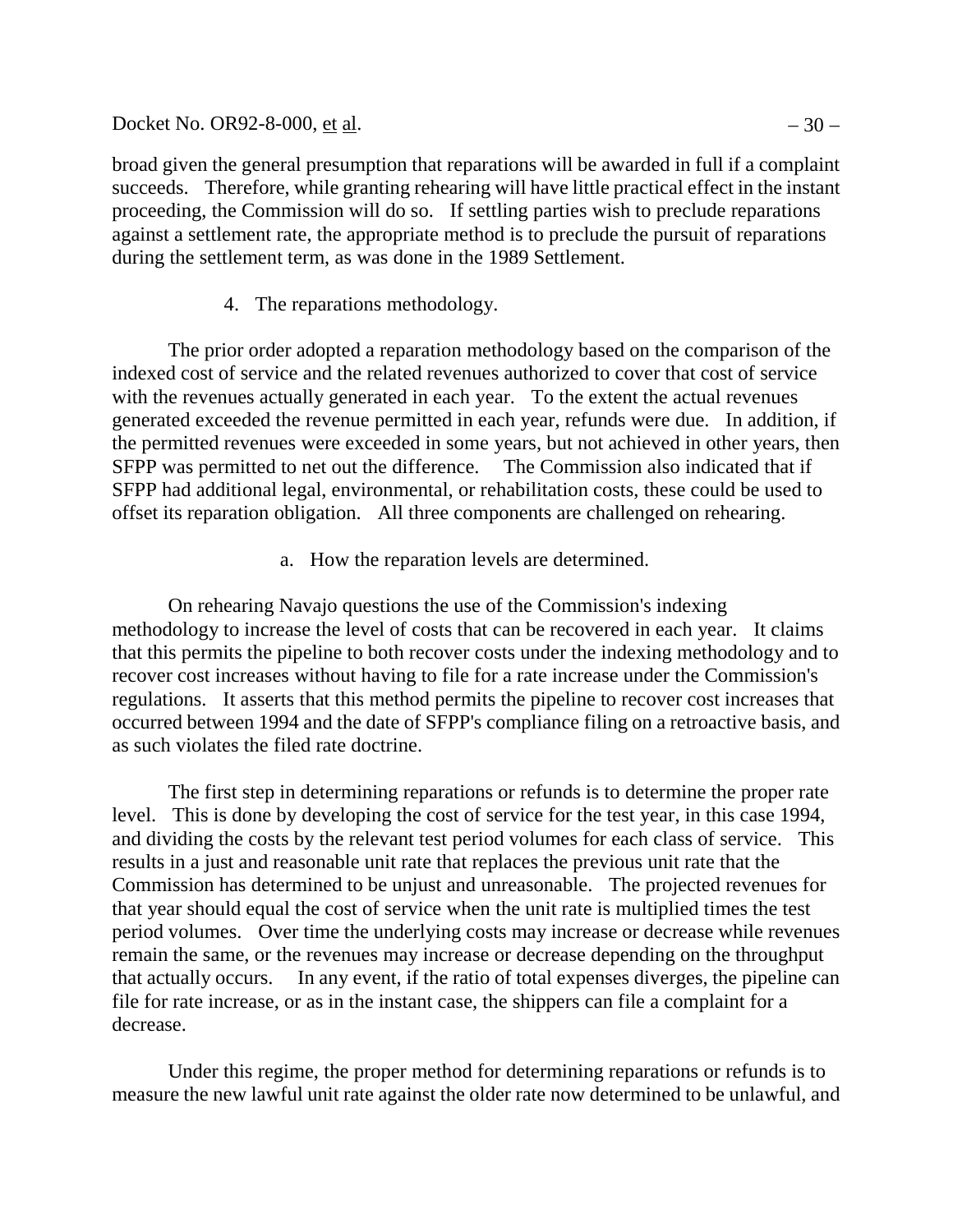### Docket No. OR92-8-000, <u>et al</u>.  $-31 -$

pursuant to which the pipeline has already collected the revenues. The purpose is to place the shipper in the same situation the shipper would have been in if the proper rate per unit of throughput had been in effect during the period to which reparations apply. Gross revenues and costs are not relevant to this calculation. The pipeline may make more or less money depending on the mix of costs and throughput that actually results, but it is the relative, not the absolute level, of the revenue stream that is the basis for calculating reparations. Thus, if the former rate was 10 cents a barrel, and the new rate is 7 cents a barrel, the reparation obligation is 3 cents a barrel for every barrel shipped. Thus, the gross reparation level due for each year is the difference between the revenues generated in that year under the old rates and the revenue level that would have been generated under the new rates. The reparation liability applies only to that portion of the difference that is attributable to Navajo's throughput during each year.

Under these circumstances the application of the Commission's indexing methodology to the rates established by the prior order is appropriate. All rates may be indexed under the Commission's indexing methodology. Thus, whether the indexing is applied to the rate that the Commission had determined to be unjust and unreasonable, or the legal rate established by this order, the parties are placed in the same position as they would have been by the application of either rate. Since on rehearing the Commission is applying the indexing method to the rate, and not SFPP's cost of service as was done in the prior order, the Commission is not permitting SFPP to restate its cost of service retrospectively between the effective date of the compliance filing and the December 31, 1994 date for determining SFPP's cost of service.

In addition, Navajo requests that the Commission clarify that interest is due on any reparations at the rate required for refunds under the Commission's regulations. The requested clarification is granted since this is the normal practice.

b. The leveling of the reparation obligation

The prior order stated that, in determining its refund obligations, SFPP would be permitted to offset under-recovery of its cost of service in some years with over-recovery of its cost of service in other years.**[57](#page-34-0)** On rehearing Navajo argues that this ruling also violates the filed rate doctrine because it permits SFPP to recover costs that were not recovered in some years with excess revenues that were earned in later years. It asserts that if SFPP is facing a shortfall in any year, the proper solution is to file for a rate increase under the Commission's oil pipeline regulations. It also argues that the offset methodology adopted by the prior order reflects Surface Transportation Board (STB) practice in the regulation of railroads that is not applicable to the oil pipeline industry.

<span id="page-34-0"></span>**<sup>57</sup>**86 FERC at 61,113.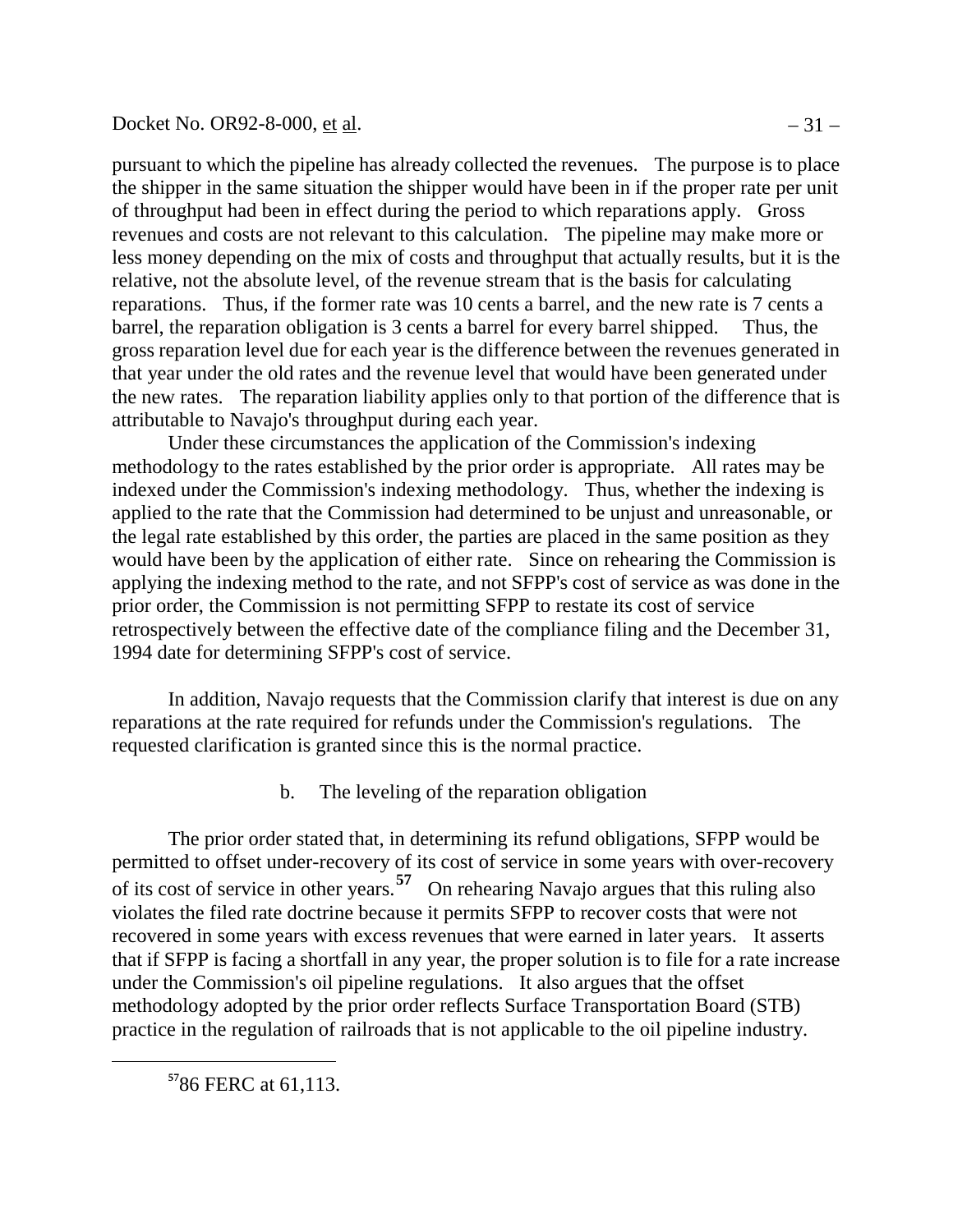The Commission will grant rehearing. The previous discussion of the proper methodology recognized that reparations are measured by the difference between the unit value of the old and the new rate, not the difference in gross and net revenues for the operations of the pipeline as a whole. The differences in gross and net revenues between any two years are caused primarily by differences in the volumes and the unit costs incurred after the test year. As has been discussed, neither determine the level of reparations due after the level of the new unit rate is determined based on the costs and throughput of the new year.

The revised method adopted here is therefore materially different from the STB method which determines the total revenue stream required to recover the costs of particular service over its economic life.**[58](#page-35-0)** In the instant case there is no material result because the volumes on SFPP's East Line have been increasing since 1994 and have been above the levels used to design the new East Line rates. It is therefore unlikely that SFPP has failed to recover the cost of service applicable to its new East Line rates in the intervening period. Moreover, since SFPP need only pay Navajo its pro rata portion of the gross reparation obligation, the balance, while in excess of the restated cost of service for each year since 1994 and the resulting rate, is retained by SFPP. Thus no injury should result to SFPP from the ruling here.

c. Should the offset of certain costs be permitted?

The prior order concluded that SFPP should not be permitted to create reserves for certain costs that it projected it would incur after the 1994 test year because those costs were not know and measurable during the test year. The order did not conclude that these were costs for which no recovery would be permitted, but held that in applying the test period concept SFPP could not build into its rates cost factors that reflected anticipated expenditures. Those costs included litigation expenses, environmental remediation costs, and recoating repairs to the pipeline. The Commission also concluded that as matter of equity these allowable costs could be offset against the reparations due the East Line shippers under the prior order.**[59](#page-35-1)**

<span id="page-35-0"></span>Navajo argues on rehearing that these findings violated the filed rate doctrine because they permit recovery of costs that were not included in the pipeline's rates in a subsequent period. It asserts that the proper method for recovering any costs that were not

<span id="page-35-1"></span>**<sup>59</sup>**86 FERC at 61,113.

**<sup>58</sup>**Williams Oil Pipe Line, 84 FERC ¶ 61,022 at 61,104, n. 60.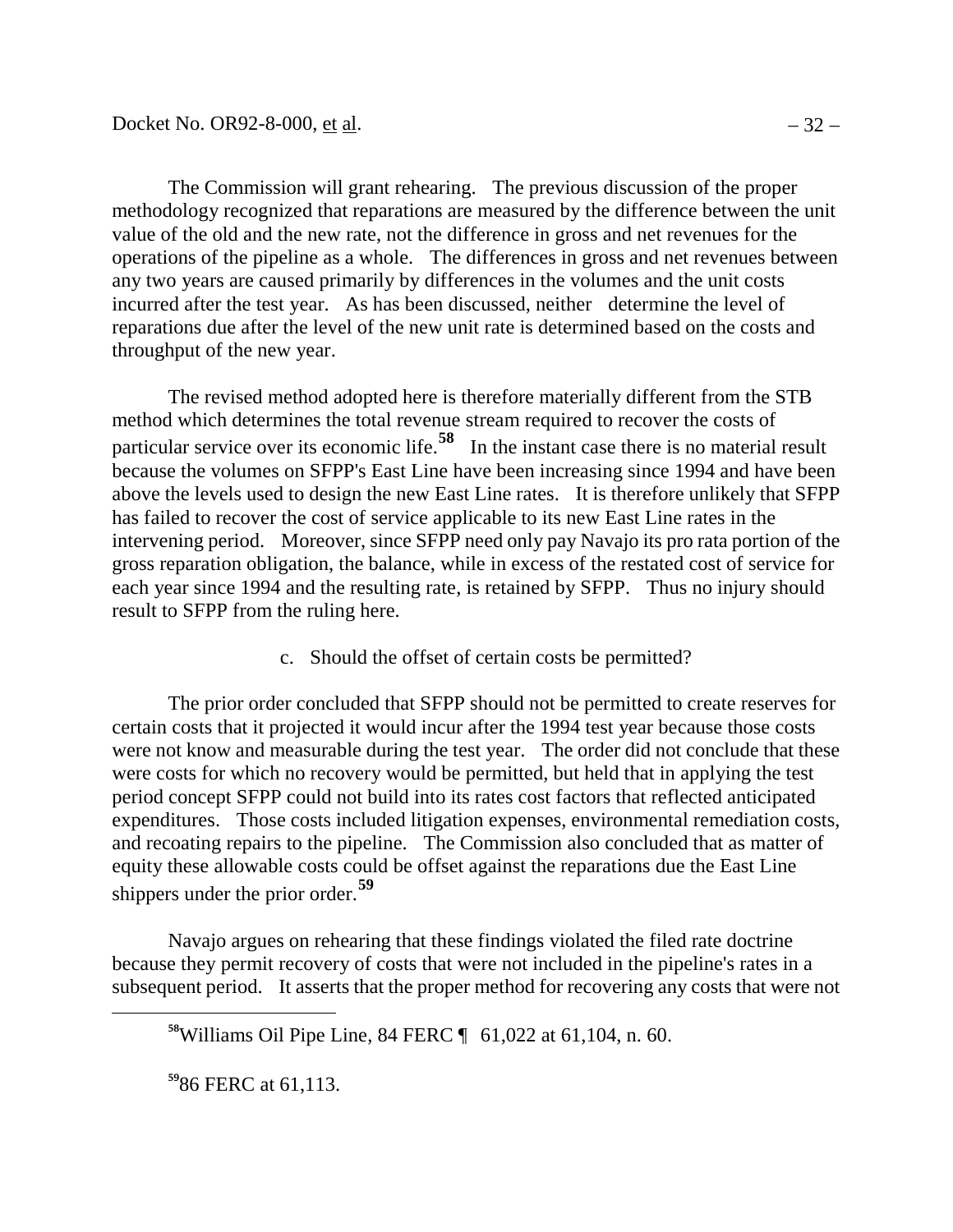#### Docket No. OR92-8-000, <u>et al</u>.  $-33 -$

 $\overline{a}$ 

foreseen and were not included in the pipeline's cost of service is for the pipeline to file for a rate increase to recover those costs. Navajo argues that since only Navajo is eligible for reparations, the rulings in the prior order place the whole burden of any offset of the costs on Navajo. It further argues that since the costs are being offset against a refund obligation, this severely limits the opportunity for shippers to challenge the appropriateness and the accuracy of the costs involved.

Upon review, the Commission will grant rehearing in part and clarify its prior order for several reasons. First, as Navajo points out, the full cost of any offset will be borne solely by Navajo since no other shipper will receive reparations for the East Line rates. The reason for allowing SFPP to recover certain costs incurred between 1995 and 1998 is that benefits that flowed to the system when the costs were incurred. In the case of litigation expenses, the rationale was to permit recovery of expenses that would otherwise have no cost component in the cost of service for the years after 1994. Upon review, it appears that the resolution adopted by the prior order was in the nature of a direct bill against Navajo's reparations for the projected costs that were excluded from SFPP's 1994 cost of service, a result which can conflict with the filed rate doctrine..

The situation here is not completely analogous to a direct bill as the revenues had already been collected and the costs at issue would be charged against excess revenues that were collected in the same period, the calender years 1995-1998. Here, because the Commission has restated the rates to be applied to the same period, the costs at issue are outside the cost of service for the period after 1994. To offset these costs against the reparations would in essence charge Navajo for costs incurred during a period in which those costs were not included in the pipeline's rates (as restated) for that period, a violation of the filed rate doctrine. **[60](#page-36-0)** Moreover, the offsets proposed in the prior order do not appear to meet the traditional standards for offsets in the Commission's prior cases. **[61](#page-36-1)**

<span id="page-36-1"></span>**<sup>61</sup>**See Panhandle Eastern Pipe Line Company, 83 FERC ¶ 61,261 (1998) at 62,089:

[T]he Commission has refused to allow offsets where refunds to be offset against claims or debts that are not related to the rates, the rate period, and the rate issues that gave rise to the refunds.

<span id="page-36-0"></span>**<sup>60</sup>**See Transcontinental Gas Pipeline Corporation, 71 FERC ¶ 61,108 at 61,357-58 (1995) for discussion of how billing customers amounts due based on their prior contract demands violates the filed rate doctrine. This was in contrast to the pipeline's recovery of past take-or-pay costs based on a substantial relationship to the pipeline's performance of current services. Id. at 61,360.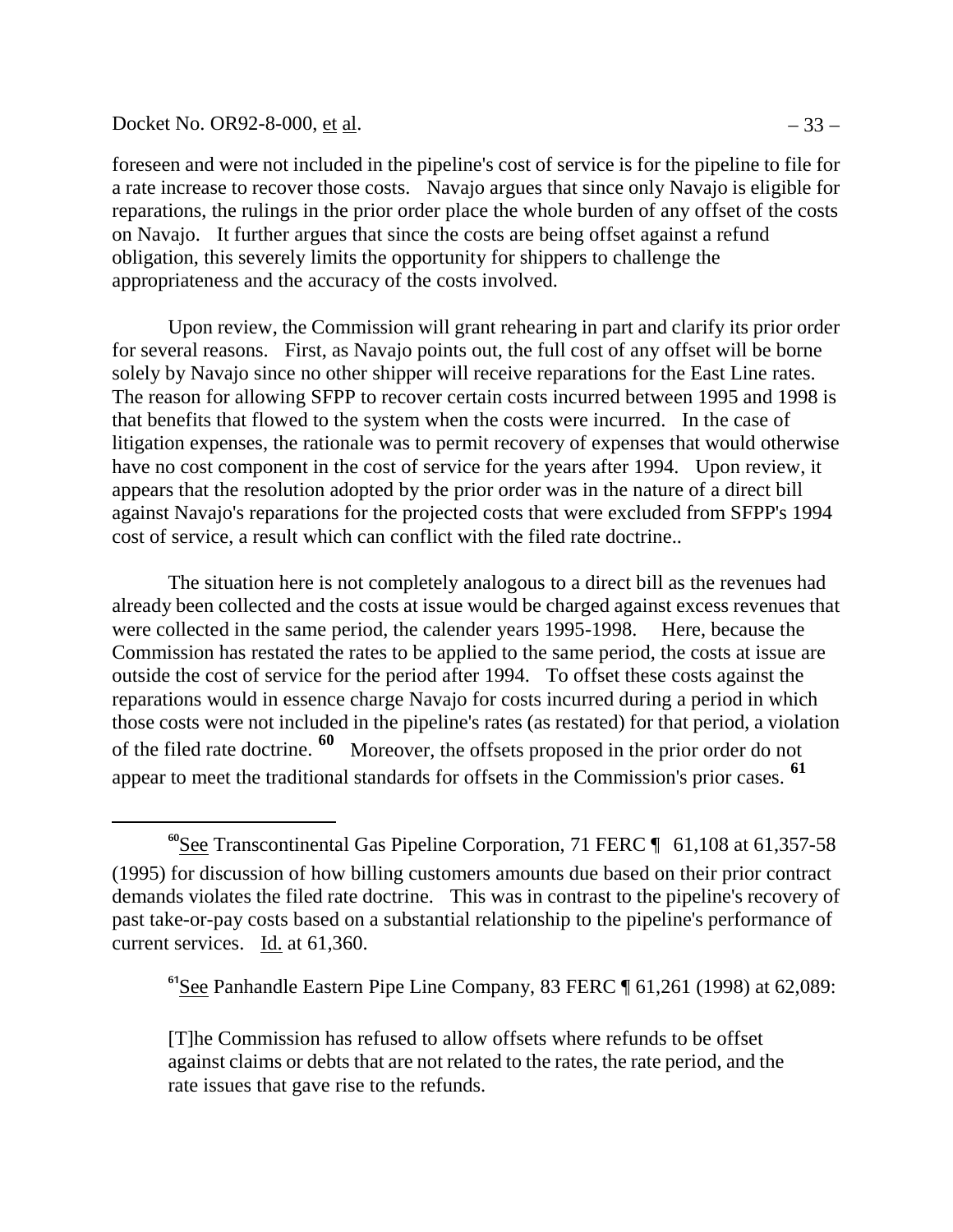Docket No. OR92-8-000, <u>et al</u>.  $-34 -$ 

 $\overline{a}$ 

Since the costs discussed in the prior order were determined to be outside the scope of the restated rates, the offsets proposed in the prior order would appear to fall within the rubric of the cited language. In essence, the Commission requires that the offsets fall within the scope of rates and charges that conform to the requirements of the filed rate doctrine.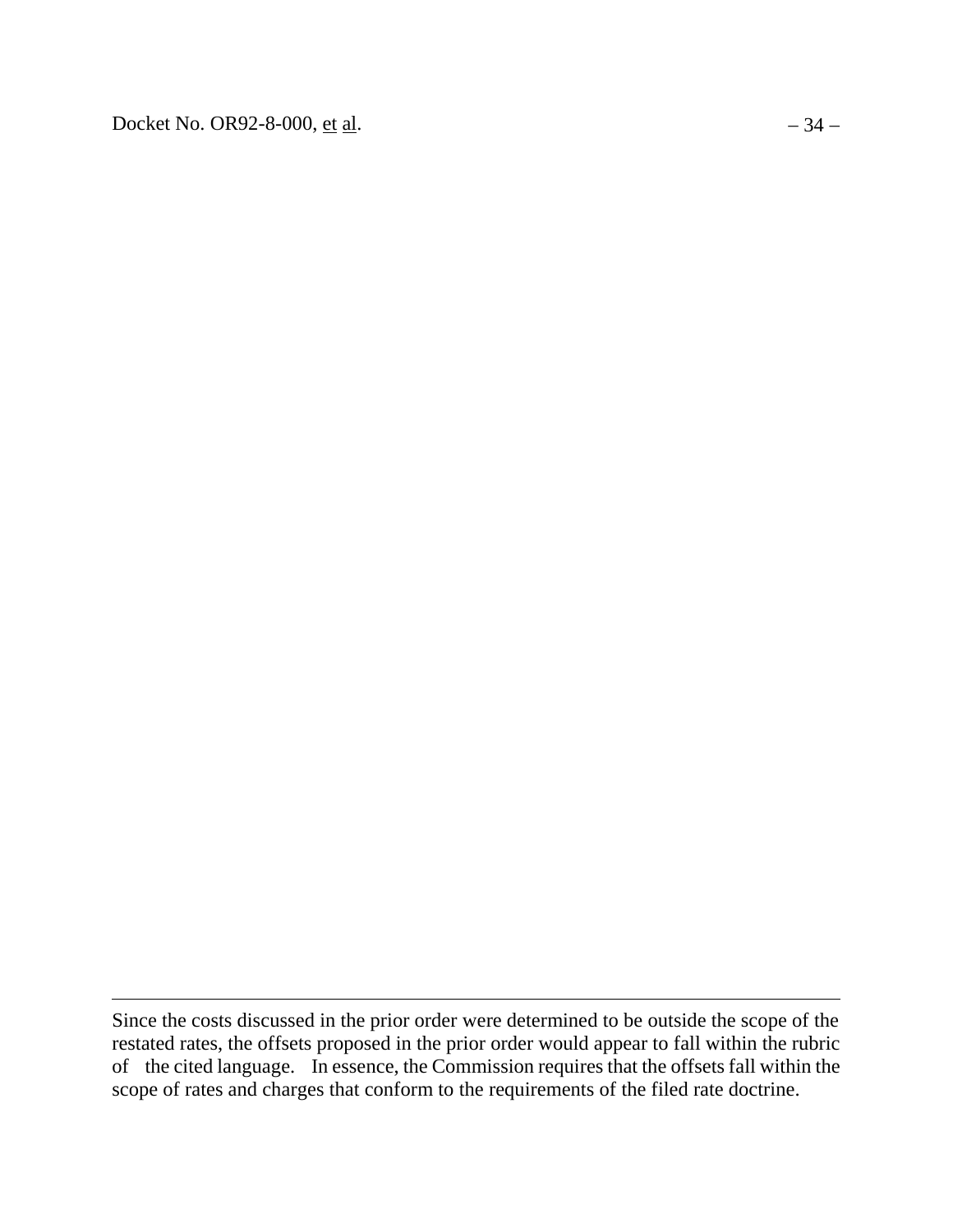Docket No. OR92-8-000, <u>et al</u>.  $-35 -$ 

Navajo correctly argues that any costs that were not included in SFPP's 1994 test year cost of service (such the additional litigation, environmental, or reconditioning costs) should be collected prospectively from the date of a compliance filing and be borne by all shippers. The Commission will therefore modify its prior order as follows. SFPP will calculate the gross reparations that would be due if all shippers that had used the East Line had filed complaints for the applicable reparations period. This will establish the total revenue that was received in excess of the new East Line rates established by the prior order. Navajo will be paid its pro rata share of the reparations for the relevant time frame. Since Navajo is the only shipper entitled to reparations for the East Line shipments, this should leave a surplus of revenues in excess of the East Line restated cost of service for the period between the beginning of the reparations period and the actual date on which the restated rates began to be collected by SFPP. SFPP will first deduct from that surplus its recorded environmental costs for the years 1995-1998, then the portions of its recoating maintenance program that were not required to be capitalized in the same period, and then any litigation costs properly charged to the East Line rates, also for the calender years 1995-1998. If any of these costs are not so offset, SFPP may include those costs in a surcharge to be established as part of its revised compliance filing and amortized prospectively over five years. To the extent that the environmental, repair, and litigation costs are or could have been recovered as permitted here, SFPP may not recover those costs as part of any further litigation involving the East Line rates.

Moreover, since the surcharges will be collected prospectively from all East Line shippers, the surcharge will reflect the benefits to those shippers of environmental mitigation and system repairs as well as the lower rates resulting from the litigation. As the surcharge will be prospective, shippers will be permitted to challenge the costs at the time the revised compliance filing is made.

E. Prorationing Policies

The prior order generally accepted SFPP's prorationing policies subject to SFPP providing better notice provisions in its tariff to more clearly state where its detailed prorationing policies are located.<sup>[62](#page-38-0)</sup> SFPP's prorationing method provides that customers must provide a justification of their need for capacity in situations involving a shortfall and that any shortage of capacity will be allocated accordingly. The purpose of the method is to prevent the excessive nominations that are likely to occur under a good faith method in periods of severe capacity constraint. The Commission also required SFPP to shorten the

<span id="page-38-0"></span>**<sup>62</sup>**86 FERC at 61,115.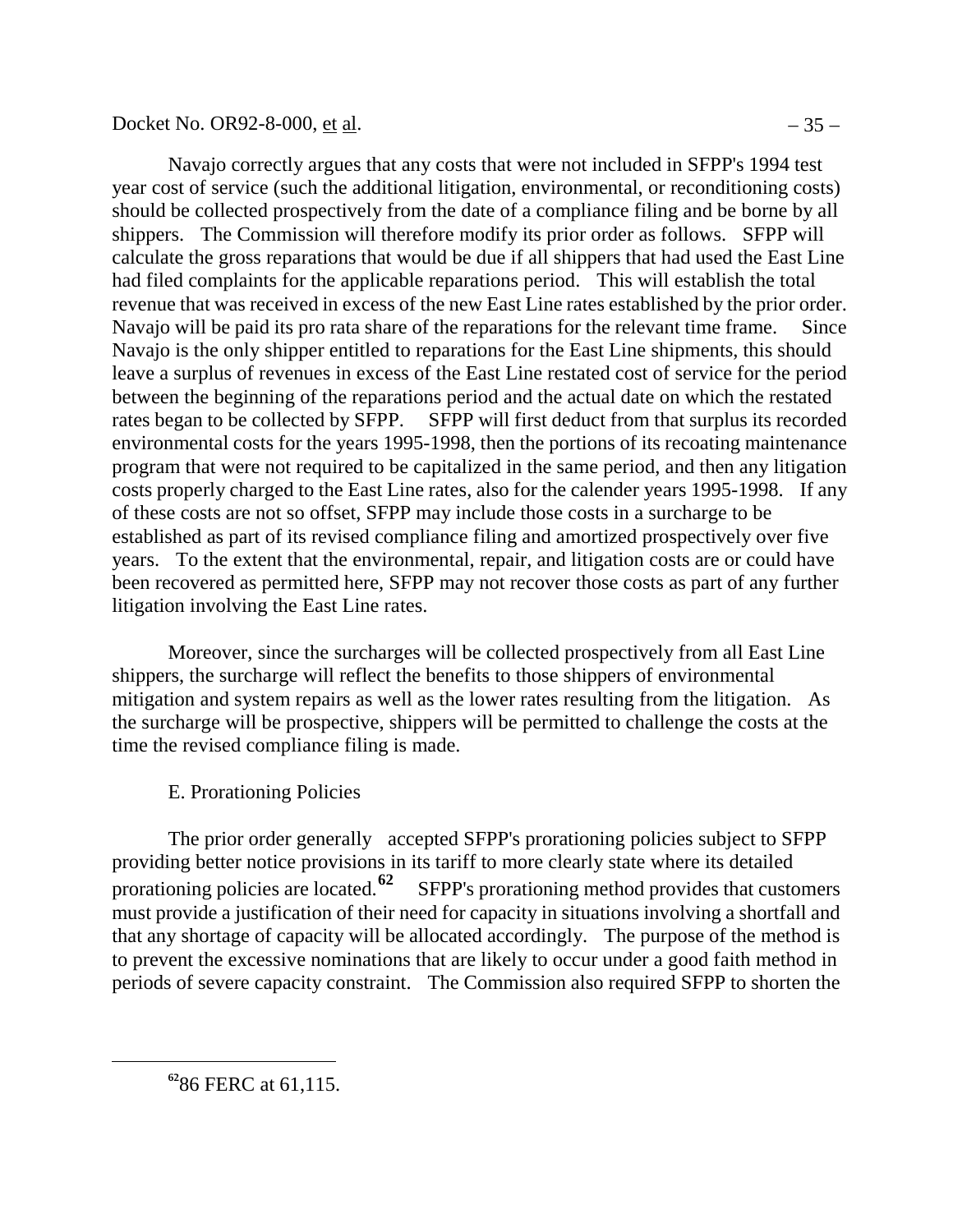Docket No. OR92-8-000, <u>et al</u>.  $-36 -$ 

<span id="page-39-0"></span>period for replies to requests for nominations and required that SFPP refrain from requesting certain types of confidential information.**[63](#page-39-0)**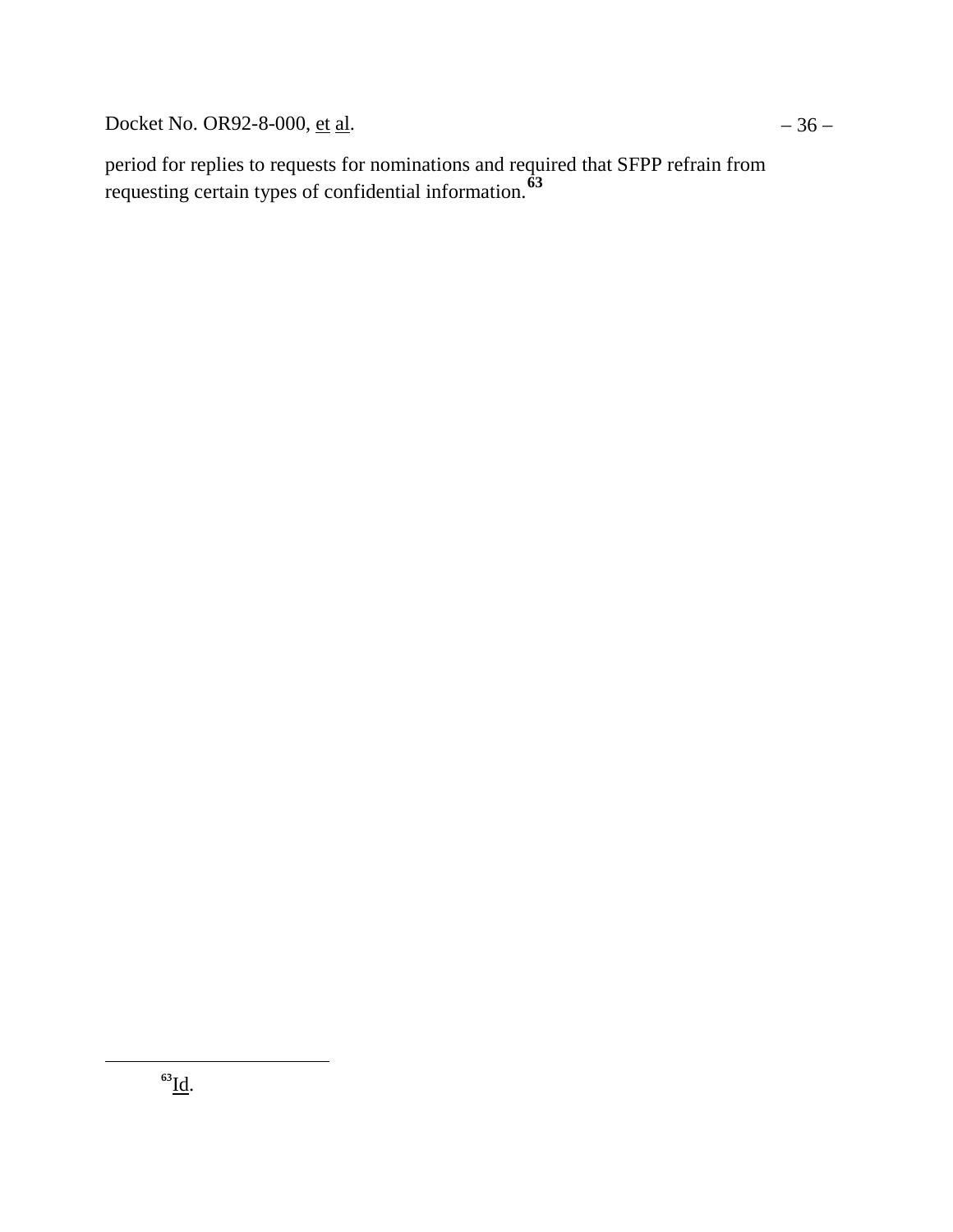Docket No. OR92-8-000, <u>et al</u>.  $-37 -$ 

Chevron requests rehearing, asserting that the Commission overruled the arguments of the complaining parties, the Commission's trial staff, and the ALJ. It asserts that the only assured method of preventing discrimination is to adopt a good faith nomination test and require that the test be placed in SFPP's tariff.

The Commission denies rehearing. Any request to change the provisions of SFPP's prorationing procedures is in the nature of a complaint proceeding since SFPP did not propose to change its tariff. The Commission did require SFPP to make some clarifications and limitations to its procedures, but otherwise concluded that the complainants had not established that SFPP's procedures were unjust and unreasonable. The Commission also noted that even under a good faith nomination test, a pipeline can demand justification for the nomination and require a modification if the request is not grounded in a reasonable need for the capacity. The rehearing arguments present nothing that was not addressed in the prior order, which is affirmed for the reasons stated in greater detail in that order.**[64](#page-40-0)**

F. Rehearing of the Compliance Filing in Docket No. IS99-144-000.

On March 15, 1999, in response to Opinion No. 435, **[65](#page-40-1)** SFPP filed FERC Tariff Nos. 43 and 44 in Docket No. IS99-144-000 with a proposed effective date of April 1, 1999. The Commission accepted and suspended the proposed tariffs, effective April 1, 1999, subject to refund, to the outcome of the ongoing proceeding in SFPP, L.P., et al. Docket No. OR92-8-001, et al., and to SFPP's correcting the statement of its proration policy. On rehearing, SFPP argues that the suspension of the revised tariffs was improper because both were rates that were prescribed by the Commission. It argues that when a rate has been prescribed by the Commission, it is the lawful rate and thereafter no refunds or reparations lie against the rate. It therefore requests that the Commission remove the refund obligation now attached to Docket No. IS99-144-000.

The Commission will deny rehearing in part and grant rehearing in part. Tariff No. 43 reflects the new East Line rates and pro-rationing policy required by Order. No. 435. While Opinion No. 435 contained instructions on how to design those rates, the calculations were complex and several were challenged when the rates were filed. At the time Tariff No. 43 was filed there was a significant chance that the rate levels in the tariff would change depending on how the protests and related requests for rehearing were resolved. Therefore the suspension obligation will not be lifted as to Tariff No. 43.

**<sup>64</sup>**Id. at 61,115-16.

<span id="page-40-1"></span><span id="page-40-0"></span> $\overline{a}$ 

**<sup>65</sup>**SFPP, L.P. et al., 86 FERC ¶ 61,022 (1999).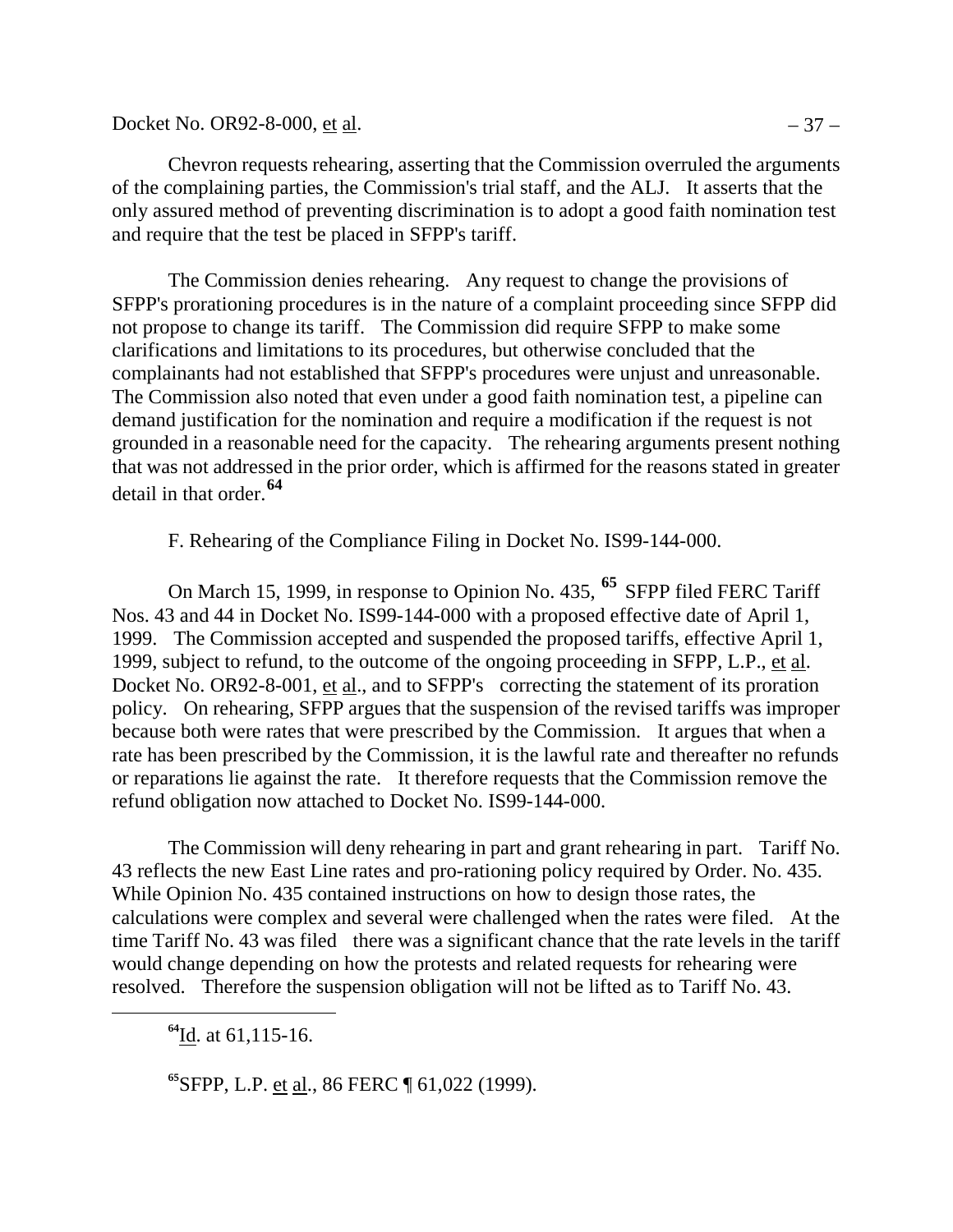### Docket No. OR92-8-000, <u>et al</u>.  $-38 -$

Tariff No. 44 was filed to comply with the requirement that SFPP file a tariff equal to the charge it has made for the use of the enhancement facilities. Opinion No. 435 concluded that charge was grandfathered through August 7, 1995, the effective date of the findings required by Opinion No. 435. Because the charges for the use of the enhanced facilities were grandfathered through that date by the provisions of the EPAct, the charge is presumed to be just and reasonable. Therefore no refunds or reparations are due provided that the charge was accurately filed. While the various complainants are opposed to the charge and its level, they have not represented that the rates for use of the Watson Station enhancement facilities do not accurately reflect the charges that were collected prior to the enactment of the EPAct. Since no refund obligation can attached to a just and reasonable rate, the refund obligation is lifted with respect to Tariff No. 44.

### G. Miscellaneous Issues.

SFPP requests a number of miscellaneous clarifications. First, it states that last sentence of the first paragraph at 80 FERC 61,076 should be corrected to read: "The Commission also finds that complaints against the charges for the use of SFPP's Watson enhancement facilities are barred in the absence of substantially changed circumstances and that issue will not be pursued here." Second, its believes that the inflation rate shown at page 61,090, line 7 should read 2.67 (not 2.97) percent. Third, it believes that portions of the ordering language in paragraphs C and D were omitted during publication. The first and second clarifications are granted. The ordering paragraphs have since been corrected by the publisher of the FERC Reports.

### III. The Compliance Filings

 $\overline{a}$ 

As has been previously noted, SFPP filed two compliance filings on March 15, 1999, one in the main docket **[66](#page-41-0)** and one in Docket No. IS99-144-000. Chevron and Navajo both filed protests to these compliance filings. The protests to the filing in the main docket centered on SFPP's treatment of its litigation costs, including both the inclusion of the costs and how the costs were allocated between the East and West Lines. In addition, the protesting parties raised many of the arguments included in their rehearing requests, including how the interest component should be applied to the rate base and how certain aspects of the rate base should be calculated.

<span id="page-41-0"></span>**<sup>66</sup>**In this order the main docket encompasses Docket No. OR92-8-000 and all the other dockets listed in the caption except Docket Nos. IS99-144-000 and IS99-144-001.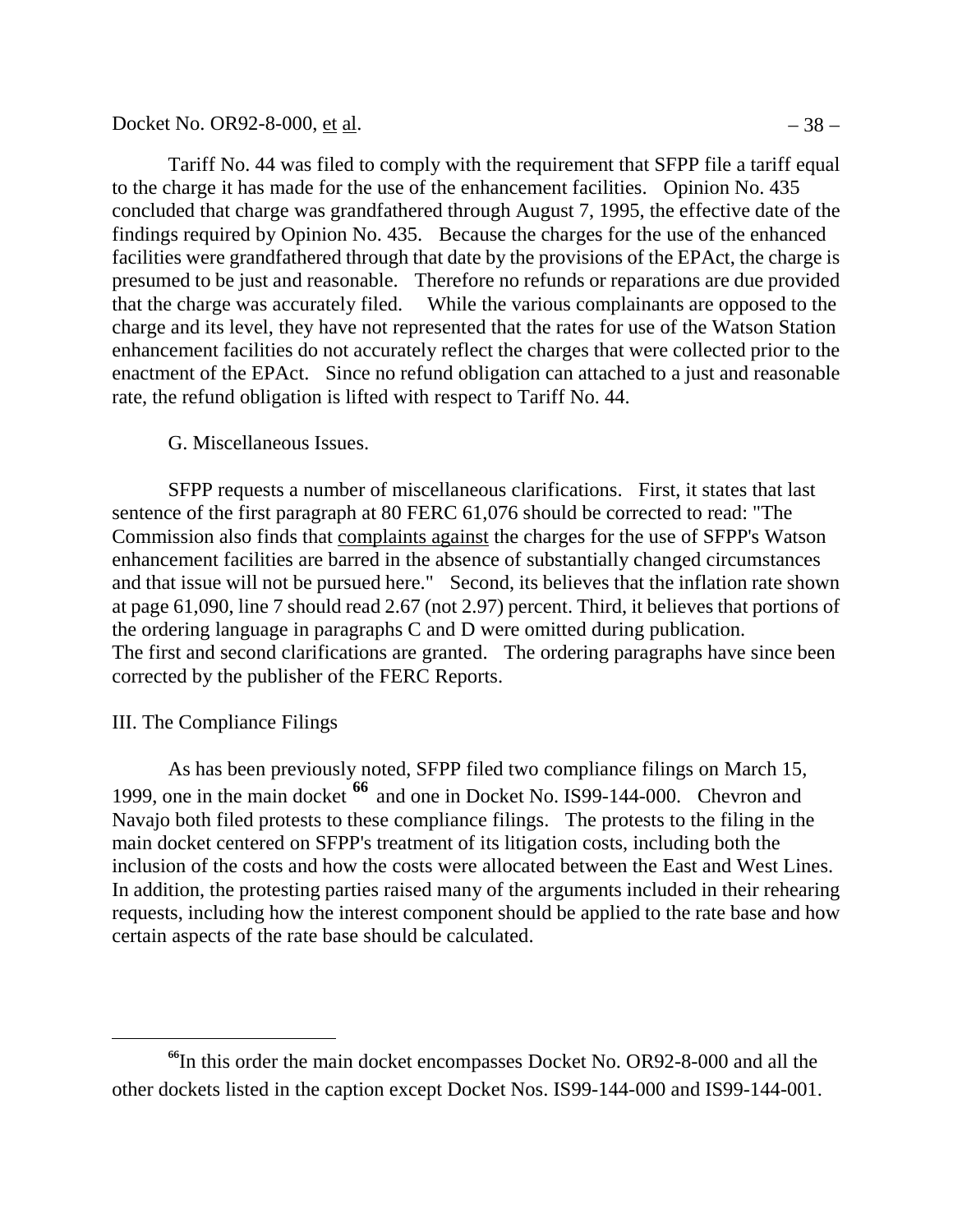The Commission concludes that the rulings on the request for rehearing address all the issues raised by the parties in their comments on the compliance filing. The rulings in this order will require substantial changes to the compliance filing, including the size of and amortization of the starting rate base, the calculation of the tax allowance, and the calculation and amortization of litigation costs, including the exclusion from the revised compliance filing of any costs attributable to SFPP's settlement of civil litigation with Navajo and El Paso Refinery. In light of these changes, the most efficient disposition of the objections to the pending compliance filing is to require a revised compliance filing with 60 days after this order issues, including a revised estimate of any reparations due in a manner consistent with this filing. That portion of the filing shall also include a statement of the costs SFPP is charging against that portion of the funds collected in excess of the revised East Line rates that is not being distributed to Navajo.

As part of the revised compliance filing SFPP must also determine how the revised rates required by this order differ from those included in the initial compliance filing dated March 15, 1999. To the extent the revised rate is less than the rate included in revised filing, SFPP must summarize the difference and prepare an initial estimate of refunds that will be due shippers for any changes. To the extent that the rate is higher, SFPP must state the difference and propose a method to recover the difference from shippers who utilized its East Line system between April 1, 1999 effective date of the March 15, 1999 compliance filing and the date it begins billing the rates contained in the revised compliance filing. This will not violate the filed rate doctrine because shippers have been on notice that a new set of rates would be established that conforms to the rulings of the Commission's orders in this proceeding, and revising the rates initially filed on March 15, 1999 reflects the corrections the Commission is making to its prior order. However, any surcharges that SFPP proposes in response to this order designed to recover costs incurred between 1995 and 1998 will be prospective only because this is the first time that notice has been provided that such surcharges may become part of its filed rates.

The protests to the filing in Docket No. IS99-144-000 also argued that the rate filed was unjust and unreasonable. The substance of the filing was a 3.2 cents per barrel rate for the processing of volumes, at a minimum throughput level, at the Watson Station enhancement facilities. SFPP's obligation was to file a rate that conformed to the uniform contract that is signed by all shippers utilizing that facility. None of the protests establish that the tariff rates or its conditions are inconsistent with contracts pursuant to which the service as previously provided. As was stated in the rehearing section of the order, these rates continue to be deemed just and reasonable pursuant to the EPAct. Therefore the filing in Docket No. IS99-144-000 is accepted with finality. The suspension obligation attached to that docket was lifted in the rehearing portion of this order. The rates contained in that filing are final until such further action may be taken in response to the complaints against the enhancement charges now before the Commission.